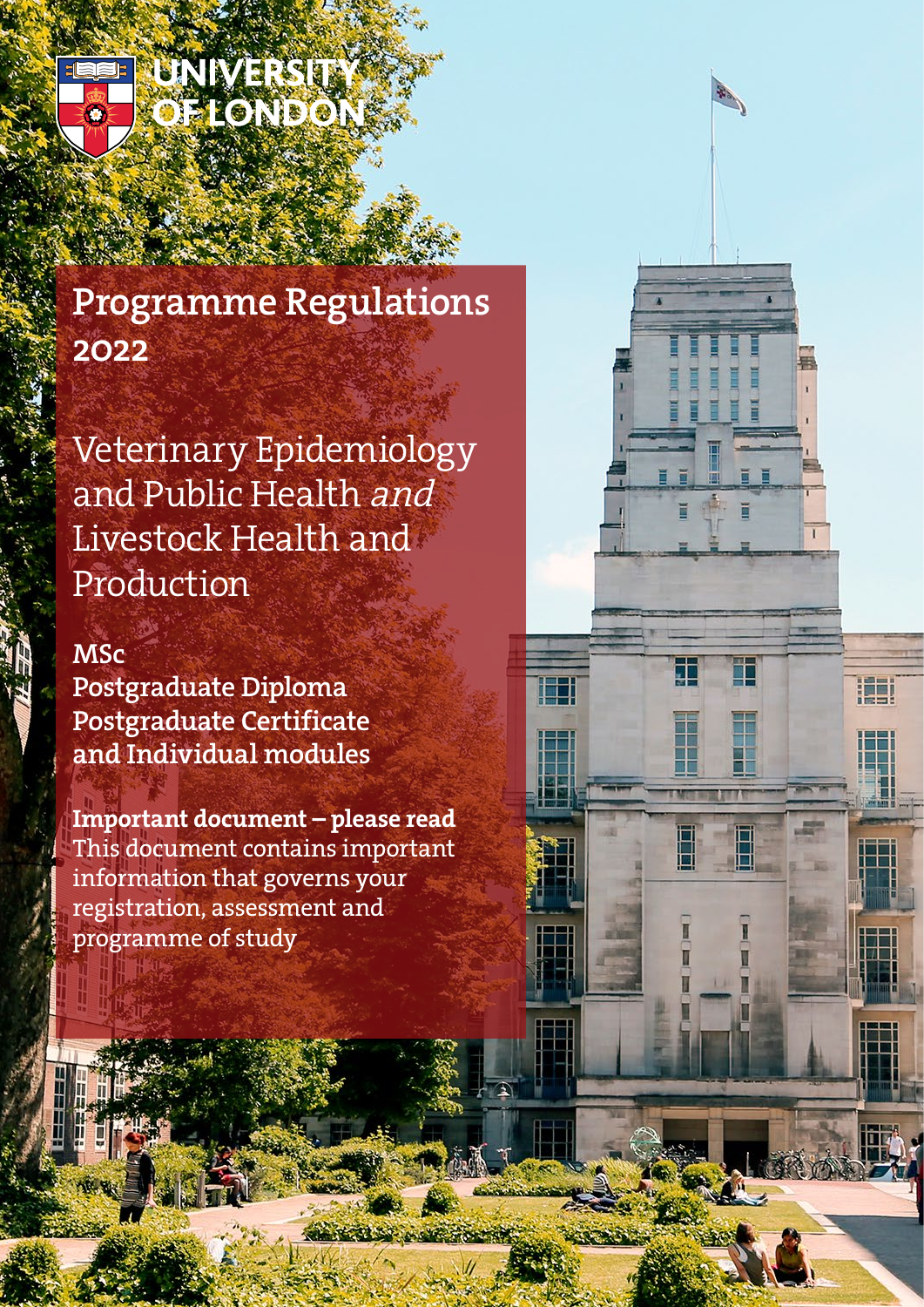## **Contents**

|                | Alternative Assessments during the Coronavirus (COVID-19) Outbreak  4            |  |
|----------------|----------------------------------------------------------------------------------|--|
| 1              |                                                                                  |  |
| $\overline{2}$ |                                                                                  |  |
| 3              |                                                                                  |  |
| 4              |                                                                                  |  |
| 5              |                                                                                  |  |
| 6              |                                                                                  |  |
| $\overline{7}$ |                                                                                  |  |
| 8              |                                                                                  |  |
|                | Appendix A – Structure of the programmes …………………………………………………………… 19              |  |
|                |                                                                                  |  |
|                | Appendix C - RVC Common Grading Scheme - Essay questions  33                     |  |
|                | Appendix D - RVC Common Grading Scheme - Research project reports  42            |  |
|                | Appendix E - Assessment Criteria - MSc Research Project Oral examination  47     |  |
|                | Appendix F - Assessment Criteria - Short answer questions and problem solving 49 |  |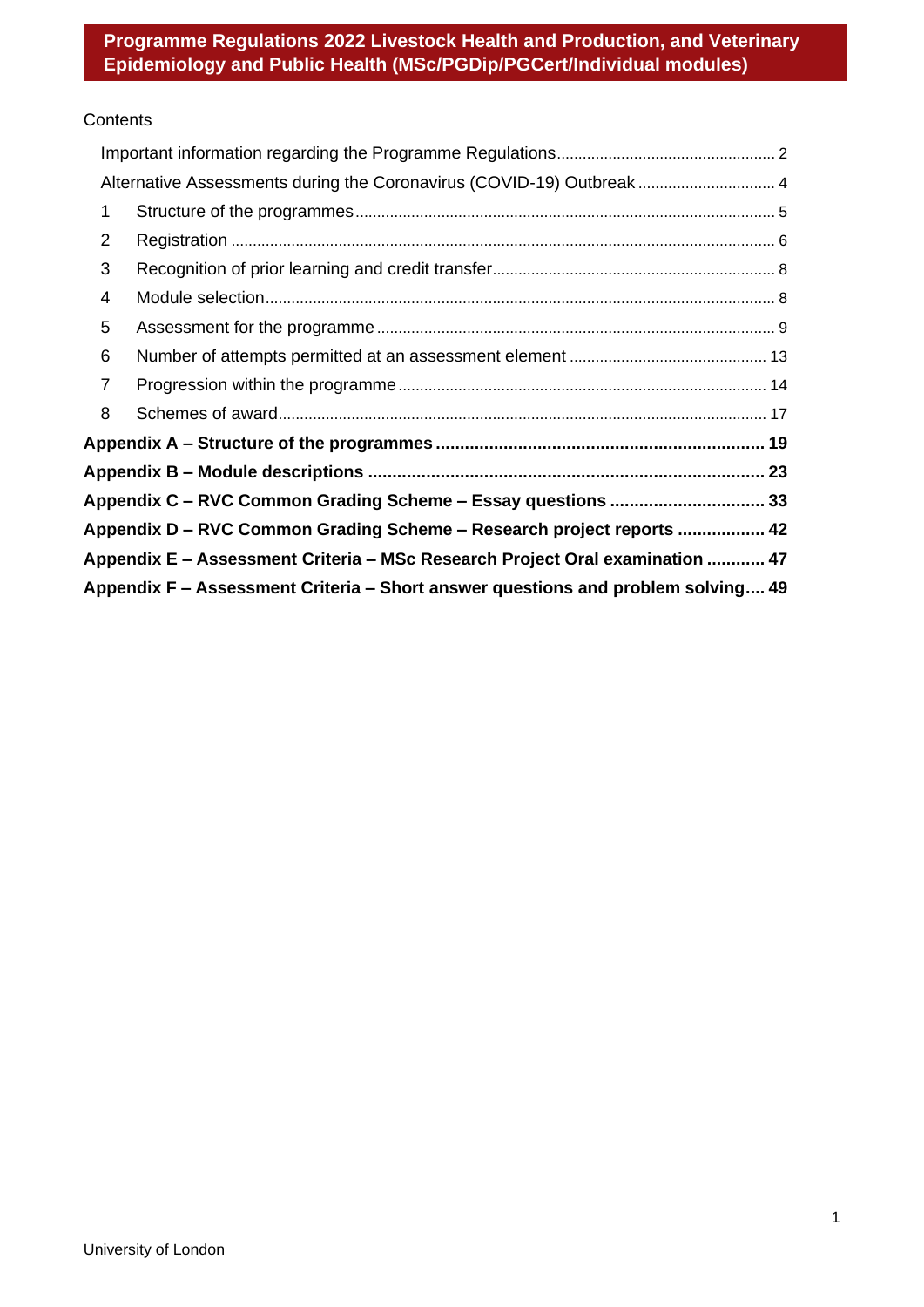## <span id="page-2-0"></span>**Important information regarding the Programme Regulations**

#### **Last revised** 10 December 2021

As a student registered with the University of London you are governed by the current General Regulations and Programme Regulations associated with your programme of study.

These Programme Regulations are designed and developed by the Royal Veterinary College (RVC) which is responsible for the academic direction of the programme. The regulations take account of any associated arrangements at the RVC. Programme Regulations, together with the [Programme](https://london.ac.uk/current-students/programme-documents)  [Handbook,](https://london.ac.uk/current-students/programme-documents) will provide the detailed rules and guidance for your programme of study.

In addition to Programme Regulations you will have to abide by the [General Regulations.](http://www.london.ac.uk/regs) These regulations apply to all students registered for a programme of study with the University of London and provide the rules governing registration and assessment on all programmes; they also indicate what you may expect on completion of your programme of study and how you may pursue a complaint, should that be necessary. Programme Regulations should be read in conjunction with the General Regulations.

The relevant General Regulations and the Programme Regulations relating to your registration with us are for the current year and not the year in which you initially registered.

On all matters where the regulations are to be interpreted, or are silent, our decision will be final.

Further information about your programme of study is outlined in the Programme Specification which is available on the relevant Courses page of the website. The Programme Specification gives a broad overview of the structure and content of the programme as well as the learning outcomes students will achieve as they progress.

#### **Terminology**

The following language is specific to the Livestock Health and Production and the Veterinary Epidemiology and Public Health programmes:

**Module:** Individual units of a programme are called modules. Each module is a self-contained, formally structured learning experience with a coherent and explicit set of learning outcomes and assessment criteria

**TMA:** A Tutor Marked Assignment. These are a component of each module other than the Research project. They take the form of a written assignment or short answer paper, as specified by each module, and carry a weighting of 20% of the overall pass mark for the module.

Throughout the Regulations, 'we' 'us' and 'our' mean the University of London; 'you' and 'your' mean the student, or where applicable, all students.

If you have a query about any of the programme information provided please contact us. You should use the *ask a question* button in the [Student portal](https://my.london.ac.uk/)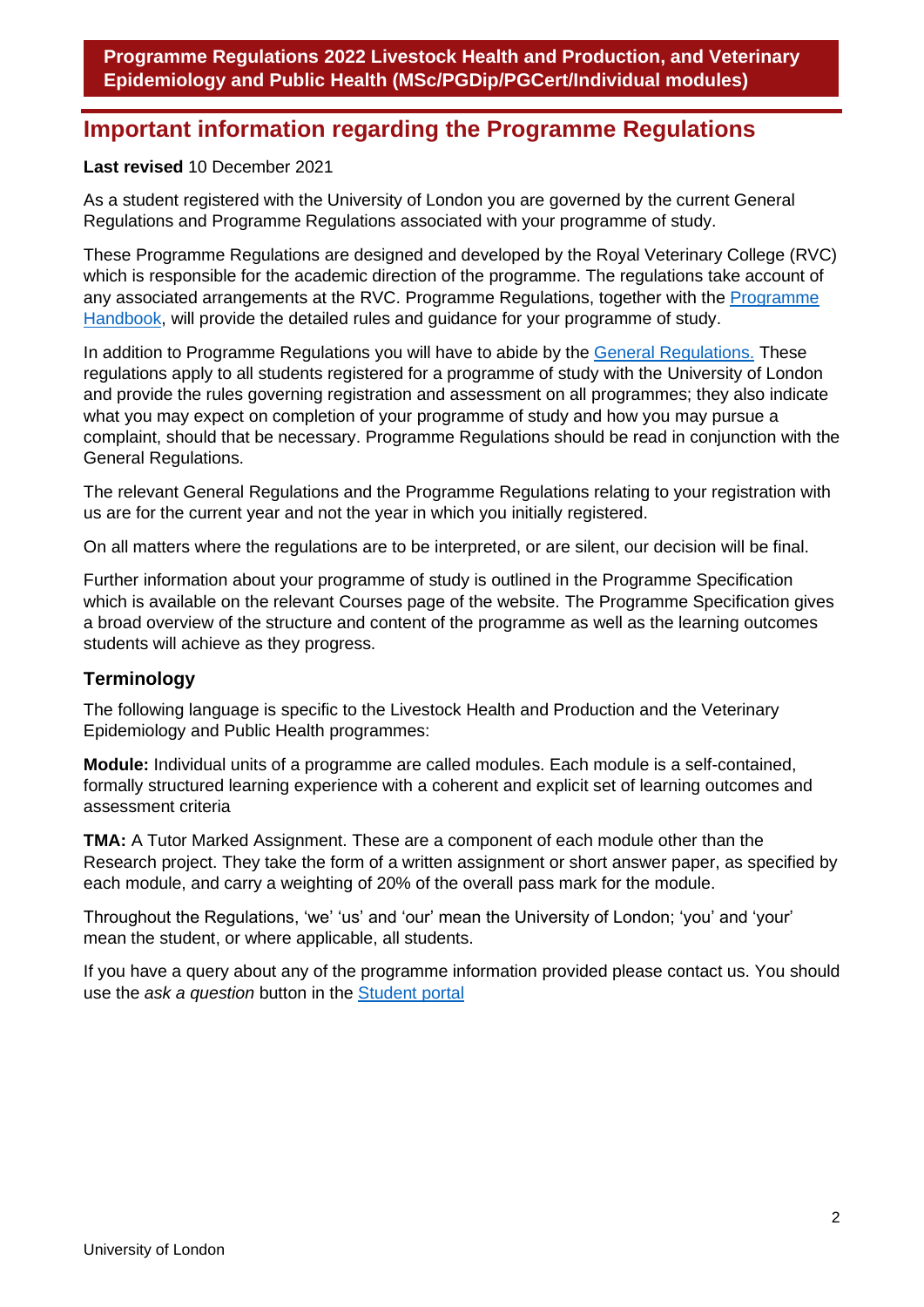### **Changes to the 2022 Programme Regulations**

- Regulation 5.9 has been clarified:
- All TMAs should be new pieces of work; you may not revise and answer the same TMA question twice for assessment. However, should you choose to re-use previously submitted work in a subsequent TMA you must reference the original use of that work, and comply with the regulations governing plagiarism.
- Regulations in Section 6 have been reordered and additional wording added to provide clarity.
- Module outline for Research Design and Methods has been updated following updates
- All module software requirements are listed in Appendix B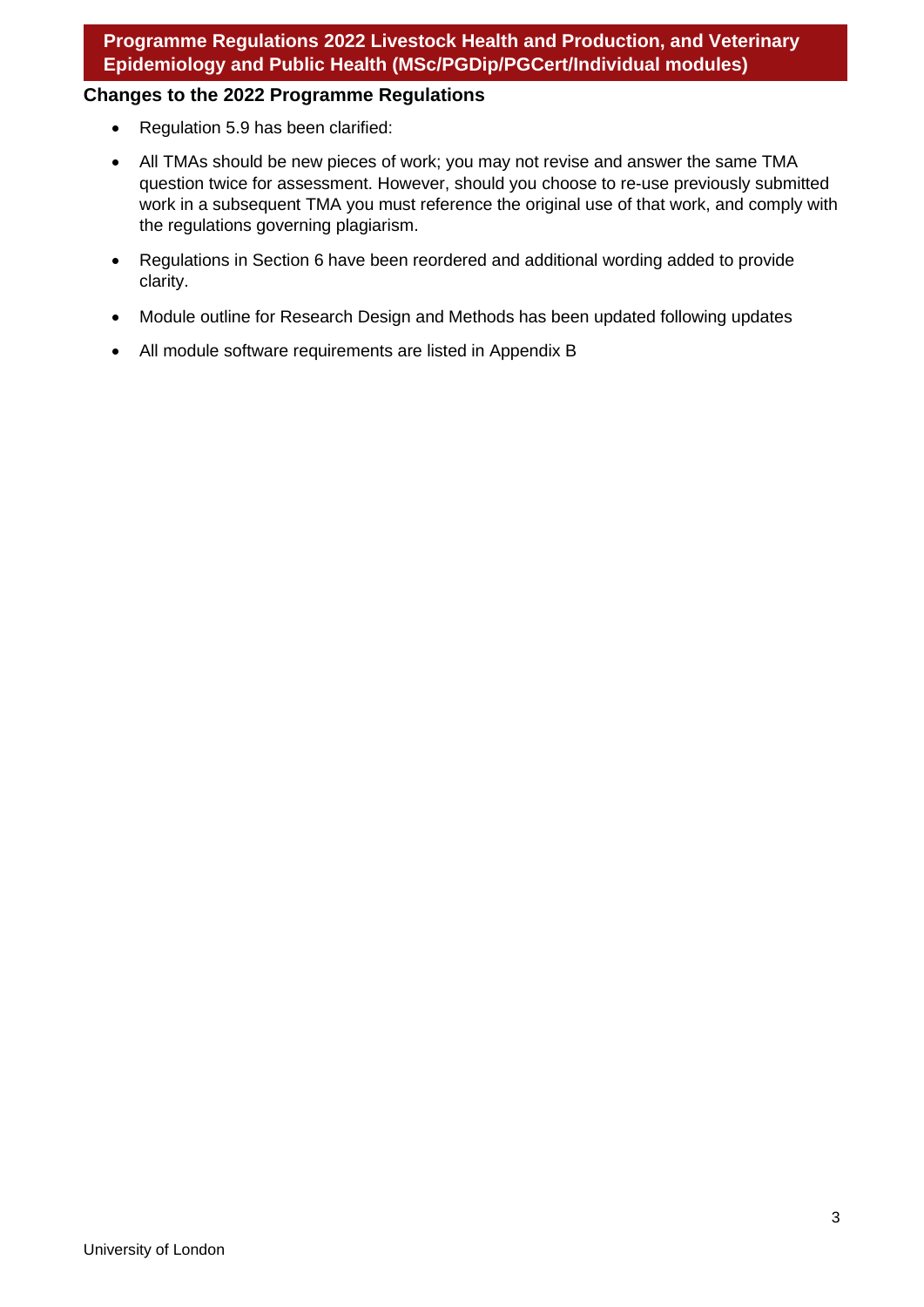## <span id="page-4-0"></span>**Alternative Assessments during the Coronavirus (COVID-19) Outbreak**

In line with our current General Regulations, the University may offer you alternative assessments where necessary. This includes holding online timed assessments in place of written examinations, which are usually held at examination centres. Please note that this statement replaces any published information relating to assessments or written examinations in any of our materials including the website. Previously published materials relating to examinations should therefore be read in conjunction with this statement.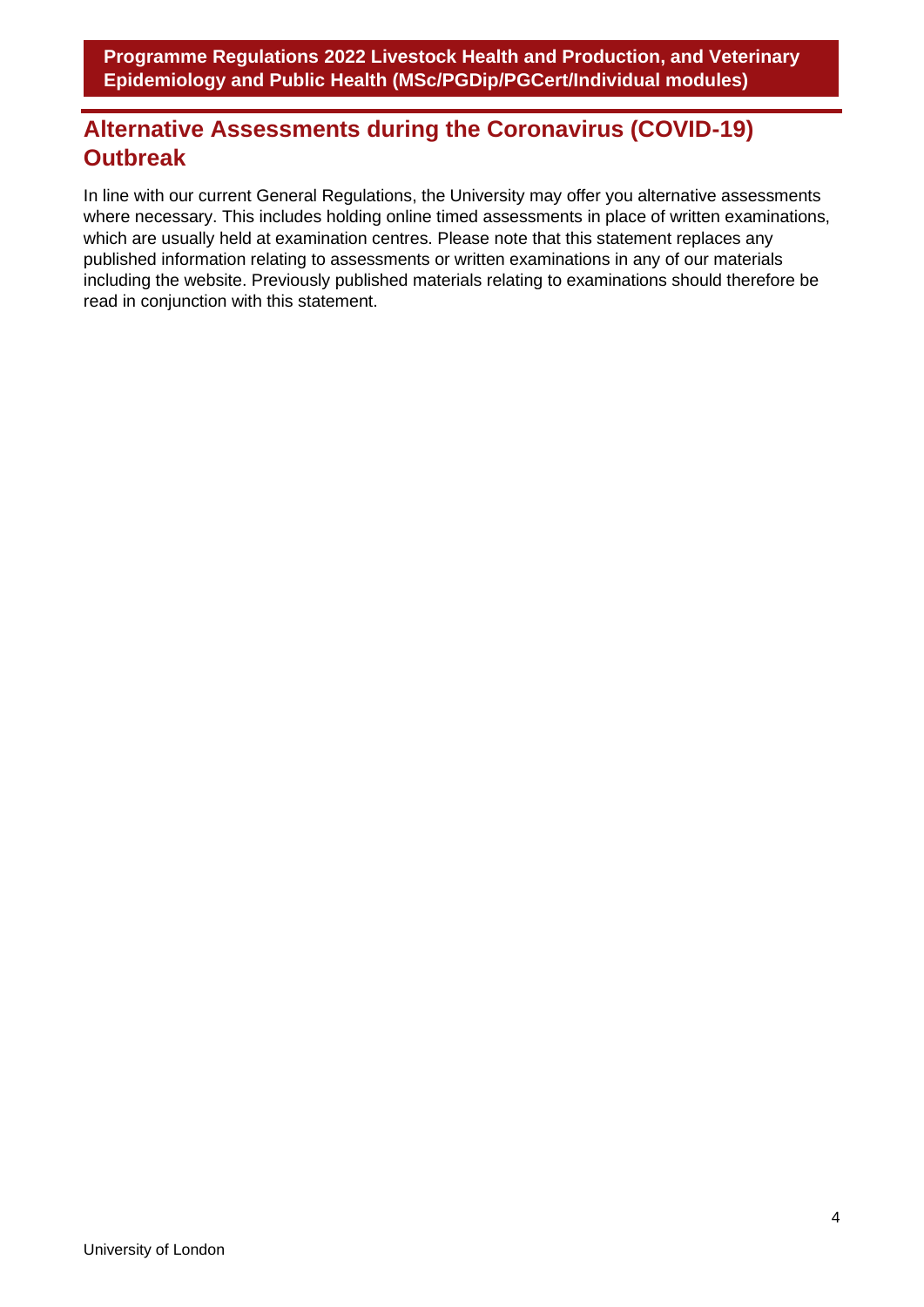## <span id="page-5-0"></span>**1 Structure of the programmes**

<span id="page-5-1"></span>See [Appendix A](#page-5-1) for the structure of the MSc degrees, Postgraduate Diplomas, Postgraduate Certificates and the full list of Individual modules that may be taken on a stand-alone basis.

See [Appendix B](#page-23-0) for the module outlines (syllabuses).

## **Qualifications**

## **1.1**

The following named qualifications are awarded under the Livestock Health and Production and Veterinary Epidemiology and Public Health programmes:

- MSc Livestock Health and Production
- Postgraduate Diploma in Livestock Health and Production
- Postgraduate Certificate in Livestock Health and Production
- MSc Veterinary Epidemiology and Public Health
- Postgraduate Diploma in Veterinary Epidemiology and Public Health
- Postgraduate Certificate in Veterinary Epidemiology and Public Health

## **Qualification structure**

### **1.2**

The MSc Livestock Health and Production consists of seven modules, as follows:

- three compulsory core modules;
- four further optional modules from a selection.

## **1.3**

The Postgraduate Diploma in Livestock Health and Production consists of four modules, as follows:

- one compulsory core module;
- one further core module;
- two optional modules.

#### **1.4**

The Postgraduate Certificate in Livestock Health and Production consists of two modules, as follows:

- one compulsory core module;
- one further core module.

#### **1.5**

The MSc Veterinary Epidemiology and Public Health consist of seven modules, as follows:

- three compulsory core modules;
- four further optional modules from a selection.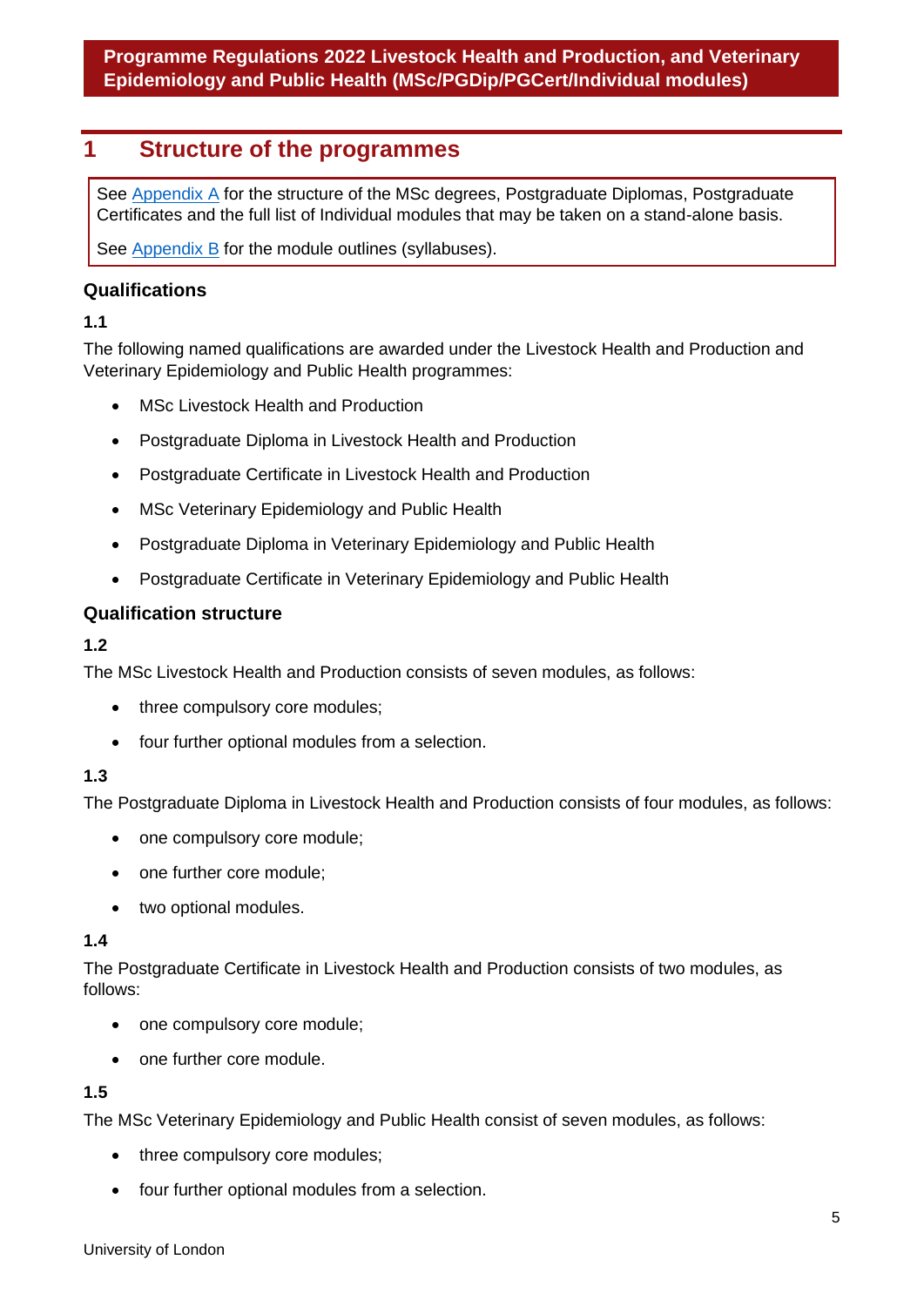#### **1.6**

The Postgraduate Diploma in Veterinary Epidemiology and Public Health consists of four modules, as follows:

- two compulsory core modules;
- two optional modules.

#### **1.7**

The Postgraduate Certificate in Veterinary Epidemiology and Public Health consists of two modules, as follows:

• two compulsory core modules.

#### **Individual modules**

#### **1.8**

You may apply to register for one or more Individual modules on a stand-alone basis, either instead of, or at the same as registering for the MSc, Postgraduate Diploma or Postgraduate Certificate in either Livestock Health and Production or Veterinary Epidemiology and Public Health.

#### **1.9**

Each Individual module accommodates either 35, 50 or 240 notional study hours.

#### **1.10**

You may take any number of Individual modules, but a maximum of two relevant 240-hour Individual modules may count as credit towards a Postgraduate Diploma or MSc degree, or one relevant 240 hour Individual module may be counted towards a Postgraduate Certificate.

## <span id="page-6-0"></span>**2 Registration**

#### **Effective date of registration**

#### **2.1**

If you are registering for an MSc degree, a Postgraduate Diploma, a Postgraduate Certificate or a 240-hour Individual module your effective date of registration will be 1 January in the year that you initially registered. This allows you to sit your first examinations in October of the same year.

#### **2.2**

If you are registering for a 50- or 35-hour Individual module your effective date of registration will be the date that you complete registration.

#### **2.3**

If there is a limit to the number of students who can be registered each year, the registration of an applicant will only be confirmed if there is a place available for that study year. An applicant whose registration is not confirmed will be made an offer of registration for the following year.

#### **Period of registration**

#### **2.4**

The minimum and maximum periods of registration, counted from your effective date of registration, are: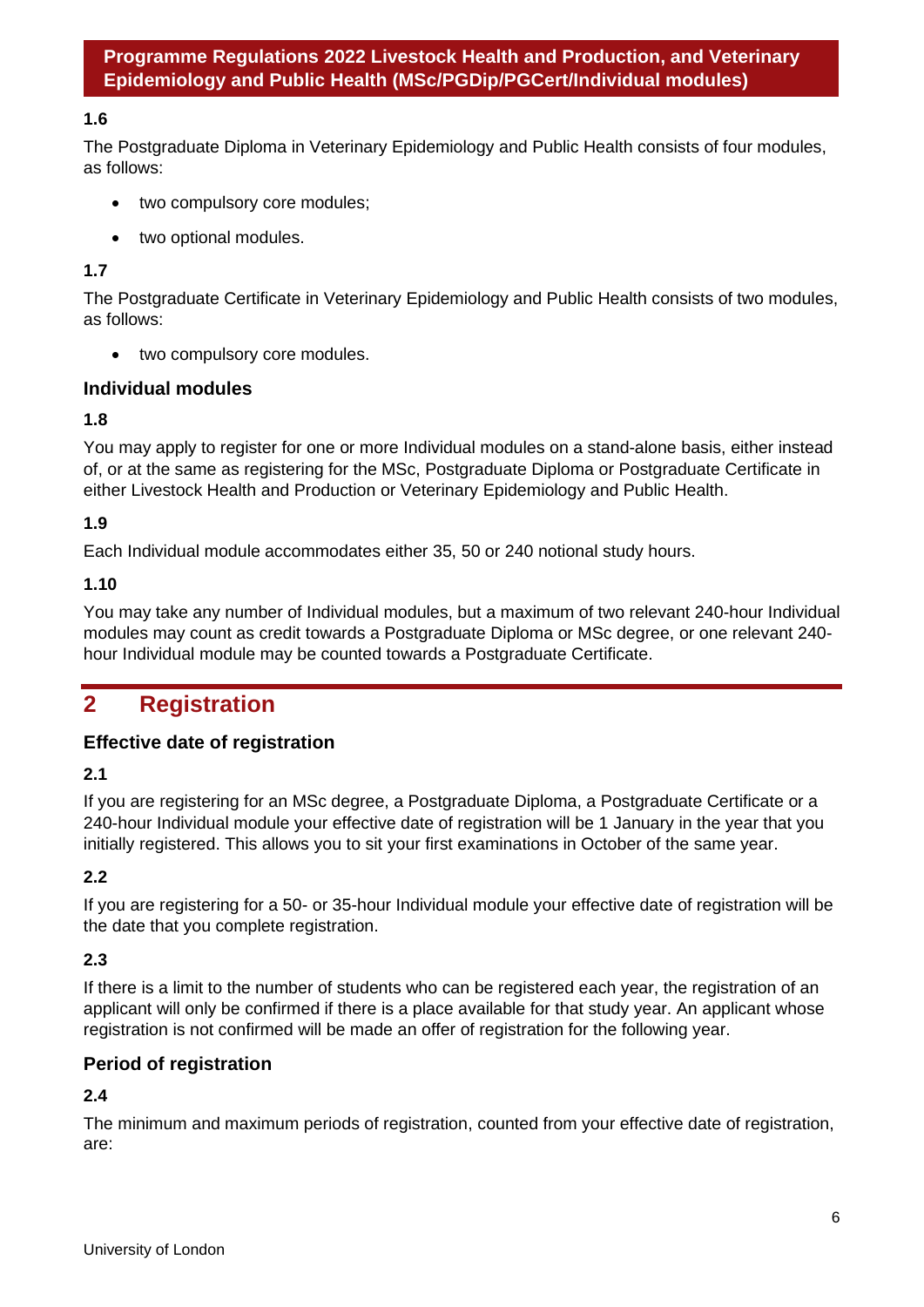| <b>Livestock Health and Production, and</b><br><b>Veterinary Epidemiology and Public Health</b> | <b>Minimum</b> | <b>Maximum</b> |
|-------------------------------------------------------------------------------------------------|----------------|----------------|
| MSc degrees                                                                                     | 2 years        | 5 years        |
| Postgraduate Diploma                                                                            | 2 years        | 5 years        |
| Postgraduate Certificate                                                                        | 1 year         | 5 years        |
| 240-hour Individual modules                                                                     | 1 year         | 2 years        |
| 50-hour Individual modules                                                                      | <b>None</b>    | 1 year         |
| 35-hour Individual modules                                                                      | None           | 1 year         |

## **2.5**

We will only grant an extension to the maximum period of registration in exceptional circumstances. If we allow an extension to your period of registration we will review the currency of the modules that you have completed and decide whether you may transfer the modules. Any extension to the maximum period of registration will be at the Programme Director's discretion.

## **Period of registration when progressing from a 240-hour Individual module**

#### **2.6**

If you successfully pass a 240-hour Individual module and we allow you to progress and transfer your registration to a Postgraduate Certificate, a Postgraduate Diploma or an MSc degree, we will give you a new effective date of registration and a new maximum period of registration of five years.

## **Period of registration when progressing from a Postgraduate Certificate or Postgraduate Diploma**

#### **2.7**

You must complete your studies within the maximum period of five years, which includes any progression between levels of award (i.e. transfer to the PGDip or MSc). If you transfer to the next level of award, your initial registration date will remain unchanged (i.e. the date when you first registered for your original programme).

#### **Registering after accepting an award**

#### **2.8**

For both Livestock Health and Production and Veterinary Epidemiology and Public Health, if you have:

- accepted the award of the Postgraduate Certificate, we will not allow you to register subsequently for, or be awarded, the Postgraduate Diploma or the MSc degree;
- accepted the award of the Postgraduate Diploma, we will not allow you to register subsequently for, or be awarded, the MSc degree.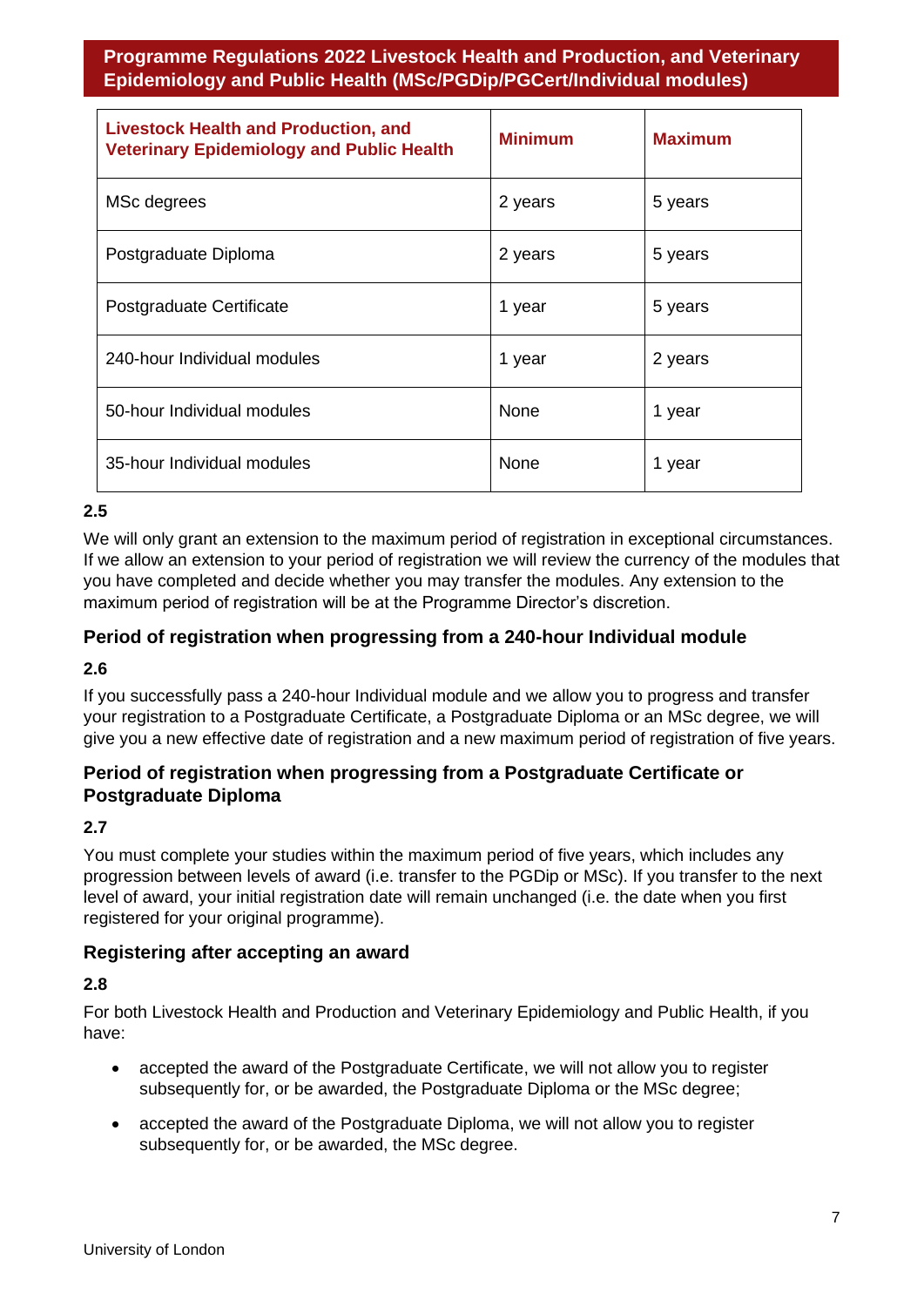## **Registering afresh**

## **2.9**

If you register afresh, we will not allow you to carry credit for any subjects previously passed, either to the programme concerned or, in the event of a subsequent transfer, to another programme.

## **2.10**

If we terminated your registration because you exhausted the maximum number of examination attempts while registered previously for either the Livestock Health and Production or Veterinary Epidemiology and Public Health programme, we will not allow you to register again for either programme.

## **Transferring registration between the programmes**

## **2.11**

If you satisfy the rules of progression you may transfer your registration from the:

- MSc Livestock Health and Production to the MSc Veterinary Epidemiology and Public Health and vice versa;
- Postgraduate Diploma in Livestock Health and Production to the Postgraduate Diploma in Veterinary Epidemiology and Public Health and vice versa;
- Postgraduate Certificate in Livestock Health and Production to the Postgraduate Certificate in Veterinary Epidemiology and Public Health and vice versa.

## <span id="page-8-0"></span>**3 Recognition of prior learning and credit transfer**

To be read in conjunction with the [General Regulations, S](https://london.ac.uk/regs)ection 3.

## **Recognition of prior learning**

#### **3.1**

We will consider applications for recognition and accreditation of prior learning (RPL) on a discretionary basis.

#### **Credit transfer**

## **3.2**

We will consider applications for credit transfer from students and graduates of the University of London to the Livestock Health and Production and Veterinary Epidemiology and Public Health programmes on a discretionary basis.

## <span id="page-8-1"></span>**4 Module selection**

[Appendix A](#page-5-1) provides details of the programme structures and module titles.

## **Changing modules**

#### **4.1**

We will consider applications to change an optional module(s) on an individual basis. It may not be possible to allow you to change your choice of module, particularly after we have despatched study materials.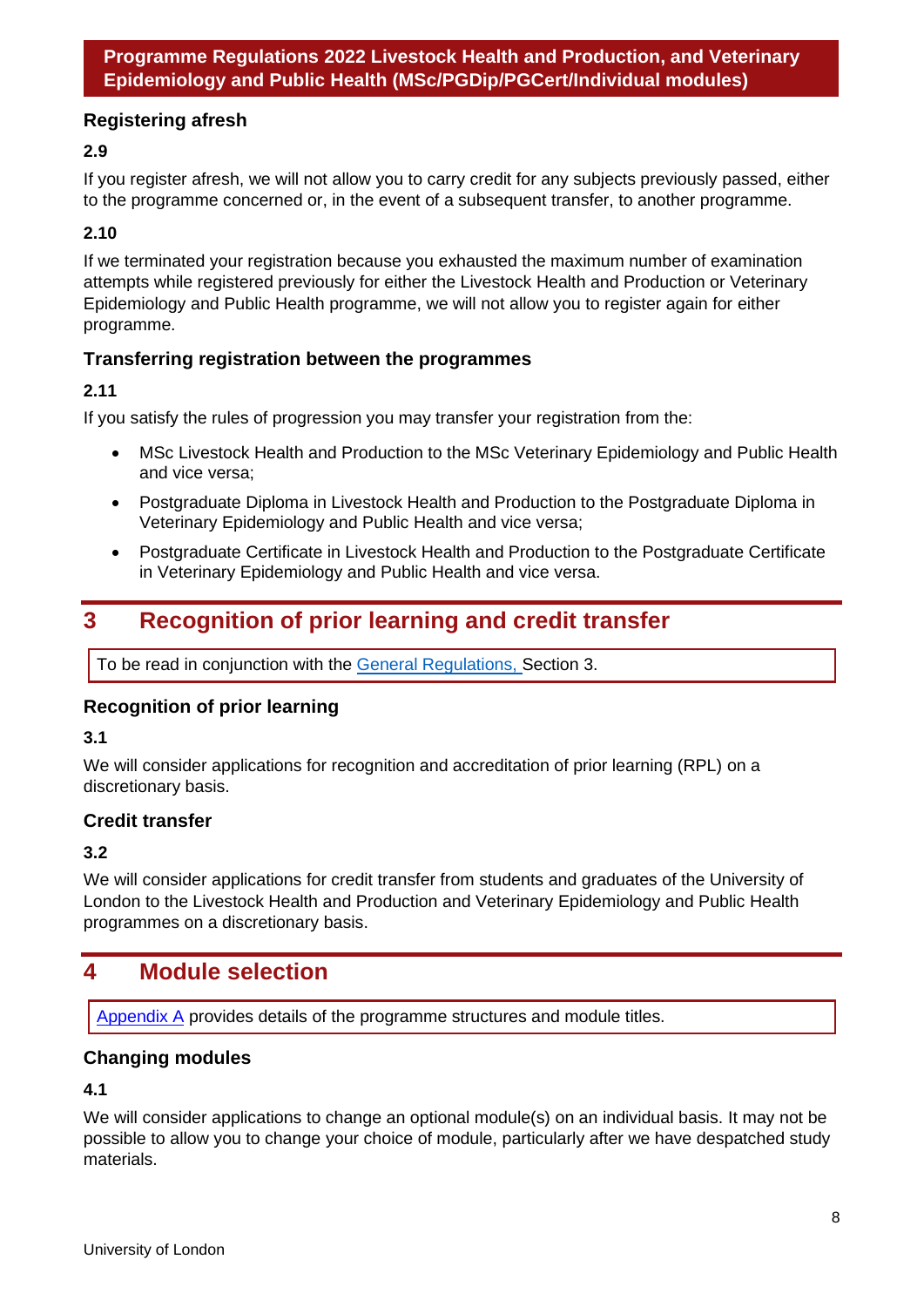#### **4.2**

If you are registered for the Postgraduate Diploma or the MSc degree, and you have entered the examination for a module which you then wish to change, we will not consider your request to change the module until the results for that session are published.

## <span id="page-9-0"></span>**5 Assessment for the programme**

In line with our current General Regulations, the University may offer you alternative assessments where necessary. This includes holding online timed assessments in place of written examinations, which are usually held at examination centres. Please note that this statement replaces any published information relating to assessments or written examinations in any of our materials including the website. Previously published materials relating to examinations should therefore be read in conjunction with this statement.

Please refer to Programme Specifications for details on equipment that may be required for alternative assessments.

## **Assessment methods for all modules for the MSc degree, PGDip, PGCert and 240 hour Individual modules**

**5.1**

Each module, except for the Research project, will be assessed by one three-hour unseen written examination (80%) and by one Tutor marked assignment (TMA) (20%).

#### **Tutor marked assignments (TMAs)**

**5.2**

TMAs will take the form of written work specified in the study materials for each module.

#### **5.3**

You must submit one TMA and you may choose to submit a maximum of two TMAs for assessment per module.

#### **5.4**

If you submit more than one TMA for your first attempt at a module, the mark for the best TMA will count when calculating the overall mark for the module.

#### **5.5**

To prepare you for completion of your TMAs you will be expected to participate in online module tutorials and webinars. Participation statistics are collected and monitored. Details of scheduled dates will be communicated via RVC Learn.

#### **5.6**

In your first year of registration you are expected to participate in two academic tutorials which will prepare you for the completion of TMAs. The tutorials cover understanding plagiarism and TMA completion*.* Details of scheduled dates will be communicated via RVC Learn.

#### **5.7**

You must submit TMAs according to the dates and guidelines provided in the Programme handbook, with at least one TMA being submitted by the Compulsory deadline, in order to be eligible for examination entry. However, the TMA and written examination do not have to be attempted in the same year, as students can apply to defer the examination.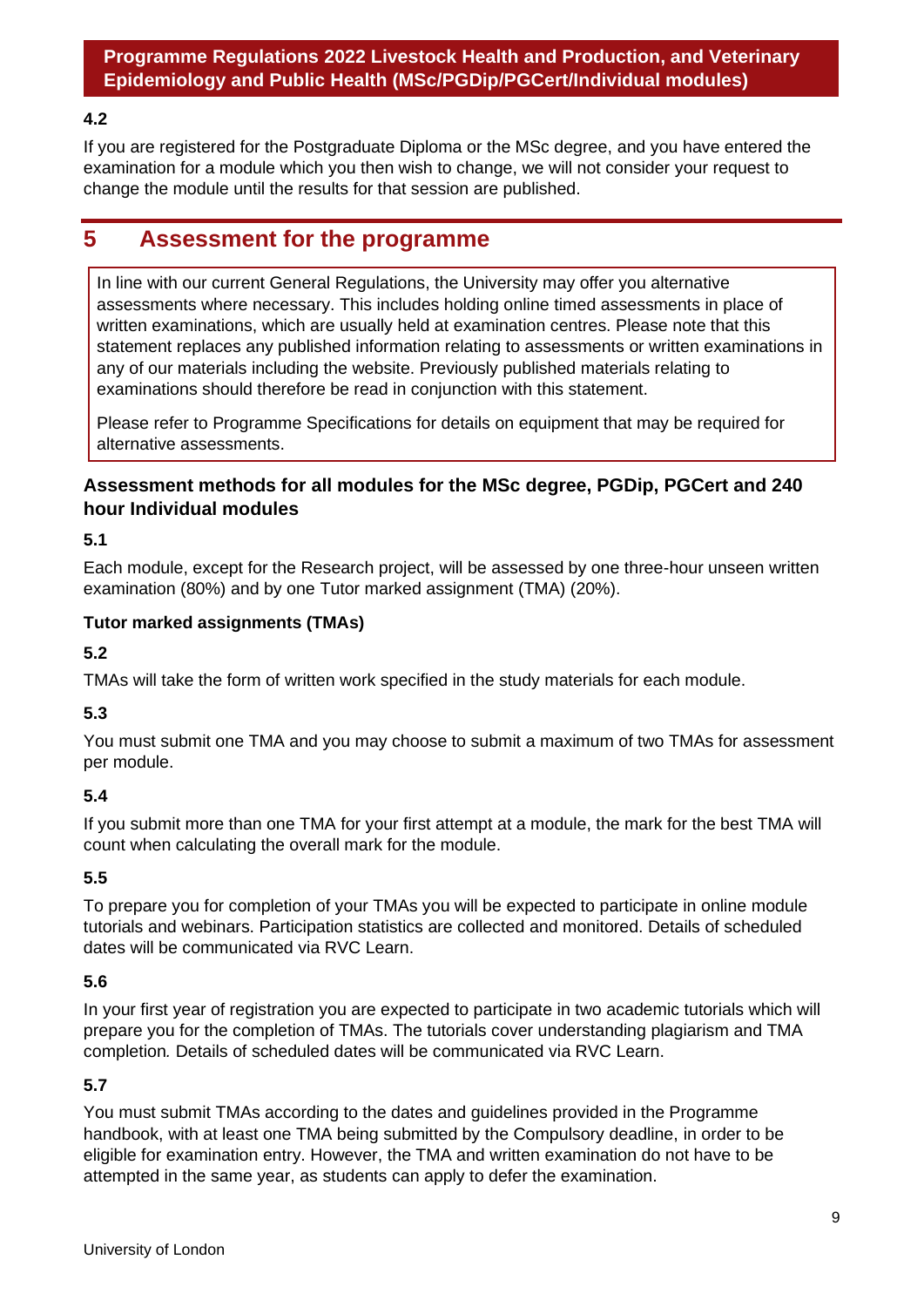#### **5.8**

If you fail to complete the annual continuing registration process by the deadline given, you will not be permitted access to RVC Learn.

See the Section 1 of the [General Regulations](https://london.ac.uk/current-students/programme-documents/regulations) for more information on continuing your studies.

#### **5.9**

All TMAs should be new pieces of work; you may not revise and answer the same TMA question twice for assessment. However, should you choose to re-use previously submitted work in a subsequent TMA you must reference the original use of that work, and comply with the regulations governing plagiarism.

#### **Assessment methods for the Research project**

You are strongly advised to study Research design and methods [LVM014] prior to undertaking the Research project [LVM200]. Until 2021 Research design and methods [LVM014] was known as Research design, management and grant application writing.

#### **5.10**

The Research project (MSc degree only) is assessed by a research paper written in the style required by an identified scientific journal (80%) and an oral examination (20%).

The research proposal will not form part of the final assessment. However, if you do not submit a research proposal we will not allow you to submit the Research project.

Deadlines for the research proposal are listed below in [regulation 5.12.](#page-10-0) Full information is available on the VLE.

#### **5.11**

Students registered on the Research project will be required to take an oral examination conducted either face-to-face or by Skype or telephone in November/December; there is no requirement to come to London.

#### <span id="page-10-0"></span>**5.12**

The following dates apply to the Research project:

- By 30 September in the year prior to undertaking the Research project you are required to submit to the Programme Director for approval, a research outline of approximately 800 words in length.
- By 15 December in the year prior to undertaking the Research project you will be advised of the outcome of your research outline. If the Programme Director approves the outline, you may then register and prepare a detailed research proposal (1500 words). If the proposal is not approved, the Programme Director will offer guidance as to how to revise it for approval.
- By 7 January you must submit your research proposal for review by the Programme Director and an appropriate subject expert.
- By 31 January once the proposal has been approved, an RVC supervisor will be selected. Between February and August – you will be expected to conduct your research.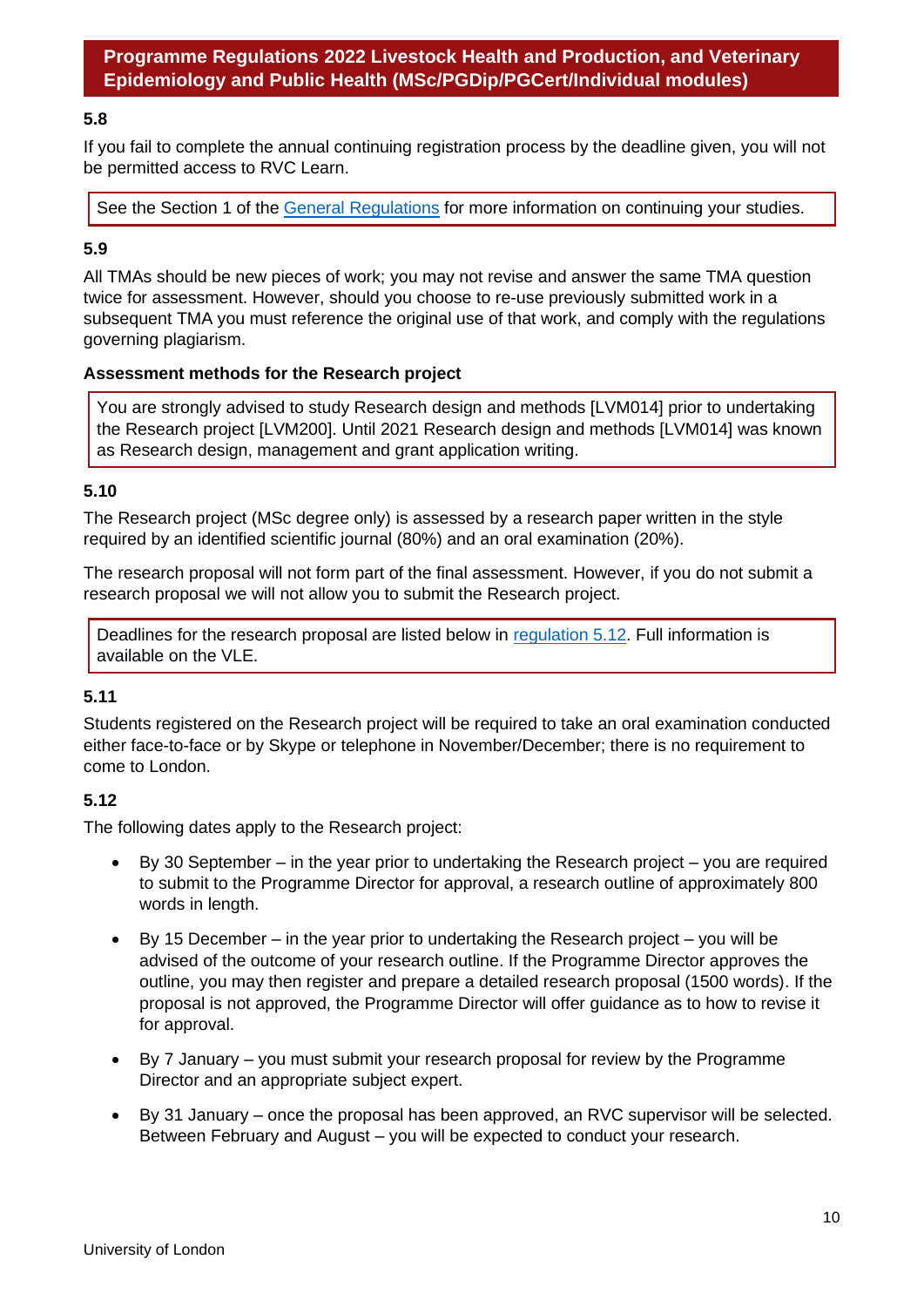- During May the supervisor will conduct a mid-term assessment of your progress. You will be expected to write up your research in the form of a literature review and a scientific report for publication.
- By 31 October the completed research paper must be submitted electronically to the Distance Learning Office at the Royal Veterinary College. A paper sent after the deadline will not normally be considered. An extension to the Research project will be at the discretion of the Programme Director.

### **Deadlines and late submission of a TMA or Research project**

The deadlines for the TMAs and Research project are in the Programme handbook, available on the VLE.

If you think that you might miss the deadline for submitting a TMA or a Research project, follow the advice in the Programme handbook.

#### **5.13**

If you submit a TMA or a Research project after the deadline, penalties for late submission will be applied as described in the Programme handbook.

## **5.14**

If we receive a TMA after the Optional TMA deadline given in the Programme handbook, the mark and feedback for the TMA may not be available before you have taken the related written examination.

#### **5.15**

In order to take an examination, you must submit at least one TMA before the Compulsory TMA deadline for that year. Failure to do so will result in your examination entry for that year being withdrawn. However, if you submitted a TMA in a previous year and then deferred your entry to the written examination, you do not have to submit a further TMA in order to take the examination.

See the website for the list of examination centres. See Section 5: Assessment for the [programme](#page-9-0) for information on alternative assessments where necessary.

#### **5.16**

Written examinations take place in October each year.

#### **Passing Assessments**

#### **5.17**

To pass a module, including the Research project, you must attempt all elements of assessment. You will pass the module if the combined weighted mark for all elements is at least 50%.

#### **Assessment methods for the 35- and 50-hour Individual modules**

## **5.18**

Each 35-hour individual module will be assessed by a short answer paper or written TMA.

#### **5.19**

Each 50-hour Individual module will be assessed by a written TMA.

See [General Regulations](https://london.ac.uk/regs) for Rules for taking written examinations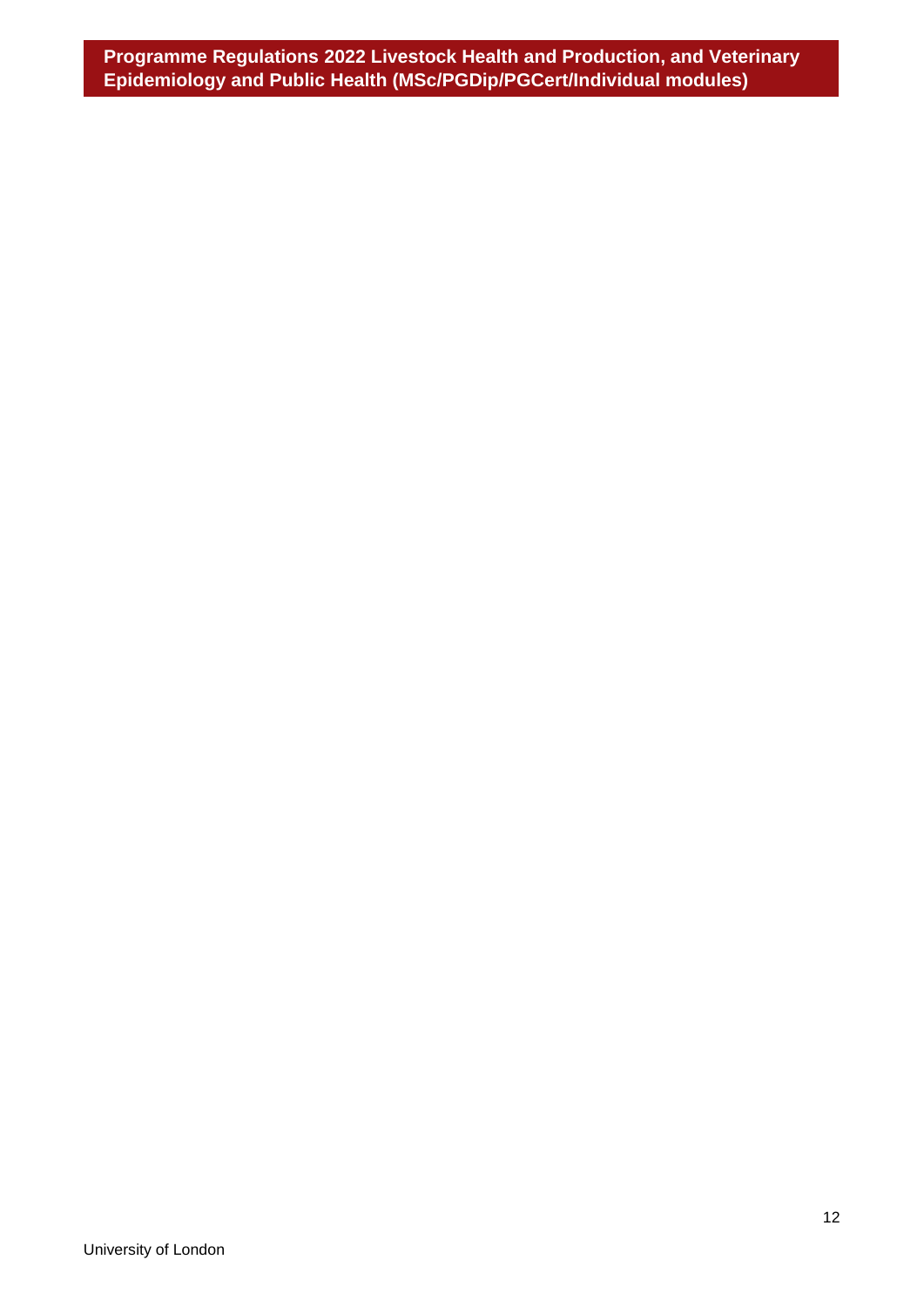## **6 Number of attempts permitted at an assessment element**

## **Maximum number of attempts**

**6.1**

The maximum number of attempts permitted for any element of assessment is two.

## **Retaking an element of assessment**

## **6.2**

If you do not achieve the combined weighted mark of at least 50% for a module, you must retake any failed elements of assessment, provided you do not exceed the maximum number of attempts for that examination.

## **6.3**

If you retake an assessment, your most recent mark will be used to calculate your final classification.

## **6.4**

If you are required to retake a written examination you may reuse the mark you received for the TMA. Alternatively, if you have not already submitted two TMAs for the module, you may submit one further TMA.

See [regulation 5.3](#page-9-0) for the maximum number of TMAs that you may submit per module.

## **6.5**

If you do not achieve an overall pass mark of at least 50% for the module, but you have achieved a mark of 50% for the written examination you may submit one further TMA, this applies even where you have previously submitted two TMAs for your first attempt (up to a maximum of three TMA's).

## **6.6**

With the exception of submitting a third exceptional TMA under the scenario outlined in regulation 6.6, you will not be allowed to retake any element of assessment that you have passed. The marks of any passed element of assessment will be carried forward and used for classification.

See [regulation 5.4](#page-9-0) for how TMA attempts are counted when calculating the overall mark for the module.

## **Capping of marks for retakes**

#### **6.7**

If you make a second attempt at an element of assessment, the overall mark given for the module will be capped at 50%. This capping applies to the overall mark for the module and not to the individual marks given for the written examination, TMA, Research project or oral examination.

## **Retaking a Research project**

#### **6.8**

If you submit a Research project which is awarded between 0.0–49.9%, it will be at the discretion of the Board of Examiners to determine whether you will be required to amend, redraft, extend your original project submission or whether you will be required to undertake an entirely new project. See the Programme handbook for further guidance.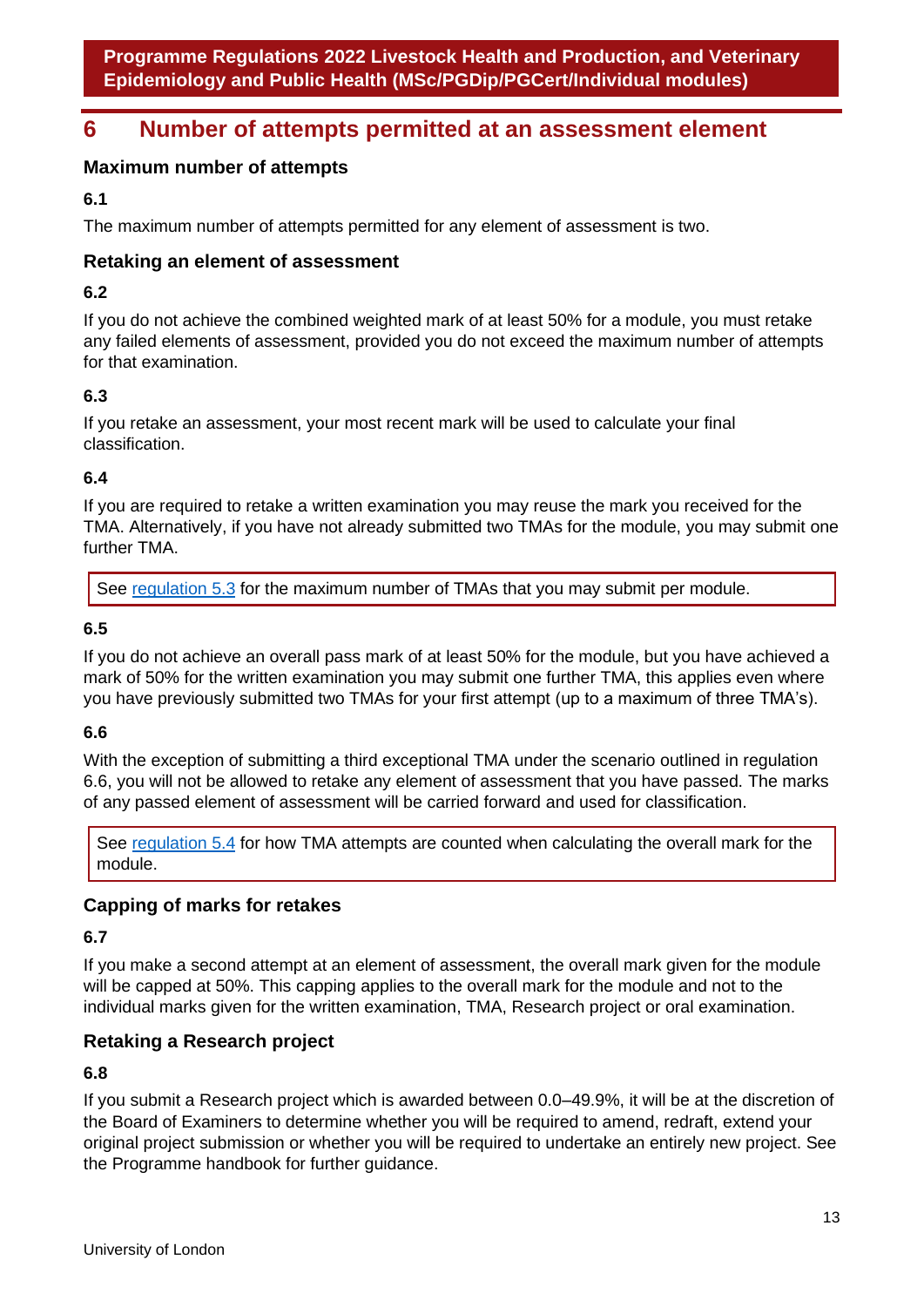#### **6.9**

If you fail the Research project paper component, then both the paper and any associated oral examination will need to be retaken.

If the Research project proposal was approved prior to the paper submission it would not be expected that this would need to be resubmitted.

#### **Failure at a second attempt**

#### **6.10**

If you fail to achieve an overall combined mark of 50% for any module at your second attempt, your registration will cease and you will not be permitted to re-register for further study on this programme.

## <span id="page-14-0"></span>**7 Progression within the programme**

See [Section 5](#page-9-0) for method of assessment.

#### **General rules of progression**

#### **7.1**

You do not have to enter examinations every year. Within the limits set by the regulations and the minimum and maximum registration periods, you may decide:

- when to be examined,
- the number of modules to attempt each year and
- the order in which modules are examined.

#### **7.2**

You may register for a maximum of four modules, excluding re-sits. If you enter written examinations in any year you may attempt examinations in a minimum of one module and a maximum of four modules, excluding re-sits.

#### **7.3**

If you are allowed to progress, in either the Livestock Health and Production or the Veterinary Epidemiology and Public Health programmes, you will be credited with the modules successfully passed.

#### **General rules of progression, if registered for the Postgraduate Certificate, Postgraduate Diploma or MSc**

You must have passed Statistical methods in veterinary epidemiology [VPM012] before taking Advanced statistical methods in veterinary epidemiology [VPM013].

Students are strongly advised to study Research design and methods [LVM014] before taking the Research project [LVM200]. Until 2021 Research design and methods [LVM014] was known as Research design, management and grant application writing.

#### **7.4**

For the Postgraduate Diploma and MSc degree you must have registered, or be concurrently registered, for all of the compulsory core modules before we will allow you to register for optional modules.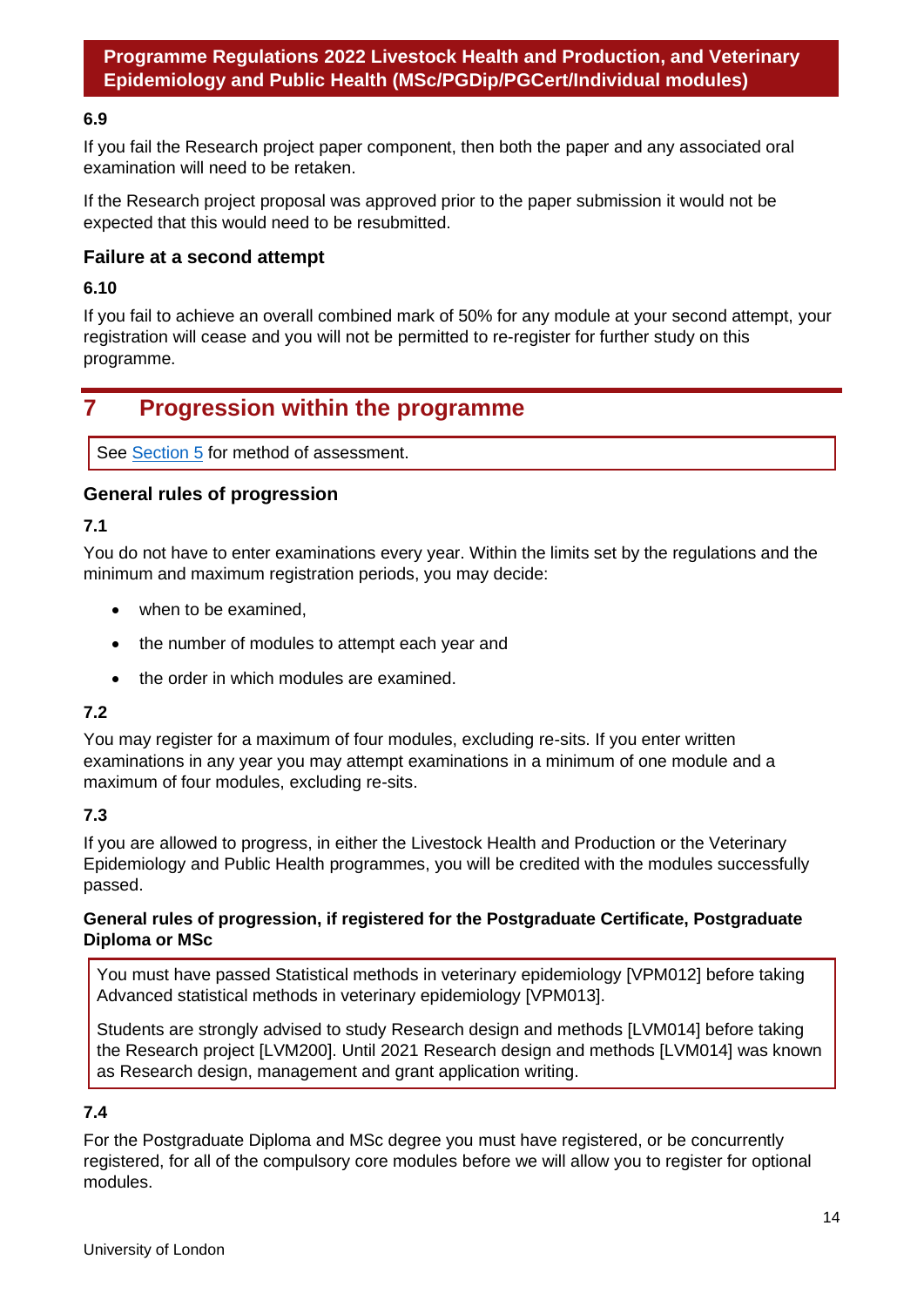### **7.5**

Previous attempts at the assessments for modules of the Postgraduate Certificate or Postgraduate Diploma, will count towards the maximum number of attempts permitted for those modules, if you progress to the Postgraduate Diploma or MSc degree respectively.

#### **Progression from the Postgraduate Certificate to the Postgraduate Diploma or MSc degree**

### **7.6**

To progress from the:

- Postgraduate Certificate to the Postgraduate Diploma or MSc Livestock Health and Production, or from the
- Postgraduate Certificate to the Postgraduate Diploma or MSc Veterinary Epidemiology and Public Health,

you must pass each of the two Postgraduate Certificate modules and receive a recommendation from the Examiners that you may proceed to the remaining modules of the respective Postgraduate Diploma or MSc degree.

#### **Progression from the Postgraduate Diploma to the MSc degree**

## **7.7**

To progress from the:

- Postgraduate Diploma to the MSc Livestock Health and Production, or from the
- Postgraduate Diploma to the MSc Veterinary Epidemiology and Public Health,

you must pass each of the four Postgraduate Diploma modules and receive a recommendation from the Examiners that you may proceed to the remaining modules of the MSc degree.

#### **If you progress but do not complete**

#### **7.8**

If you pass the Postgraduate Certificate and choose to progress to the Postgraduate Diploma or MSc degree, but do not subsequently satisfy the requirements of the Postgraduate Diploma or MSc degree, then the Board of Examiners may decide to award you the Postgraduate Certificate with effect from the year that you passed the requirements of the award.

#### **7.9**

If you pass the Postgraduate Diploma and choose to progress to the MSc degree, but do not subsequently satisfy the requirements of the MSc degree, then the Board of Examiners may decide to award you the Postgraduate Diploma with effect from the year that you passed the requirements of Postgraduate Diploma.

#### **7.10**

If you accept the award of the Postgraduate Certificate or the Postgraduate Diploma you will not be permitted to register at a later date for either the Postgraduate Diploma or the MSc degree for either of the programmes in Livestock Health and Production or Veterinary Epidemiology and Public Health.

#### **7.11**

If you pass the Postgraduate Certificate or the Postgraduate Diploma, and are invited to transfer your registration to the Postgraduate Diploma or MSc degree, but do not notify us of your decision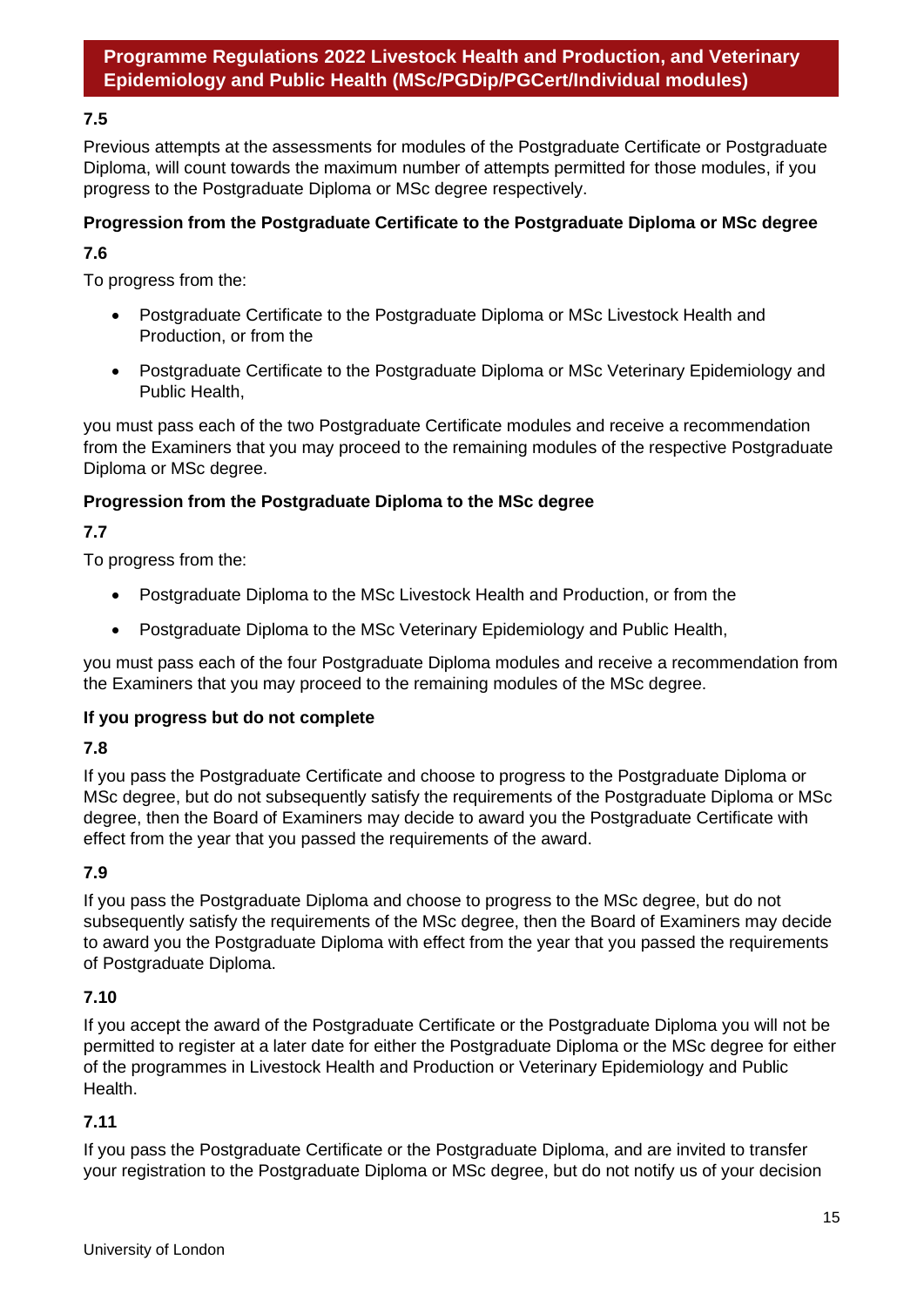within your period of registration, you may be granted the award that you passed with effect from the year that you passed it.

## **Progression from 240-hour Individual modules**

## **7.12**

Progression may be permitted from a 240-hour Individual module(s) to one of the following related awards:

- Postgraduate Certificate in Livestock Health and Production
- Postgraduate Diploma in Livestock Health and Production
- MSc Livestock Health and Production
- Postgraduate Certificate in Veterinary Epidemiology and Public Health
- Postgraduate Diploma in Veterinary Epidemiology and Public Health
- MSc Veterinary Epidemiology and Public Health.

#### **7.13**

If we allow you to progress from a 240-hour Individual module(s) to one of the related awards, and you would like the completed Individual module(s) to contribute to the new award, you must apply within three years of completing the Individual module(s). If permitted, the mark achieved for the Individual module(s) may contribute to the related award.

## **7.14**

If we allow you to progress from an Individual module(s) to one of the related awards, we may allow you to transfer a maximum of two 240-hour Individual modules if registering for the Postgraduate Diploma or MSc degree, or one 240-hour Individual module if registering for the Postgraduate Certificate. A condition of the transfer is that the Individual module(s) you have successfully passed forms part of the structure of the degree, diploma or certificate to which you wish to transfer.

## **7.15**

If we allow you to transfer and give you credit on the basis of modules previously passed, we will not allow you to re-enter the examination for those modules. The marks obtained for the assessments will contribute towards your final qualification as appropriate.

#### **Progression from 35- and 50-hour Individual modules**

## **7.16**

<span id="page-16-0"></span>There is no progression from the 35-hour Individual modules to the 50-hour or 240-hour Individual modules or the related qualifications, and there is no progression from the 50-hour Individual modules to the 240-hour Individual modules or related qualifications. Students of the 35- and 50 hour Individual modules who wish to register for the Postgraduate Certificate, Postgraduate Diploma or MSc should make an application in the normal way.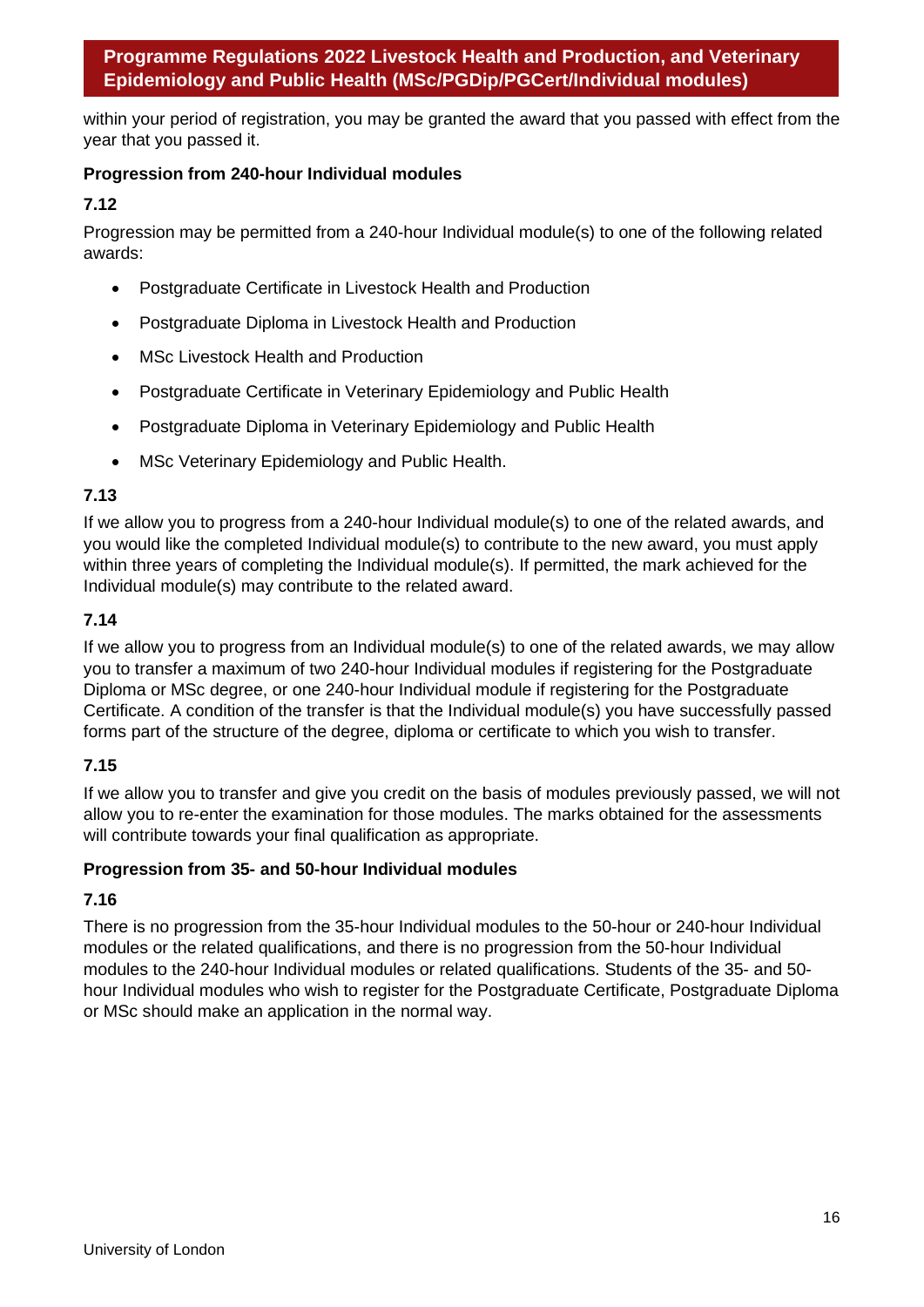## **8 Schemes of award**

## **MSc degree, Postgraduate Diploma and Postgraduate Certificate**

See the assessment criteria in [Appendix C](#page-33-0) and [Appendix D](#page-42-0) for information on how to achieve a particular mark. See [Section 6](#page-12-0) for capping of marks if you retake an assessment.

## **8.1**

The Board of Examiners normally awards the MSc degree, Postgraduate Diploma or Postgraduate Certificate in accordance with the marks and ranges described in the Scheme of Award. However, the Board of Examiners may also decide to consider a student's overall performance.

#### **8.2**

The overall mark for each module, except for the Research project [LVM200], is calculated using a ratio of the marks achieved for the unseen written examination (80%) and the TMA (20%). The highest mark of the submitted TMAs counts towards the overall mark.

#### **8.3**

The overall mark for the Research project [LVM200] is calculated using a ratio of the marks achieved for the research paper (80%) and the oral examination (20%).

#### **8.4**

The overall pass mark for each module is 50% or above.

#### **8.5**

To be considered for the award of the MSc degree, you must attempt and pass seven modules.

#### **8.6**

To be considered for the award of the Postgraduate Diploma, you must attempt and pass four modules.

#### **8.7**

To be considered for the award of the Postgraduate Certificate, you must attempt and pass two modules.

#### **Distinction and Merit**

#### **8.8**

The MSc degree, Postgraduate Diploma and Postgraduate Certificate will be awarded with Distinction if you receive an overall combined average mark of 70% or above, with no module having received a mark of less than 60%, at the first attempt.

#### **8.9**

The MSc degree, Postgraduate Diploma and Postgraduate Certificate will be awarded with Merit if you receive an overall combined average mark in the range of 65–69%, with no module having received a mark of less than 50%, at the first attempt.

#### **Exit awards**

#### **8.10**

If you registered for the MSc degree in Livestock Health and Production, but do not pass in the seven modules that comprise the MSc, the Board of Examiners may decide to grant you either the Postgraduate Diploma or the Postgraduate Certificate in Livestock Health and Production provided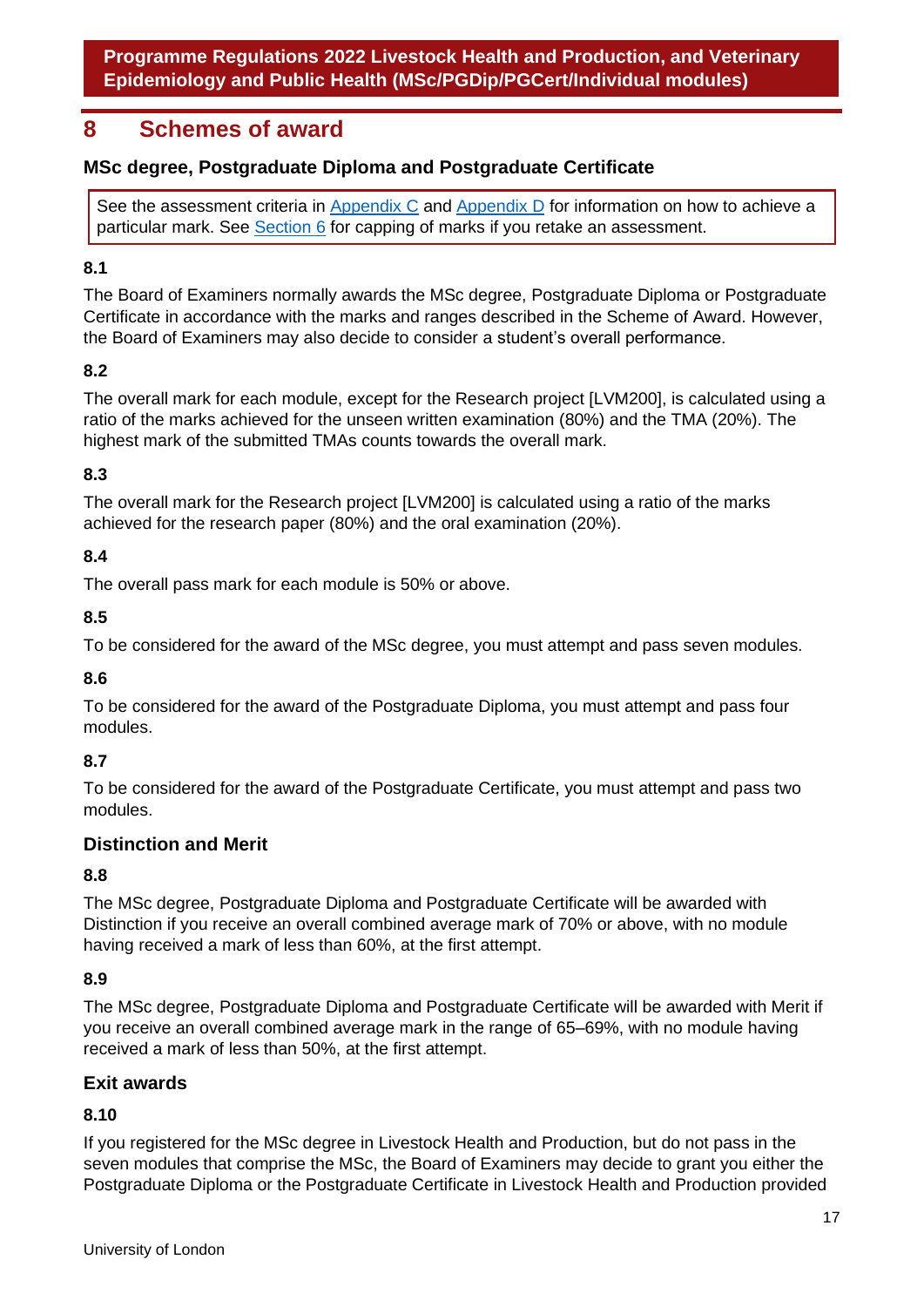that you have passed the four modules that comprise the Postgraduate Diploma or the two modules that comprise the Postgraduate Certificate.

#### **8.11**

If you registered for the Postgraduate Diploma in Livestock Health and Production, but do not pass in the four modules that comprise the Postgraduate Diploma, the Board of Examiners may decide to grant you the Postgraduate Certificate in Livestock Health and Production provided that you have passed the two modules that comprise the Postgraduate Certificate.

#### **8.12**

If you registered for the MSc Veterinary Epidemiology and Public Health, but do not pass in the seven modules that comprise the MSc, the Board of Examiners may decide to grant you either the Postgraduate Diploma or the Postgraduate Certificate in Veterinary Epidemiology and Public Health provided that you have passed the four modules that comprise the Postgraduate Diploma or in the two modules that comprise the Postgraduate Certificate.

#### **8.13**

If you are registered for the Postgraduate Diploma in Veterinary Epidemiology and Public Health, but do not pass in the four modules that comprise the Postgraduate Diploma, the Board of Examiners may decide to grant you the Postgraduate Certificate in Veterinary Epidemiology and Public Health provided that you have passed the two modules that comprise the Postgraduate Certificate.

#### **Individual modules**

See the assessment criteria in [Appendix C](#page-33-0) for information on how to achieve a particular mark for 240- and 50-hour Individual modules.

See the assessment criteria in  $\Delta$ ppendix  $F$  for information on how to achieve a particular mark for 35-hour Individual modules.

#### **8.14**

The overall pass mark for a 50-hour or 240-hour individual module is 50%.

#### **8.15**

A mark or grade awarded for a 240-hour Individual module will not replace any mark or grade for a degree or diploma already awarded.

#### **8.16**

The mark awarded for the 35-hour Individual modules is based on completion of either a short answer paper or written TMA (100%).

#### **8.17**

The mark awarded for the 50-hour Individual modules is based on completion of the TMA only (100%).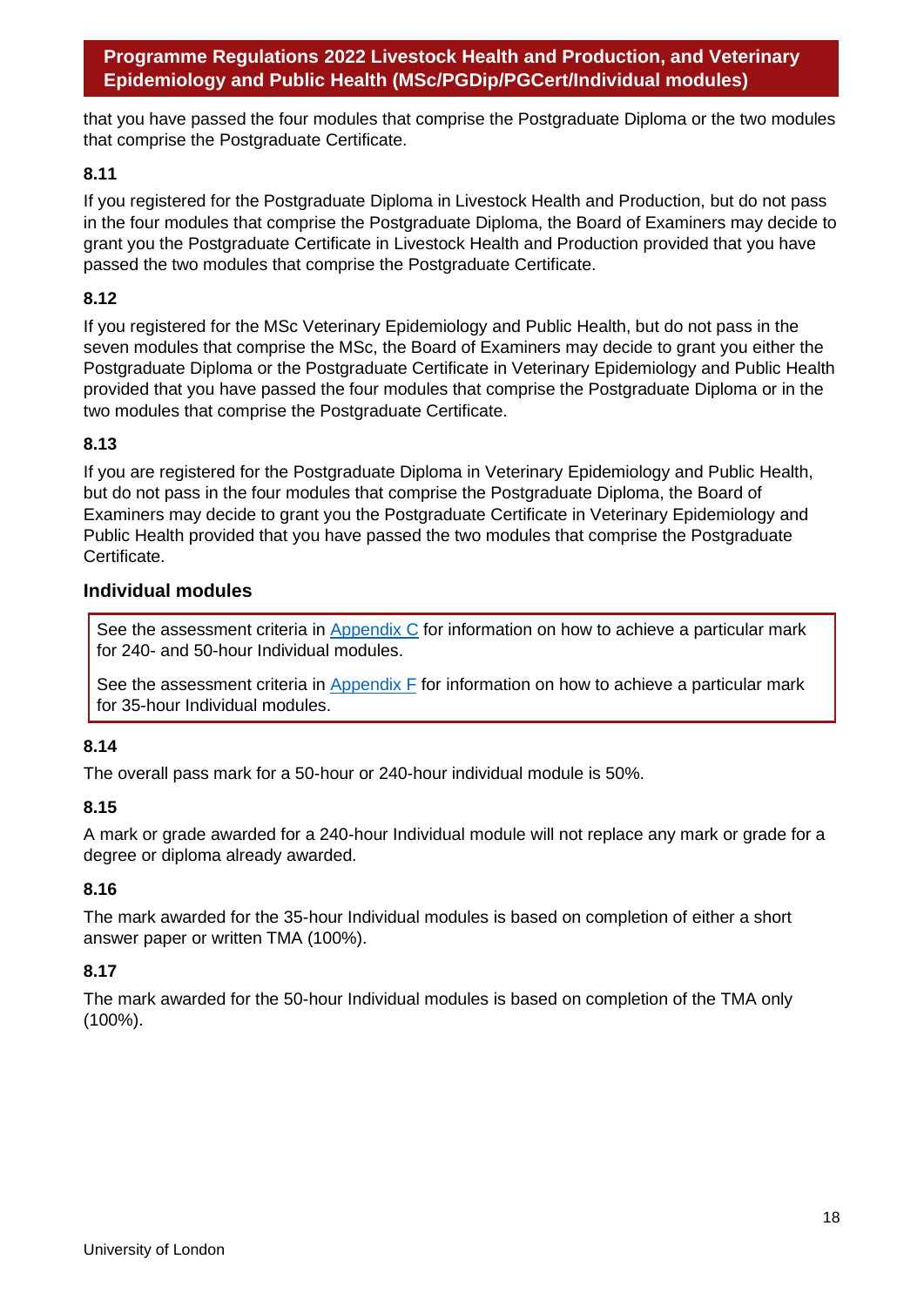## <span id="page-19-0"></span>**Appendix A – Structure of the programmes**

A detailed outline of the syllabus, including any applicable software requirements for each module is provided on the [course pages,](https://london.ac.uk/courses/member_institution/282) under the Programme structure tab.

## **Postgraduate Certificate in Livestock Health and Production**

#### **One compulsory core module:**

• Animal disease (current concepts) [LHM001]

+

#### **One further core module from:**

- Developing and monitoring of livestock production systems [VPM018]
- Principles of livestock production [LHM002]

## **Postgraduate Diploma in Livestock Health and Production**

#### **One compulsory core module:**

• Animal disease (current concepts) [LHM001]

+

#### **One further core module from:**

- Developing and monitoring of livestock production systems [VPM018]
- Principles of livestock production [LHM002]

+

#### **Two optional modules chosen from:**

- Developing and monitoring of livestock production systems (if not taken as a core module) [VPM018]
- Principles of livestock production (if not taken as a core module) [LHM002]
- Animal welfare [LHM016]
- Economics for livestock development and policy [LVM019]
- Epidemiology and animal health economics [LVM004]
- Management of infectious disease outbreaks in animal populations [LVM017]
- Research design and methods [LVM014] ▼
- Veterinary public health [LVM006]
- ▼ This module was known as Research design, management and grant application writing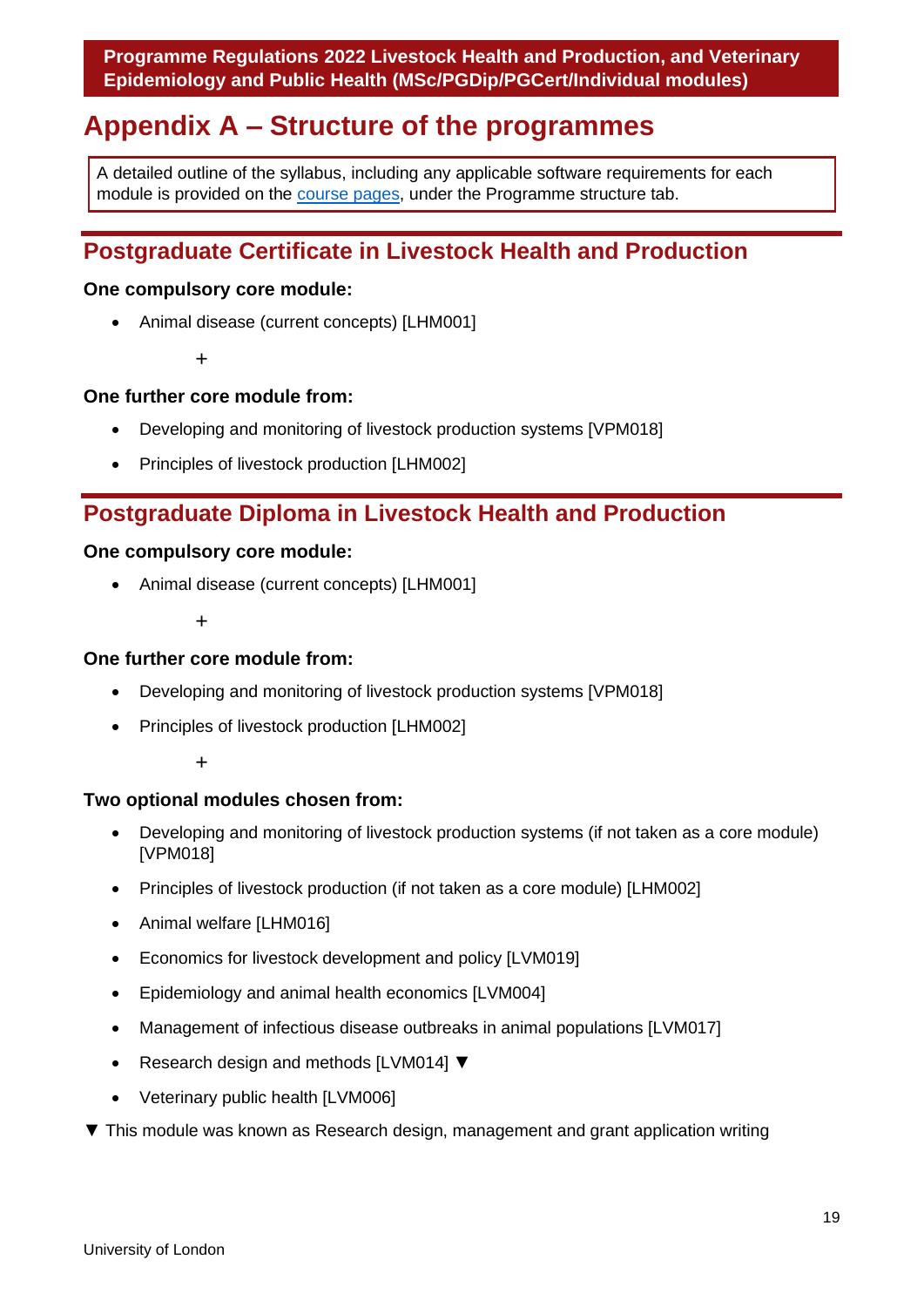## **MSc Livestock Health and Production**

## **Three compulsory core modules:**

- Animal disease (current concepts) [LHM001]
- Developing and monitoring of livestock production systems [VPM018]
- Principles of livestock production [LHM002]

#### +

## **Four optional modules chosen from:**

- Animal welfare [LHM016]
- Economics for livestock development and policy [LVM019]
- Epidemiology and animal health economics [LVM004]
- Management of infectious disease outbreaks in animal populations [LVM017]
- Research design and methods [LVM014] ▼
- Research project in livestock health and production [LVM200]
- Veterinary public health [LVM006]
- ▼ This module was known as Research design, management and grant application writing

## **Postgraduate Certificate in Veterinary Epidemiology and Public Health**

#### **Two compulsory core modules:**

- Epidemiology and animal health economics [LVM004]
- Veterinary public health [LVM006]

## **Postgraduate Diploma in Veterinary Epidemiology and Public Health**

#### **Two compulsory core modules:**

- Epidemiology and animal health economics [LVM004]
- Veterinary public health [LVM006]

#### +

## **Two optional modules chosen from:**

- Advanced statistical methods in veterinary epidemiology [VPM013]
- Developing and monitoring of livestock production systems [VPM018]
- Economics for livestock development and policy [LVM019]
- Management of infectious disease outbreaks in animal populations [LVM017]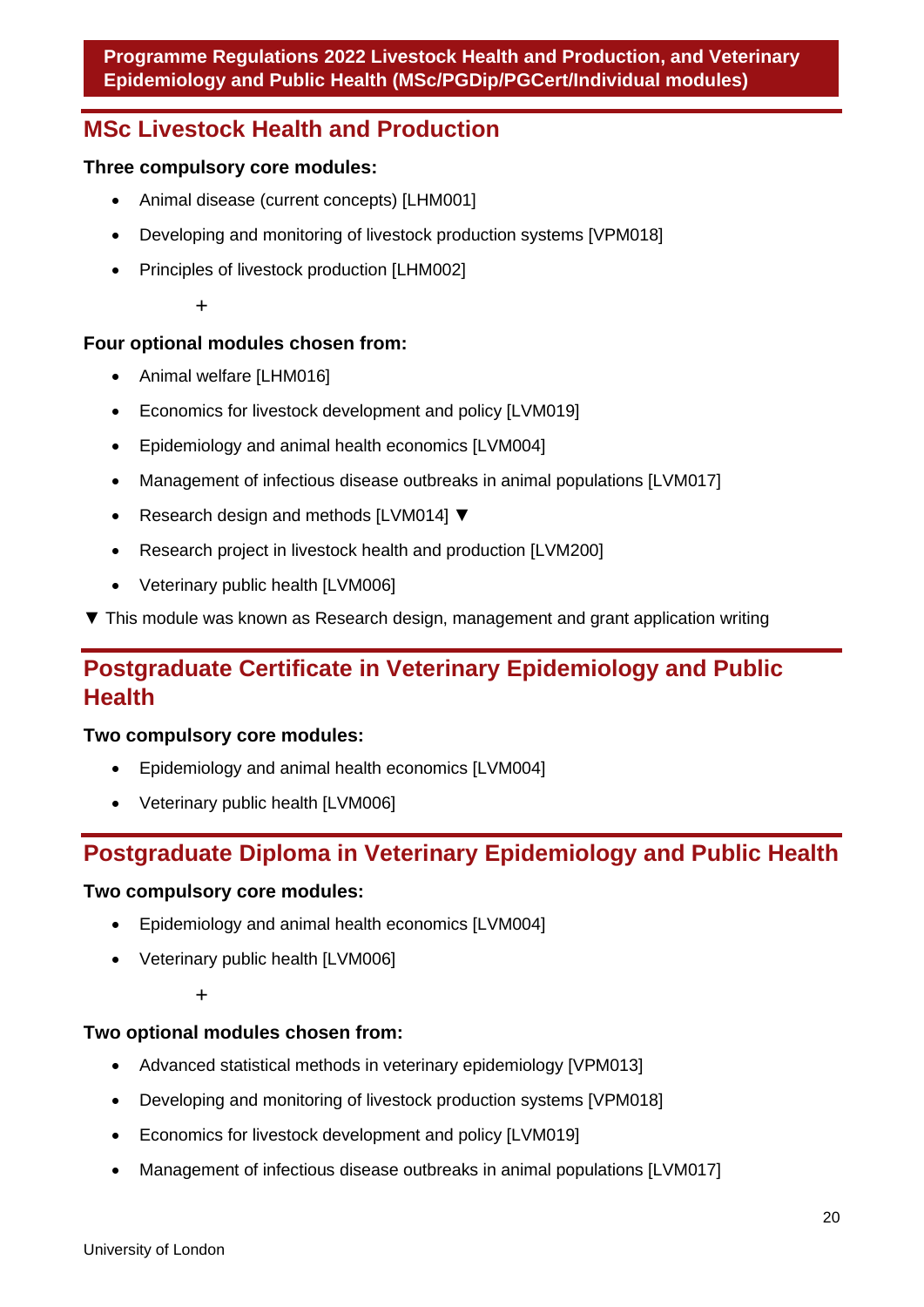- Research design and methods [LVM014] ▼
- Statistical methods in veterinary epidemiology [VPM012]
- Surveillance and investigation of animal health [VPM015]
- ▼ This module was known as Research design, management and grant application writing

## **MSc Veterinary Epidemiology and Public Health**

## **Three compulsory core modules:**

- Epidemiology and animal health economics [LVM004]
- Statistical methods in veterinary epidemiology [VPM012]
- Veterinary public health [LVM006]
	- +

## **Four optional modules chosen from:**

- Advanced statistical methods in veterinary epidemiology [VPM013]
- Developing and monitoring of livestock production systems [VPM018]
- Economics for livestock development and policy [LVM019]
- Management of infectious disease outbreaks in animal populations [LVM017]
- Research design and methods [LVM014] ▼
- Research project in Veterinary Epidemiology and Public Health [LVM200]
- Surveillance and investigation of animal health [VPM015]
- ▼ This module was known as Research design, management and grant application writing

## **Individual modules**

The following Individual modules are available to study on a stand-alone basis:

## **35-hour Individual modules**

- Welfare issues in systems involving confinement [LVM303]
- Welfare issues in extensive farming systems [LVM304]
- Animal transport and slaughter critical welfare considerations [LVM305]
- Principles of farm animal economic analysis [LVM319]
- Tools for economic analysis [LVM320]
- Diagnostic decision making and epidemiological disease information management [LVM323]
- Animal health analysis and database management on farms (formerly known as Database management at farms). [LVM333]
- Animal disease modelling [LVM334]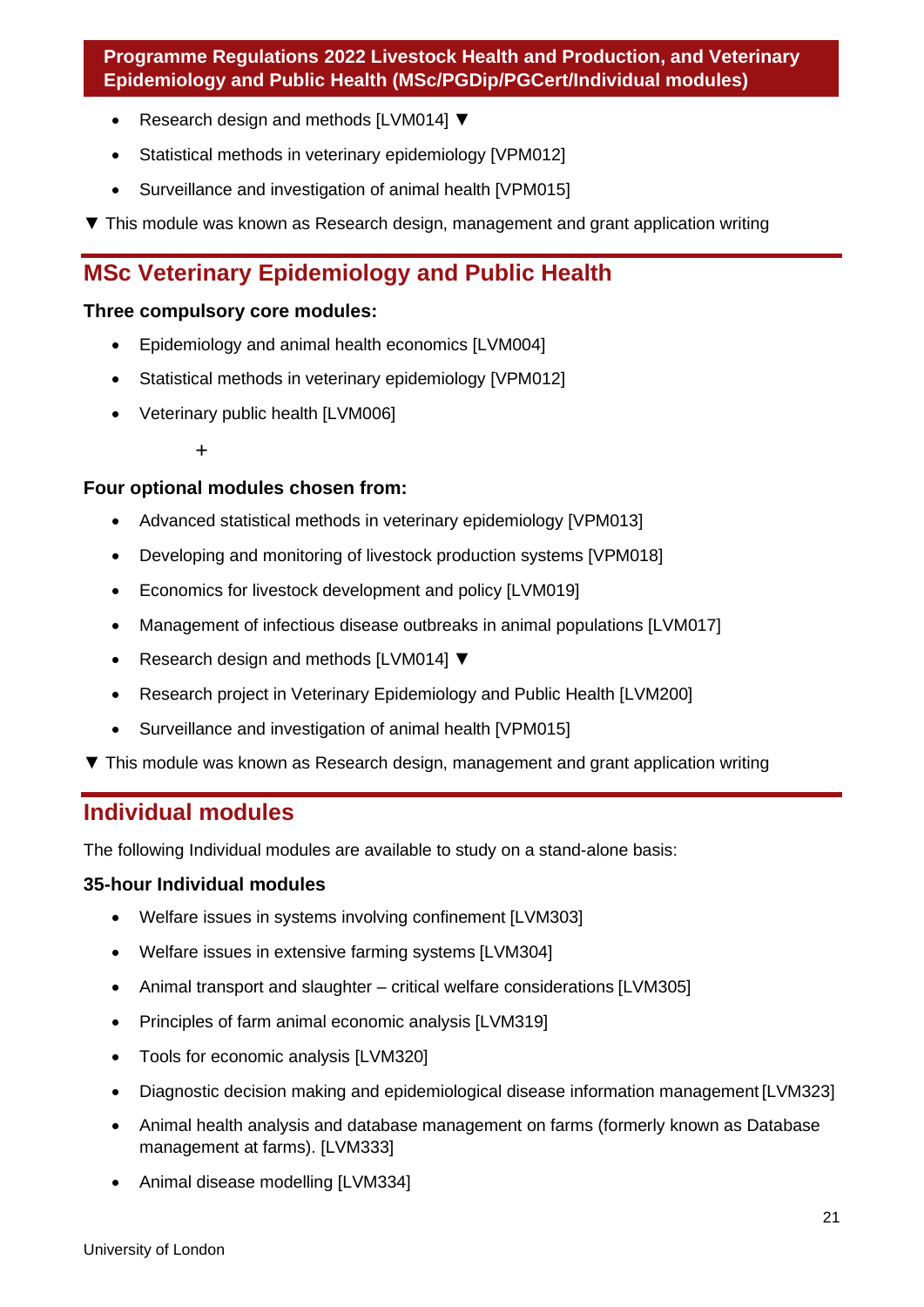#### **50-hour Individual modules**

- Advanced risk analysis using @RISK software ILVM5011
- Herd health management [LVM502]
- Animal disease surveillance [LVM503]
- Introduction to veterinary public health, risk analysis and risk assessment [LVM506]
- Zoonoses of parasitic, bacterial and viral origin [LVM507]
- Principles of food safety control and 'farm to fork' concept [LVM508]
- Control of food safety: red meat, poultry, eggs, milk and milk products [LVM509]
- Development of a disease control programme: salmonella in pigs and bovine TB[LVM510]
- Introduction to statistics, hypothesis testing, study design and analysis of data [LVM511]
- Principles, methodology and sampling in epidemiological investigations [LVM512]
- Design and analysis of epidemiological investigations observational and intervention studies [LVM513]
- Tools for economic analysis in epidemiology [LVM515]

#### **240-hour Individual modules**

- Animal disease (current concepts) [LHM001]
- Principles of livestock production [LHM002]
- Animal welfare [LHM016]
- Epidemiology and animal health economics [LVM004]
- Veterinary public health [LVM006]
- Management of infectious disease outbreaks in animal populations [LVM017]
- Developing and monitoring of livestock production systems [VPM018]
- Economics for livestock development and policy [LVM019]
- Research design and methods [LVM014] ▼
- Statistical methods in veterinary epidemiology [VPM012]
- Advanced statistical methods in veterinary epidemiology [VPM013]
- ▼ This module was known as Research design, management and grant application writing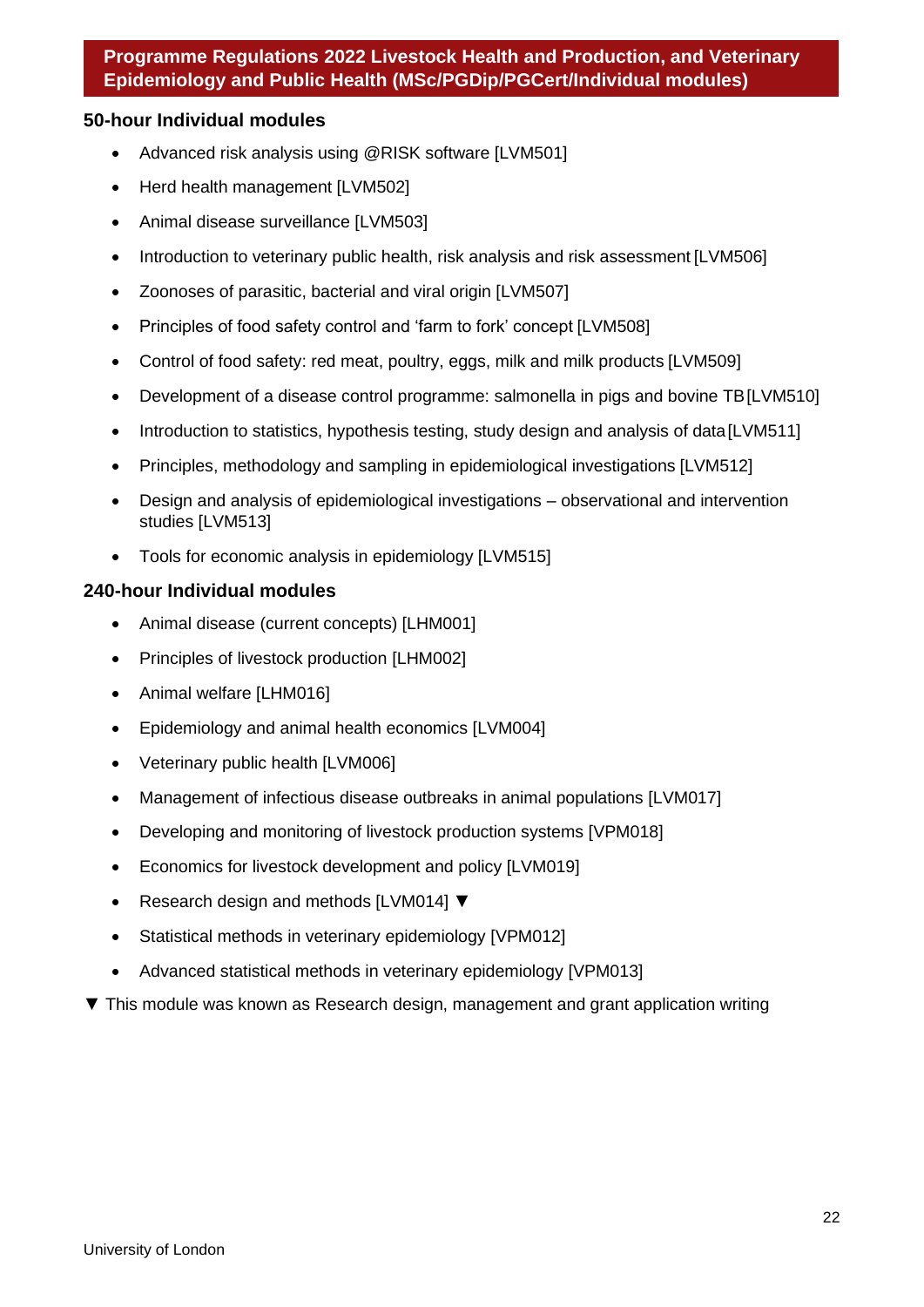## <span id="page-23-0"></span>**Appendix B – Module descriptions**

## **Postgraduate Certificate, Postgraduate Diploma, MSc degree and 240-hour Individual modules**

## **Animal disease (current concepts) [LHM001]**

This course will enable the student to appreciate the external and internal components of healthagents of disease and how animals respond to them, at an individual and population level.

Subject areas:

- Immunology
- **Parasitology**
- Microbiology
- Introduction to veterinary epidemiology
- Principles of veterinary pathology

*Assessment: one three-hour unseen written paper containing essay and/or short answer questions (80%) and a TMA (20%).*

## **Principles of livestock production [LHM002]**

This course will enable the student to understand how feeding, breeding, management and interaction with the environment influence animal production and disease.

Subject areas:

- General principles of nutrition
- Specialised areas of nutrition. Students will select 3 of the following options:
	- o Feeding dairy cows
	- o Feeding dual purpose, beef and draught cattle
	- o Feeding sheep and goats
	- o Pig nutrition
	- o Poultry nutrition
- Nutrition of horses, camelids & rabbits

In all the above cases, consideration will be given to the different resources available in temperate and tropical/subtropical regions.

- Environmental studies, including climatic effects and housing
- Genetics
- The physiology of growth and lactation; the relevance of reproduction on livestock production

*Assessment: one three-hour unseen written paper containing essay and/or short answer questions (80%) and a TMA (20%).*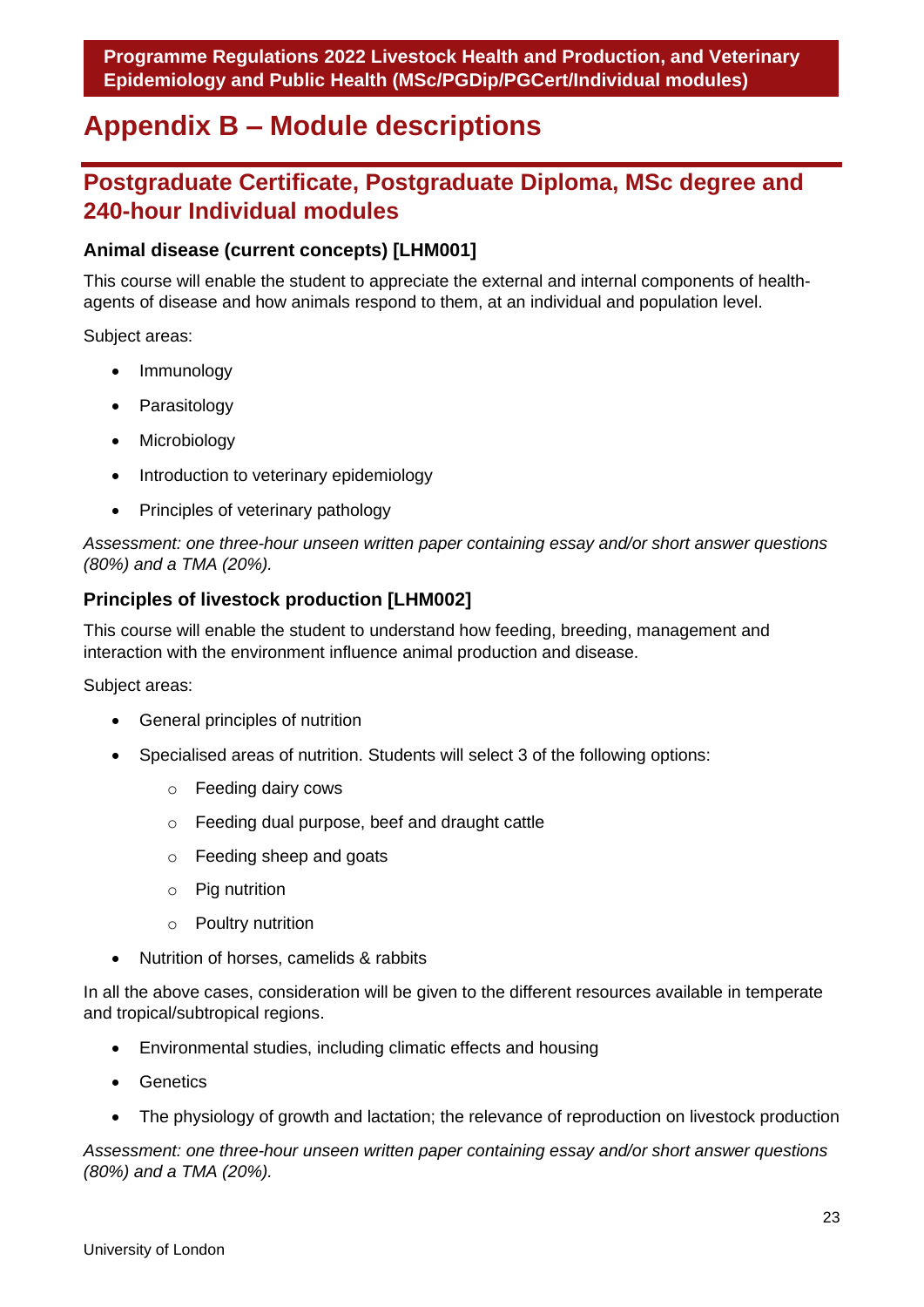## **Animal welfare [LHM016]**

This course will provide a comprehensive appreciation of welfare and ethical issues connected with farm animal practice, animal breeding, transport and slaughter, companion animals, laboratory animals, animals used in competition and wildlife.

Subject areas:

- An introduction to veterinary ethics; the physiology of pain, distress, fear and anxiety
- The effects of genetics on animal welfare
- Specific welfare issues in companion, farmed, laboratory, wild and competitive animals
- Welfare issues in animal husbandry systems transport and slaughter

*Assessment: one three-hour unseen written paper containing essay and/or short answer questions (80%) and a TMA (20%).*

#### **Epidemiology and animal health economics [LVM004]**

This course will enable students to understand the role of epidemiology and economics in the design and delivery of effective veterinary services aimed at improved animal health and productivity.

Subject areas:

- Introduction to statistics
- Introduction to veterinary epidemiology basic principles, descriptive epidemiology, study design, sampling, quantitative aspects of diagnostic testing
- Animal health economics principles, partial budgets, decision tree analysis, cost benefit ratio, economics and project planning

*Assessment: one three-hour unseen written paper containing essay and/or short answer questions (80%) and a TMA (20%).*

#### **Veterinary public health [LVM006]**

The course will examine the role of veterinarians and other related professionals in the protection of human health through the safe production of foods of animal origin, control of zoonotic disease and environmental contamination.

Subject areas:

- Disease surveillance recording and risk analysis
- Zoonoses and their control
- Disseminating information on veterinary public health
- Quality and safety assurance in food production (meat, milk and eggs)
- Development of disease control programmes

*Assessment: one three-hour unseen written paper containing essay and/or short answer questions (80%) and a TMA (20%).*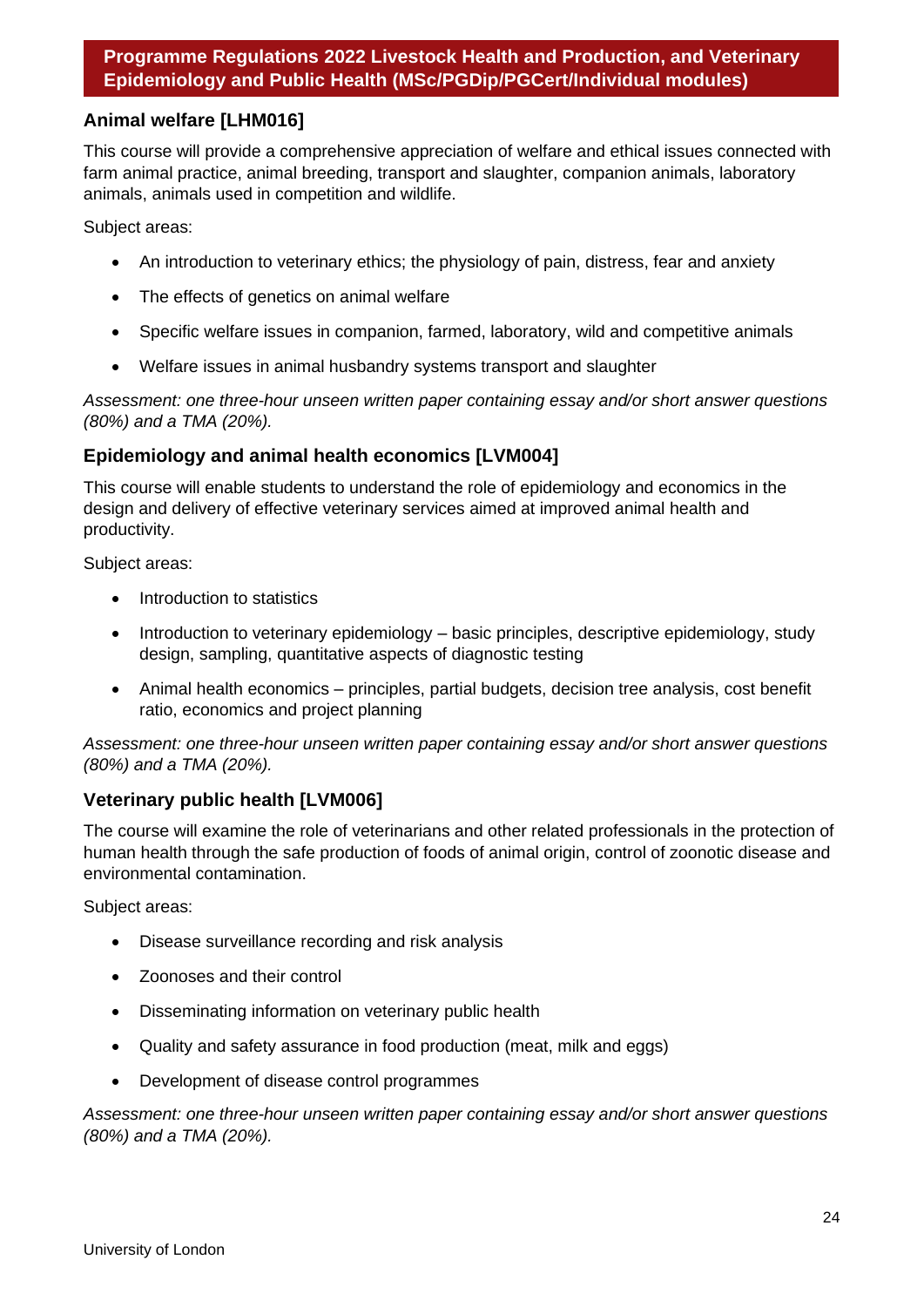#### **Research design and methods [LVM014]**

*This module was known as Research design, management and grant application writing*

This module will enable you to undertake a research project, with an appropriate study design to validate a hypothesis and analyse the data, including the presentation of results and writing a grant application.

Subject areas:

- Introduction to scientific research and how to formulate a hypothesis; literature search
- Critical analysis of papers and writing a scientific review
- Experimental and statistical design in project planning
- Project management
- Preparing data for analysis qualitative data, quantitative data
- Statistical analysis and analysing the validity of findings
- Report writing, presentation of data and writing a scientific paper
- Introduction to grant application writing, planning the project and budget;
- Guidelines to writing a good grant proposal.

Assessment: one three-hour unseen written paper containing essay and/or short answer questions (80%) and a TMA (20%).

#### **Management of infectious disease outbreaks in animal populations [LVM017]**

*To study Management of infectious disease outbreaks in animal populations, you will require access to an epidemiological program, Epitools - Epidemiological Calculators, which is freely available from the Internet. Full instructions are provided. A computer with a Windows-based operating system environment (Win95 and higher), or with a functional Windows emulation within a Unix/Linux or Apple Macintosh environment is required*

This course will provide both the theoretical and practical information required for the management of a major infectious disease outbreak of farm animals.

Subject areas:

- Epidemiology of infectious viral diseases
- Risk and cost-benefit analysis
- Surveillance
- Diagnosis and vaccination strategies before and during an outbreak
- Contingency planning and case studies are used to illustrate how disease outbreaks could be better managed

*Assessment: one three-hour unseen written paper containing essay and/or short answer questions (80%) and a TMA (20%).*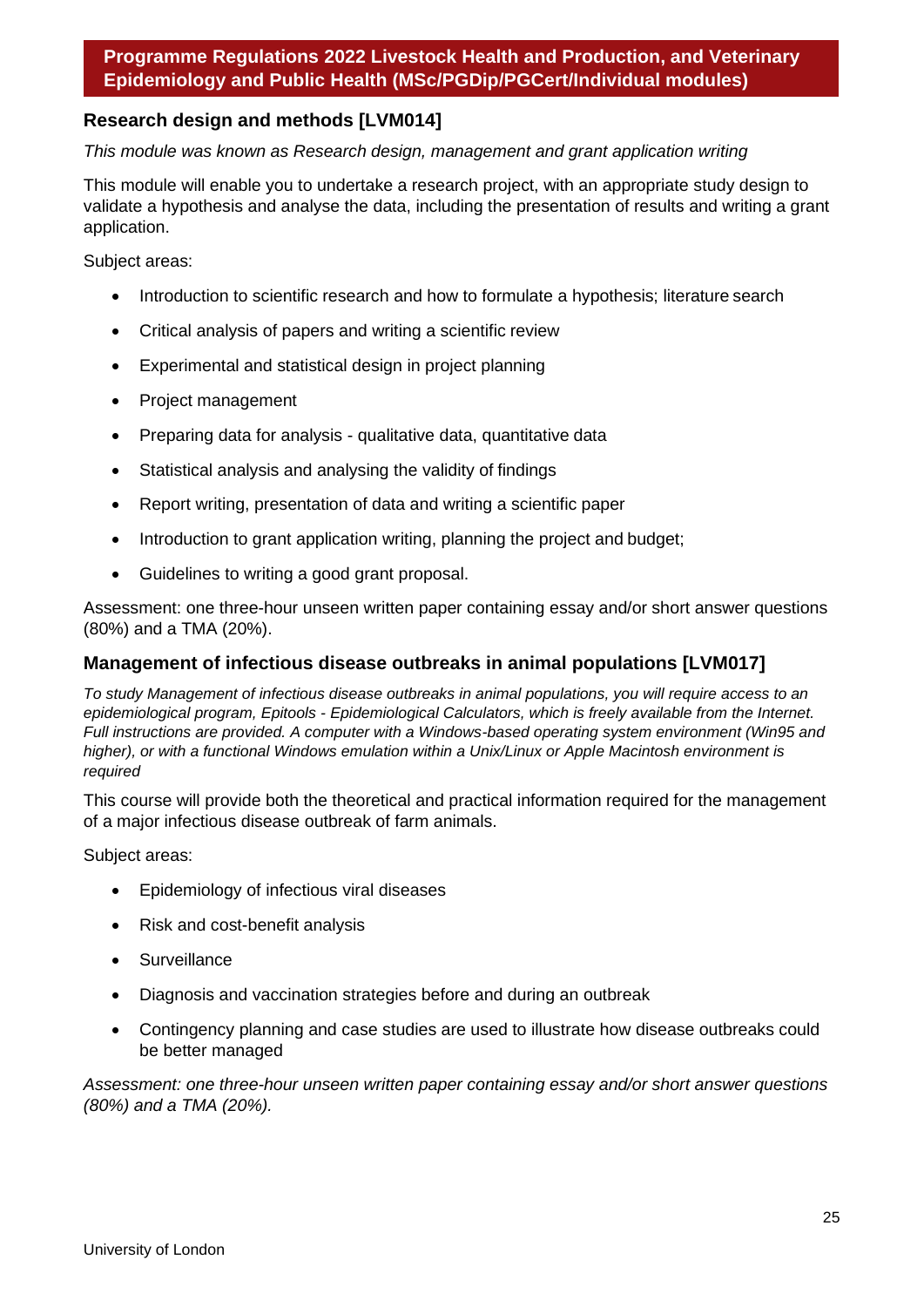### **Economics for livestock development and policy [LVM019]**

The objectives of this course are to stimulate awareness of the socio-economic, political and environmental issues that will affect future livestock development and to provide the tools to analyse the issues confronting producers, their advisers, planners and policy makers.

Subject areas:

- Basic concepts of the economics of livestock production
- Extensive, medium intensity and intensive systems of livestock production
- Marketing and policy
- Further economics for the analysis of livestock development
- Tools for livestock economists

*Assessment: one three-hour unseen written paper containing essay and/or short answer questions (80%) and a TMA (20%).*

## **Research project (MSc degree only) [LVM200]**

*You are strongly advised to study Research design and methods [LVM014] before taking the Research Project [LVM200]. The Research project [LVM200] is only available to MSc students and not as a 240 hour Individual module.* 

The objective of this course is to enable the students to conduct a Research project and prepare a scientific paper for publication in a peer-reviewed journal. Students are given guidance and supervision from a distance in the following:

- Deriving a suitable hypothesis to base the Research project
- Writing a critical literature review
- Designing the appropriate study with experimental and statistical details
- Costing the project and conducting experiments
- Managing the project to obtain relevant data
- Documenting and analysis of results to achieve a conclusion
- Selecting an appropriate scientific journal to publish the findings
- Preparing a paper for publication according to author guidelines of the selected journal.

*Assessment: A paper suitable for publication in an identified scientific journal (80%) and an oral examination (20%).*

#### **Statistical methods in veterinary epidemiology [VPM012]**

To study Statistical methods in veterinary epidemiology, you will require access to 'R' software which is freely *available from the Internet. Full instructions are provided. There may be compatibility issues with Windows Vista and the 'R' software. Please view the 'R' software FAQs for further information:<https://www.r-project.org/>*

The objectives of this course are to introduce statistical methods used in veterinary epidemiology to enable students to conduct multivariable analysis and statistical modelling of epidemiological data.

Subject areas: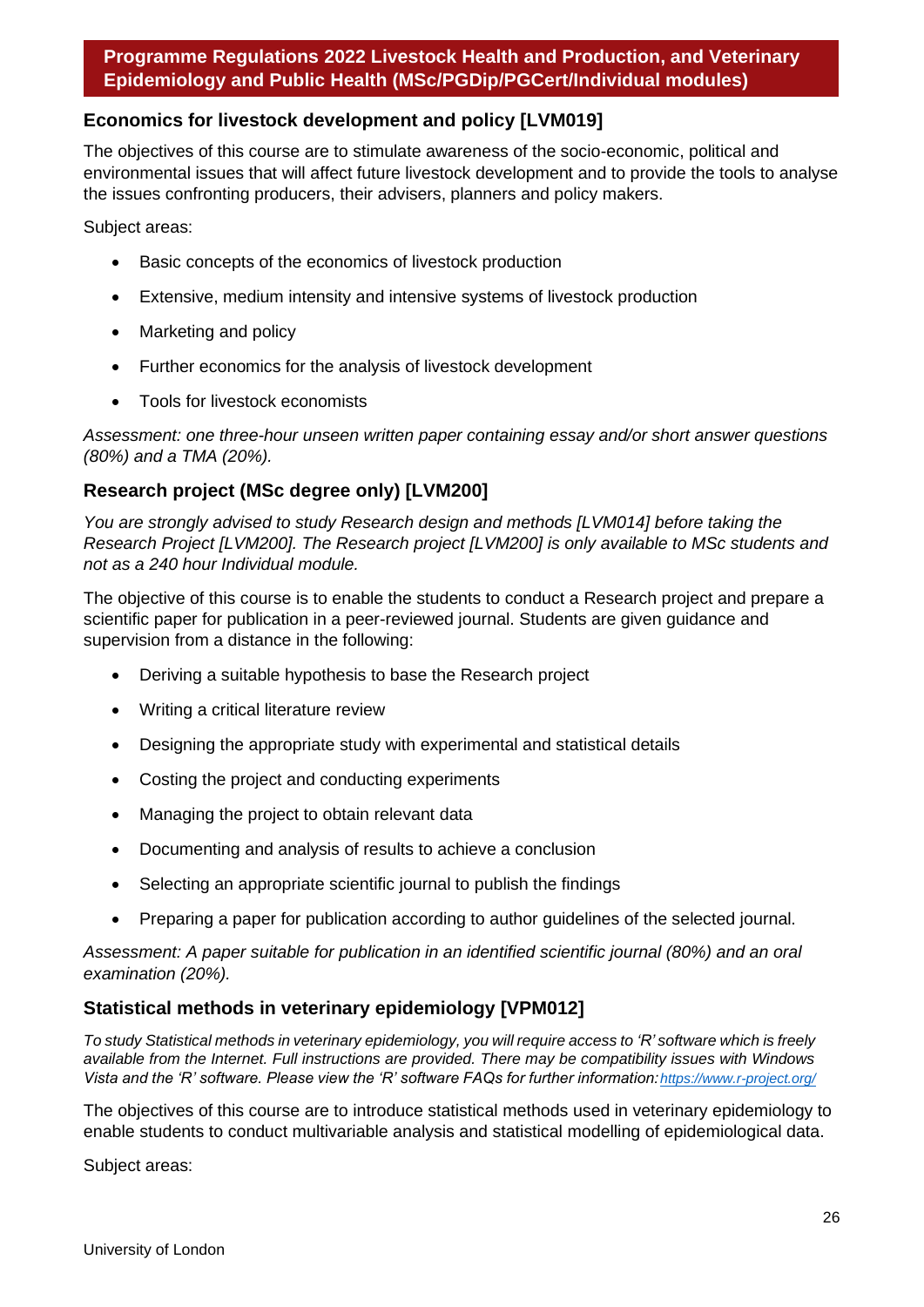- Introduction to measures of effect
- Analysis of cohort studies and case-control studies
- Likelihood, Multivariable analysis and statistical modelling
- Simple logistic model, Logistic regression, Poisson regression and Cox regression

*Assessment: one three-hour unseen written paper containing essay and/or short answer questions (80%) and a TMA (20%).*

#### **Advanced statistical methods in veterinary epidemiology [VPM013]**

*You must have passed Statistical Methods in Veterinary Epidemiology [VPM012] before taking Advanced Statistical Methods in Veterinary Epidemiology [VPM013].*

*To study Advanced Statistical Methods in Veterinary Epidemiology [VPM013] you will need access to ArcGIS software (version 8 or higher). The cost of the GIS software is NOT included in your module fee and you will need to purchase if you do not have access to it. Contact the Course Administrator at [DLP@rvc.ac.uk f](mailto:DLP@rvc.ac.uk)or details of how to purchase ArcGIS software.*

This course will provide an introduction to advanced methods of statistical modelling of epidemiological data.

Subject areas:

- analysis of spatial data
- advanced aspects of multivariable regression analysis
- analysis of correlated data; meta-analysis and
- systematic reviews

*Assessment: one three-hour unseen written paper containing essay and/or short answer questions (80%) and a TMA (20%).*

## **Surveillance and investigation of animal health [VPM015]**

*To study Surveillance and investigation of animal health, you will be provided with @Risk software, the cost is incorporated into the module fee. Please note that to run the software on a Mac computer you will need to do so in Windows. Microsoft Office for Mac is not supported. For further information on Mac requirements please refer to:<https://kb.palisade.com/index.php?pg=kb.page&id=1056>*

This course will provide in-depth knowledge of qualitative and quantitative risk analysis, animal health surveillance programmes and introduce students to disease modelling.

Subject areas:

- Qualitative and quantitative risk analysis
- Design and evaluation of animal health surveillance and control programmes involving multiple herds
- Disease control methods involving multiple herds
- Farm-level animal disease and production surveillance
- Disease modelling using Deterministic and Stochastic modelling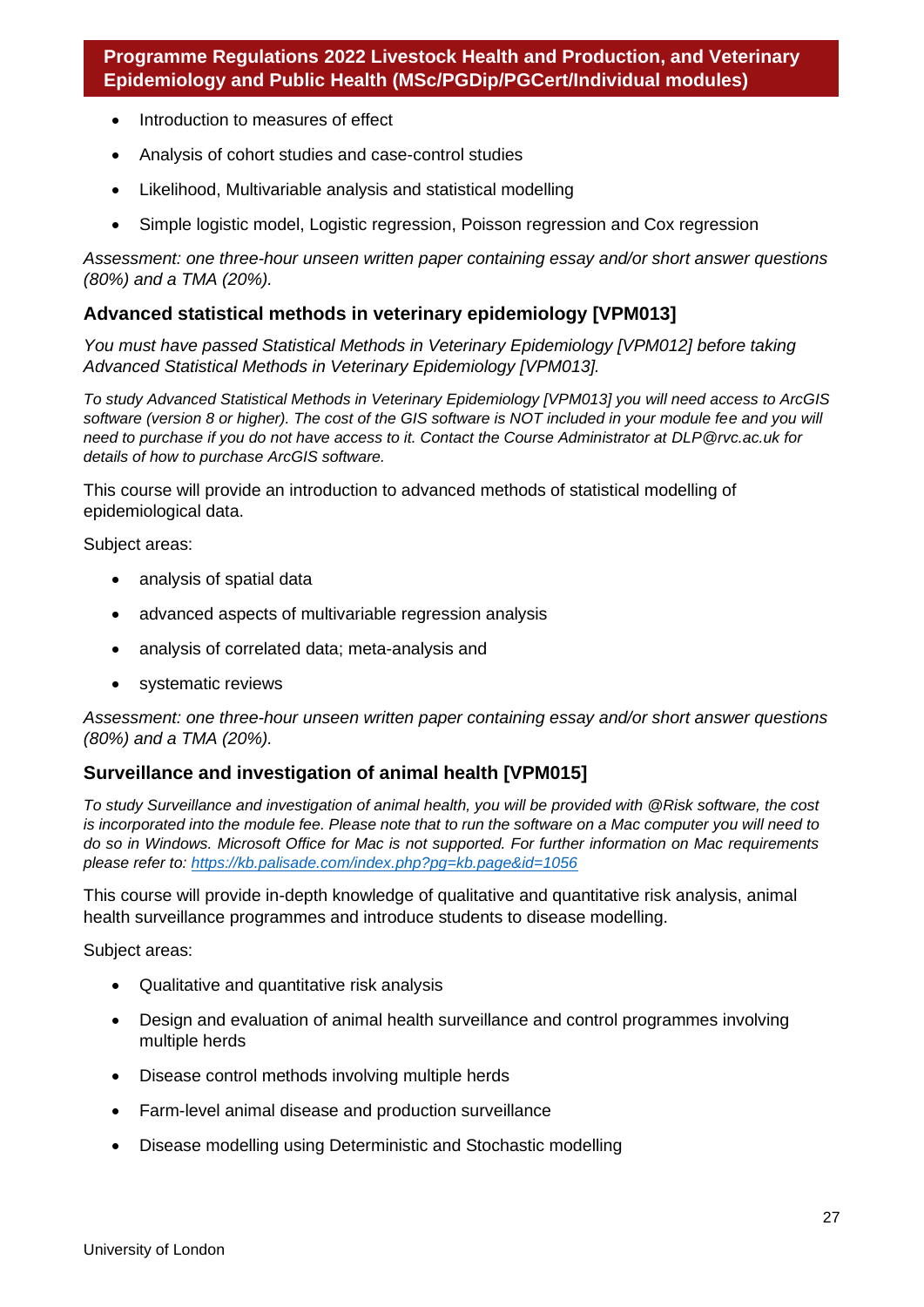*Assessment: one three-hour unseen written paper containing essay and/or short answer questions (80%) and a TMA (20%).*

## **Developing and monitoring of livestock production systems [VPM018]**

This course will adopt a farming systems approach to permit the student to place livestock production within the context of the utilisation of resources. This will allow a critical consideration of appropriate husbandry for different animals in diverse environmental and socio-economic conditions.

Subject areas:

- An introduction to farming systems
- Details of major livestock production systems
- Developing and monitoring of functioning livestock systems with farmers, including organic farming
- Environmental, welfare and breeding issues in sustainable livestock husbandry

*Assessment: one three-hour unseen written paper containing essay and/or short answer questions (80%) and a TMA (20%).*

## **50-hour Individual modules**

## **Advanced risk analysis using @RISK software [LVM501]**

Risk analysis is being used increasingly in animal health, particularly in relation to trade. It therefore has become essential for people working in animal health policy to have a basic understanding of the terminology and methods used in risk assessment. This course aims to give you that basic understanding, with particular emphasis on qualitative and quantitative risk assessment. The final part of the course explores quantitative risk analysis and demonstrates how you can use the frameworks and probability theory to build a simple quantitative model. To do this you will be working with a software package called @RISK.

#### *Assessment: one TMA*

#### **Herd health management [LVM502]**

The management of information that relates to production, animal health, reproduction and financial records is the foundation of food animal production-oriented health programs.

Good information allows managers to make appropriate decisions for the day-to-day operation of their farms, identify shortfalls in performance, and to monitor the effectiveness of interventions. This course will introduce you to herd health programmes and describe the economic principles which should be applied in the design and delivery of these programmes. The programmes that operate in dairy cattle herds, sheep flocks, pig herds and poultry flocks are explored with examples. In the last part of the course the role of computers in herd health management are described in detail, using the CamDairy software package, which is designed to manage dairy farms as an example.

#### *Assessment: one TMA*

#### **Animal disease surveillance [LVM503]**

Animal disease surveillance is one of the key functions of animal health services. It has become more important in the last twenty years with the increasing concern for food safety and the emergence of new and exotic diseases, along with the traditional role of measuring disease and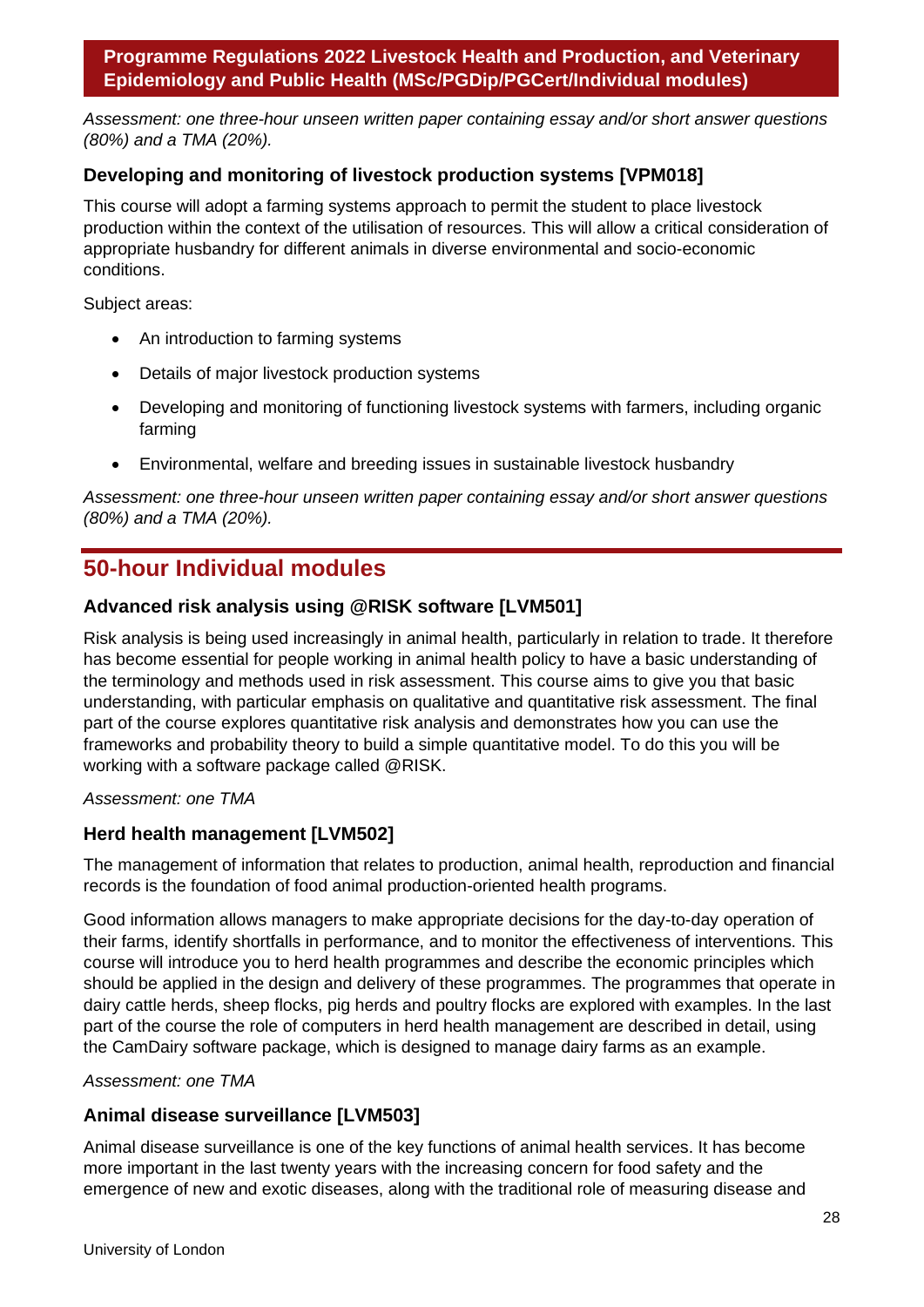monitoring the control of endemic diseases. The evaluation of surveillance is another integral part of any system and must be considered at design stage. This course will introduce you to the principles of disease control, the components of such programmes and their implementation and evaluation, focused on infectious diseases. The detailed description of the traditional disease control strategies will provide you with a deep understanding of the complexity of the decision-making process and how epidemiological tools can help in the control and eradication of animal diseases at regional and national level.

#### *Assessment: one TMA*

## **Introduction to veterinary public health, risk analysis and risk assessment [LVM506]**

In this course the diverse nature of Veterinary Public Health (VPH) is explored and your perceptions of what constitutes VPH are challenged. This introductory course to VPH will introduce you to the concept that food can constitute a hazard to human health, and will show you how to measure the risk to consumer health. It is aimed to give a basic understanding of risk analysis, with particular emphasis on qualitative and quantitative risk assessment.

*Assessment: one TMA*

## **Zoonoses of parasitic, bacterial and viral origin [LVM507]**

This course will provide an overview of some major zoonotic diseases, their epidemiology and their control. It considers some emerging and re-emerging zoonoses that are of importance to human health. The course is subdivided to allow separate coverage of parasites, bacteria, and finally viruses, rickettsia and prions.

*Assessment: one TMA*

## **Principles of food safety control and 'farm to fork' concept [LVM508]**

This course will introduce the concept that foods can be hazardous and examines how to control food safety hazards throughout the chain of production, storage and distribution. Suitable control measures to avoid food poisoning bacteria and viruses that may contaminate ready-to-eat food are also identified. In the second part of the course an overview of the controversial subject of the veterinary use of antibiotics, the associated problem of antibiotic resistance, and the implications for public health is discussed. The course will provide you with the necessary tools to make an objective judgement of this topic.

#### *Assessment: one TMA*

#### **Control of food safety: red meat, poultry, eggs, milk and milk products [LVM509]**

This course is concerned primarily with microbiological aspects of food safety in the production of red and poultry meat, eggs, milk and milk products. Methods to reduce microbiological contamination in meat during the entire production chain, from farm to slaughterhouse to the retail outlet, are discussed. The course also enables students to understand the importance of contaminated shell eggs, and products derived from them, as vehicles for human infection, principally that caused by salmonella enterica serovar enteritidis. In the final part of the course infections that may be transmitted to the human population via milk and milk products and methods to reduce such contamination are described.

*Assessment: one TMA*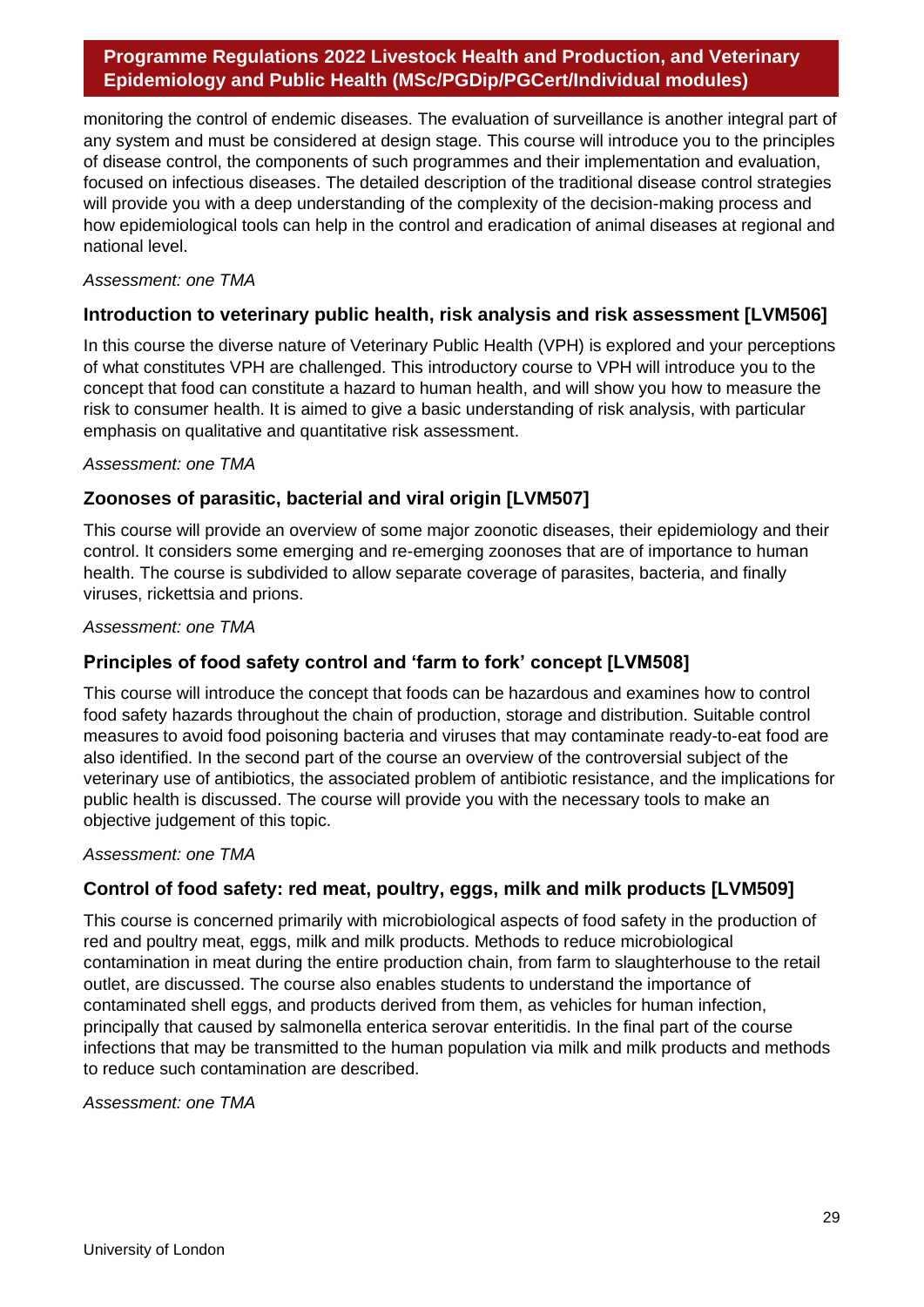## **Development of a disease control programme: salmonella in pigs and bovine TB [LVM510]**

This course will allow you to analyse two examples of national disease control programmes in veterinary public health, namely the salmonella control programme in pig herds in Denmark and the tuberculosis control programme of cattle in the UK. Examples from these two programmes will be used extensively to illustrate the important elements of a disease eradication programme. At the end of this course you will be encouraged to develop your own strategies for combating similar chronic farm animal diseases.

#### *Assessment: one TMA*

## **Introduction to statistics, hypothesis testing, study design and analysis of data [LVM511]**

This course is designed to explain the basic concepts of statistics and provide a basic introduction to statistical analysis in veterinary and animal health fields. You will also learn about the principles of hypothesis testing, concepts of sampling, study design and parametric and nonparametric methods of data analysis. It is assumed that you have not previously attended any statistics courses, so that the whole subject of statistical analysis is new to you.

#### *Assessment: one TMA*

## **Principles, methodology and sampling in epidemiological investigations [LVM512]**

This course is intended to provide you with an overview of the scope of modern epidemiology and to introduce the basic concepts of epidemiological investigations. The course will introduce methods for describing the frequency of disease occurrence in animal populations, including risks and rates. During the course you will examine the technique of making inferences about large populations on the basis of examination of a sample. You will learn about the techniques required for the effective sampling of populations and examine the statistical assumptions that underpin sampling theory. The course emphasises the practical use of sampling theory to answer epidemiological questions, giving examples of how sampling techniques may be used effectively in epidemiological investigations.

#### *Assessment: one TMA*

## **Design and analysis of epidemiological investigations – observational and intervention studies [LVM513]**

This course will introduce you to observational and intervention studies that are conducted on populations. The course will demonstrate techniques for measuring association between disease and risk factors from these studies. You will learn about the subtle but important differences between the measures of association and the most suitable application for each measure. The strengths and weaknesses of these studies will be presented and the statistical testing requirements will be discussed.

#### *Assessment: one TMA*

## **Tools for economic analysis in epidemiology [LVM515]**

This course will introduce the principles of economic analysis and a number of tools used to aid decision-making in the field of animal health economics. This is a very practical module, throughout which you will learn how to use the tools in a number of activities and case studies at the same time as gaining an appreciation of the issues involved so as to be able to critically review the work of others. It is assumed that you have not previously studied animal health economics, so that the whole subject is new to you.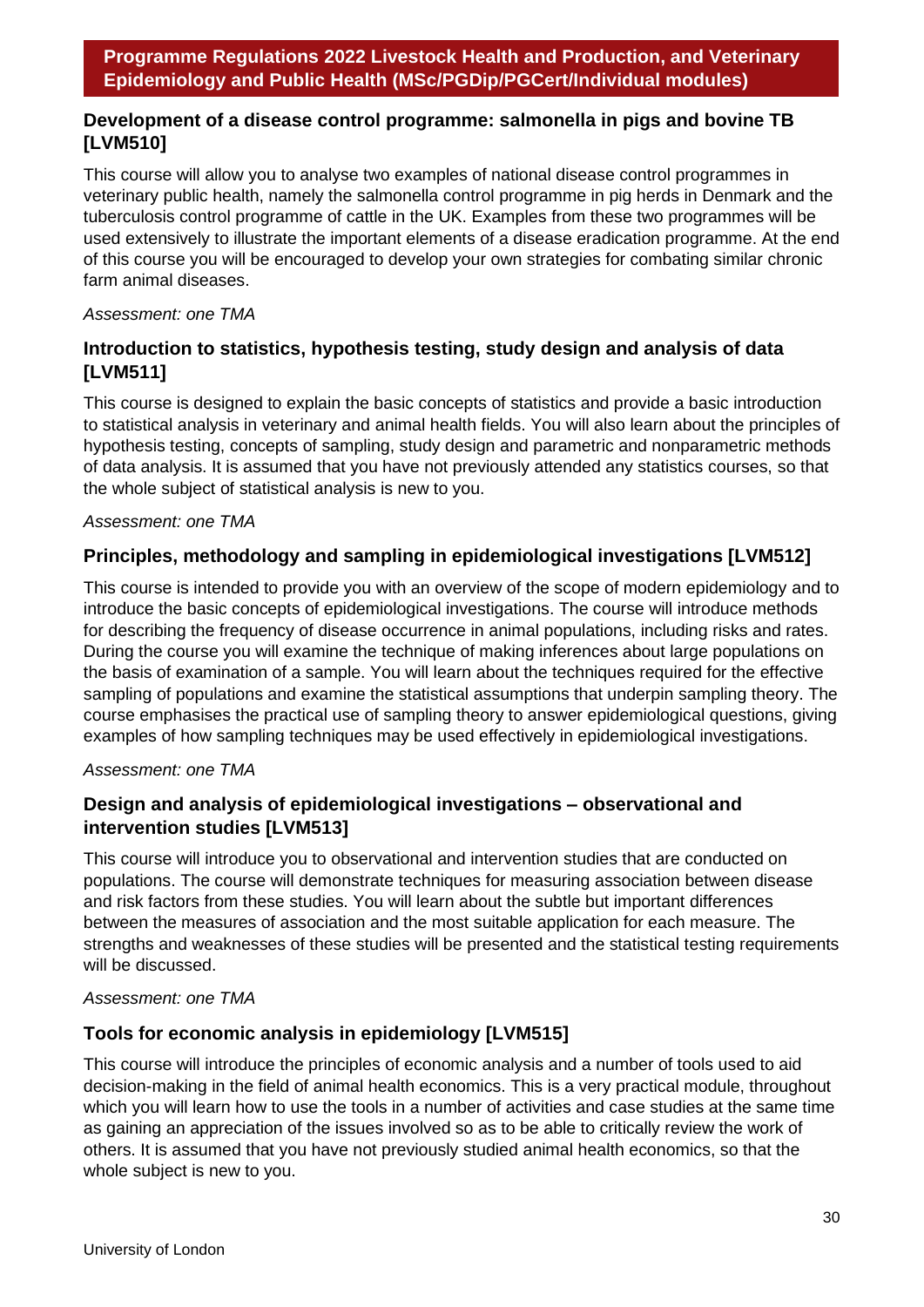*Assessment: one TMA*

## **35-hour Individual modules**

## **Welfare issues in systems involving confinement [LVM303]**

Intensive farming systems have reduced production costs and maximised outputs but have led to many animal welfare issues. Confinement of animals to smaller spaces leads to many psychological, behavioural and physical problems. Today these issues are debated and scientists and agricultural engineers have worked together to produce enclosures and environments which better meet the needs of animals. This course will explore these issues in detail and you will gain a better understanding of the economic and political ramifications that may be involved in improving husbandry systems.

*Assessment: short answer paper*

#### **Welfare issues in extensive farming systems [LVM304]**

The welfare of extensively farmed animals is influenced by a number of characteristic factors, such as climate, food availability, handling, parasites, predators, etc. Uniquely, these factors interact in a complex way to ensure there are no simple answers to questions of animal welfare. The six sections in this course will help you to understand the complex interplay between the different factors and will provide insights into interpreting the dilemmas they bring.

#### *Assessment: short answer paper*

## **Animal transport and slaughter – critical welfare considerations [LVM305]**

In this course you will learn about the animal welfare issues involved in the handling, transport, and slaughter of livestock. You will learn about the behavioral principles of animal handling, animal welfare issues that arise during transport and the importance of well-designed and managed preslaughter handling systems. At the end of the course you will be able to provide advice on the design and management of facilities for loading and unloading animals, lairages, races, stockyards, and restraint equipment to prevent transport-related animal welfare problems. Implementation of auditing systems to maintain high levels of welfare during transport, handling and slaughter is an essential component of the knowledge gained.

*Assessment: short answer paper*

#### **Principles of farm animal economic analysis [LVM319]**

This course on farm animal health economics will provide you with an introduction to the role that economics plays in decision making in the field of animal health. You will start by looking at the sorts of issues that might be involved, and the different perspectives from which issues can be considered. You will then go on to learn about important concepts used in animal health economics before preparing for the practical work in the course by reading about the tools used by animal health economists. The final part is a very practical session which will take you through the steps involved in calculating the output of livestock enterprises.

#### *Assessment: short answer paper*

## **Tools for economic analysis [LVM320]**

This course concentrates on the methodologies used for decision making in the field of animal health and production. The emphasis will be to explain the basic principles involved and will enable you to familiarise yourself with the techniques of partial and benefit-cost analysis through a series of exercises. The course will also provide you with knowledge to critically assess work done by others.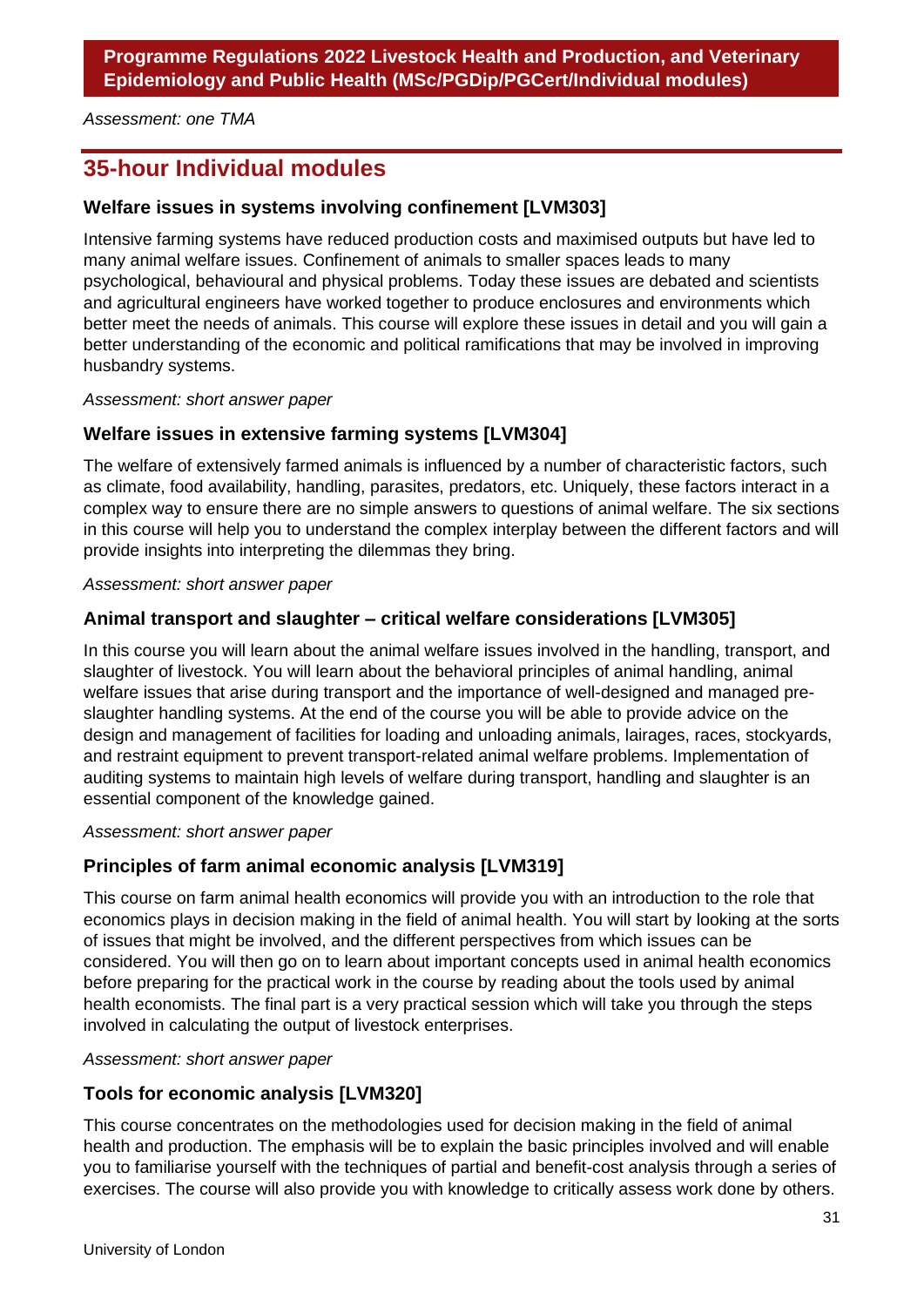Finally the course will present some of the economic tools that can be used to analyse the risk and uncertainty associated with livestock production.

#### *Assessment: short answer paper*

## **Diagnostic decision making and epidemiological disease information management [LVM323]**

This course will introduce you to diagnostic decision-making, a process which most clinicians deal with by combining factual knowledge, experience and intuition. The application of epidemiology to the improvement of livestock health and production requires responsible management of disease information. From collecting data on milk production from a single dairy farm to using country-wide disease data to determine national livestock import policies, careful and appropriate data management is essential. This course will introduce you to the types of data you might encounter, methods of collecting and storing those data, and some of the many epidemiological tools available to extract as much information as possible for production and disease management decisions.

#### *Assessment: short answer paper*

## **Animal health analysis and database management on farms (formerly known as Database management at farms) [LVM333]**

In this course you will learn what is meant by database management and how computer software can be used to interrogate and handle databases to gain meaningful information from them, including summary statistics and graphs. You will become acquainted with some of the technical language used to describe databases, and you will gain an understanding of the important points to consider in designing them.

#### *Assessment: TMA*

#### **Animal disease modelling [LVM334]**

Simulation models have become an important component of decision making in relation to control of infectious diseases, as had been demonstrated during recent epidemics of FMD and SARS. Models provide the facility to examine 'what if' questions regarding contemplated management choices in the context of current disease control and herd production performance. They also provide a mechanism for generating hypotheses about the important components of an epidemiological system. The course represents an introduction to the concepts of deterministic and stochastic disease modelling.

*Assessment: TMA*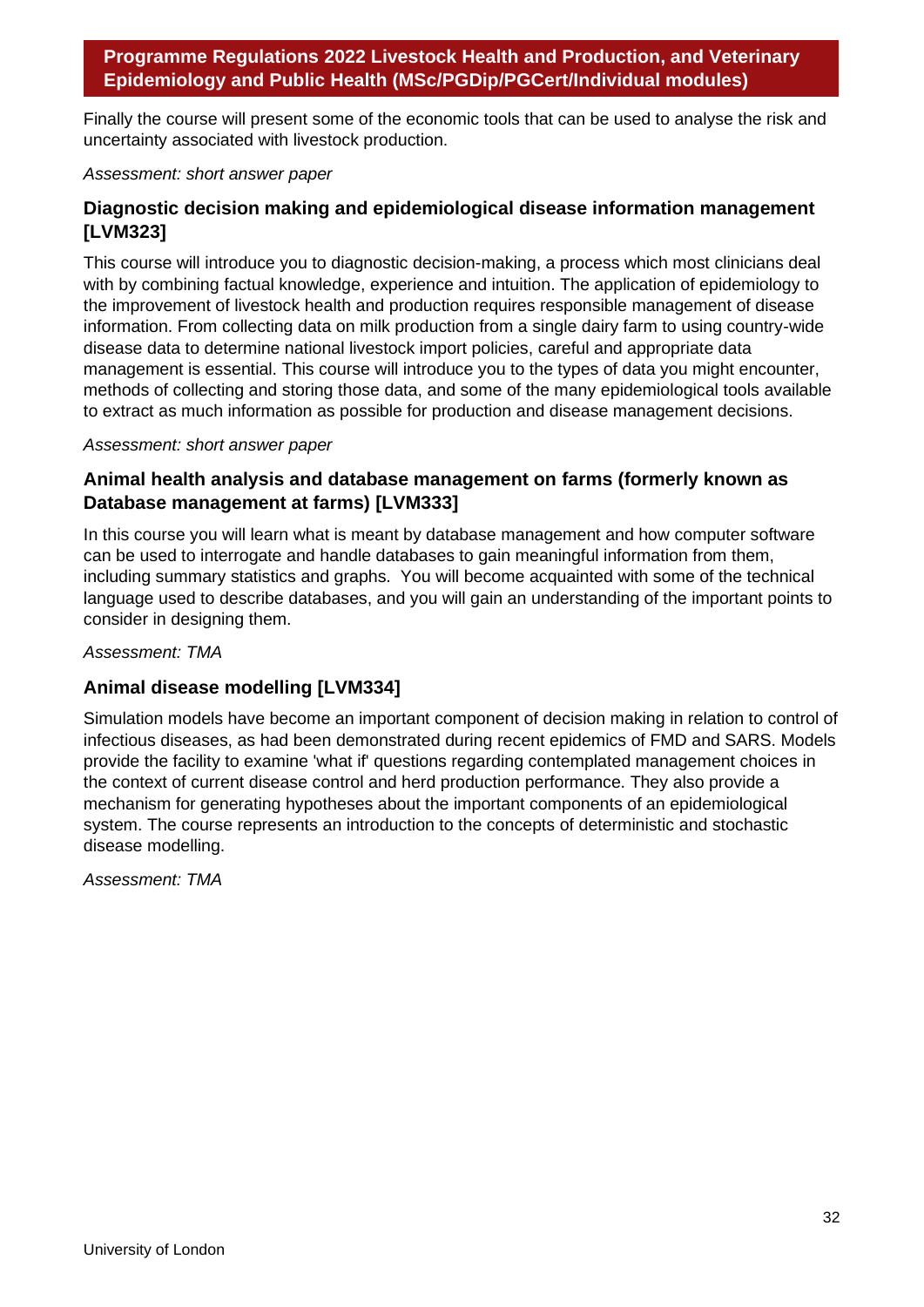## <span id="page-33-1"></span>**Appendix C – RVC Common Grading Scheme – Essay questions**

The assessment criteria for the MSc Research project Oral examination are given in [Appendix E.](#page-47-1)

The assessment criteria for the 35-hour Individual modules are given in [Appendix F.](#page-49-1)

#### **MSc, PGDip, PGCert, 240- and 50-hour Individual modules**

<span id="page-33-0"></span>

| <b>Mark</b><br>descriptor | <b>Long Answer Questions</b>                                                                                     | <b>Clinical and/or Professional Reasoning Questions</b><br>(some or all descriptors may apply)                                                             | Mark<br>$(\%)$ | <b>BSc</b><br>class | <b>BVM/VN/MSc/</b><br><b>CertAVP Grade</b> |
|---------------------------|------------------------------------------------------------------------------------------------------------------|------------------------------------------------------------------------------------------------------------------------------------------------------------|----------------|---------------------|--------------------------------------------|
| No answer                 | Selection and coverage of material                                                                               | Selection and coverage of material                                                                                                                         | 0              | Fail                | Fail                                       |
|                           | Nothing presented or completely incorrect<br>information or containing nothing at all of<br>relevance.<br>And/or | Nothing presented or completely incorrect information<br>or containing nothing at all of relevance and/or<br>patient/client/colleague in danger.<br>And/or |                |                     |                                            |
|                           | Understanding of concepts and critical                                                                           | Understanding of concepts and critical ability                                                                                                             |                |                     |                                            |
|                           | ability                                                                                                          | None evident.                                                                                                                                              |                |                     |                                            |
|                           | None evident. No evidence of wider reading of                                                                    | And/or                                                                                                                                                     |                |                     |                                            |
|                           | an appropriate nature.                                                                                           | Structure, clarity and presentation                                                                                                                        |                |                     |                                            |
|                           | And/or                                                                                                           | None or extremely poor.                                                                                                                                    |                |                     |                                            |
|                           | Structure, clarity and presentation                                                                              |                                                                                                                                                            |                |                     |                                            |
|                           | None or extremely poor.                                                                                          |                                                                                                                                                            |                |                     |                                            |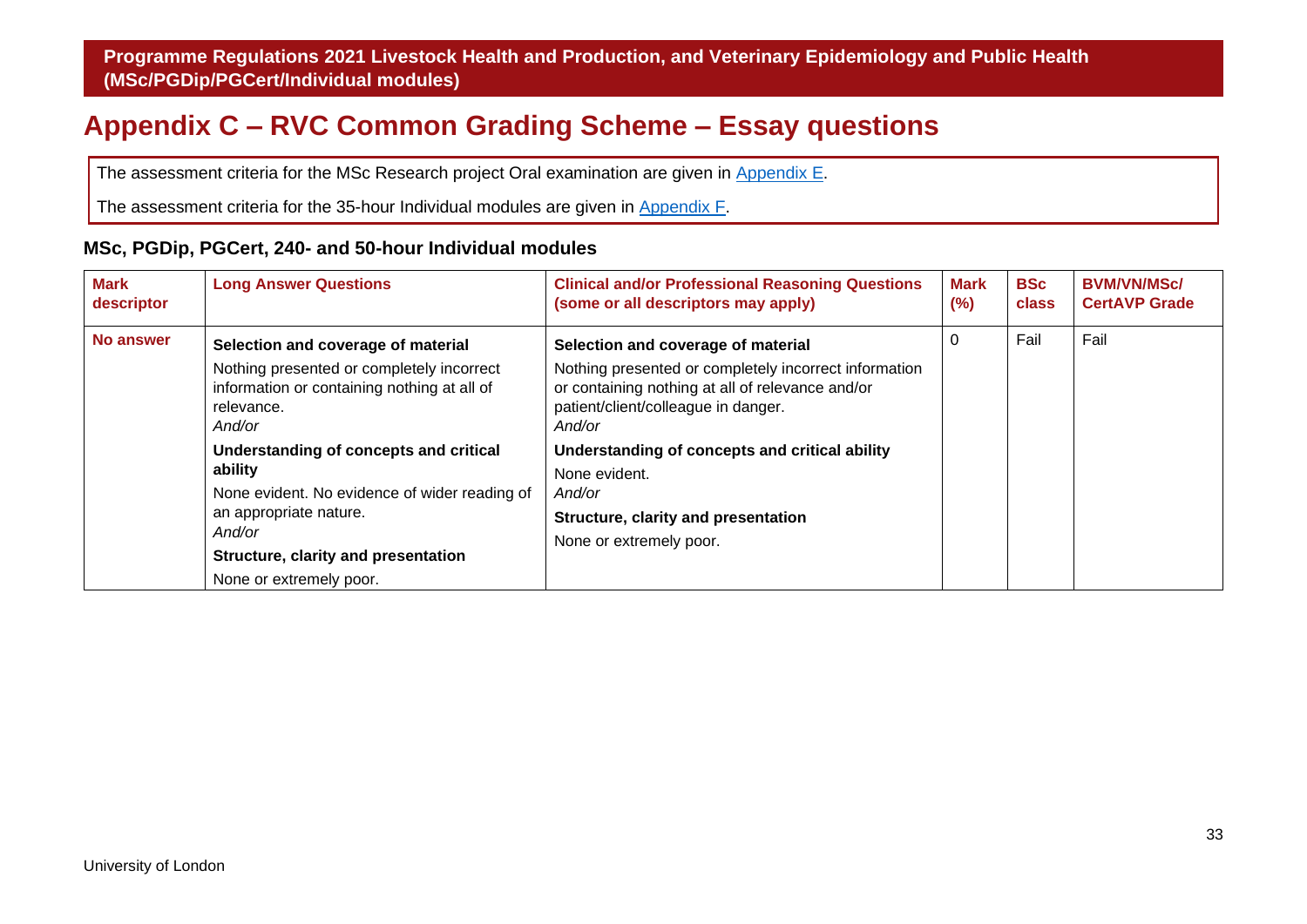| <b>Mark</b><br>descriptor       | <b>Long Answer Questions</b>                                                                                                                                                                                                                                                                                                                                                                | <b>Clinical and/or Professional Reasoning Questions</b><br>(some or all descriptors may apply)                                                                                                                                                                                                                                                                                                                                                                                                                                                        | <b>Mark</b><br>(%) | <b>BSc</b><br>class | <b>BVM/VN/MSc/</b><br><b>CertAVP Grade</b> |
|---------------------------------|---------------------------------------------------------------------------------------------------------------------------------------------------------------------------------------------------------------------------------------------------------------------------------------------------------------------------------------------------------------------------------------------|-------------------------------------------------------------------------------------------------------------------------------------------------------------------------------------------------------------------------------------------------------------------------------------------------------------------------------------------------------------------------------------------------------------------------------------------------------------------------------------------------------------------------------------------------------|--------------------|---------------------|--------------------------------------------|
| <b>Extremely</b><br>poor answer | Selection and coverage of material<br>Hardly any information or information that is<br>almost entirely incorrect or irrelevant.<br>And/or<br>Understanding of concepts and critical<br>ability<br>No or almost no understanding evident. No, or<br>almost no, evidence of wider reading of an<br>appropriate nature.<br>And/or<br>Structure, clarity and presentation<br>None or very poor. | Selection and coverage of material<br>Hardly any information provided or information that is<br>almost entirely incorrect or irrelevant and/or<br>patient/client/colleague safety or welfare seriously at<br>risk.<br>And/or<br>Understanding of concepts and critical ability<br>No or almost no understanding evident. Virtually no<br>interpretation of clinical information or explanation of<br>clinical or professional approach<br>And/or<br>Structure, clarity and presentation<br>None or very poor.                                         | 15                 | Fail                | Fail                                       |
| <b>Very poor</b><br>answer      | Selection and coverage of material<br>Very limited amount of information that is<br>correct and relevant.<br>And/or<br>Understanding of concepts and critical<br>ability<br>If any, extremely limited evidence of<br>understanding. No, or almost no, evidence of<br>wider reading of an appropriate nature.<br>And/or<br>Structure, clarity and presentation<br>Very poor.                 | Selection and coverage of material<br>Very limited amount of information provided that is<br>correct and relevant and/or patient/client/colleague<br>safety or welfare seriously at risk.<br>And/or<br>Understanding of concepts and critical ability<br>If any, extremely limited evidence of understanding.<br>For relevant questions, no, or almost no, evidence of<br>wider reading of an appropriate nature. And/or no<br>discernible critical thinking/synthesis of information.<br>And/or<br>Structure, clarity and presentation<br>Very poor. | 27                 | Fail                | Fail                                       |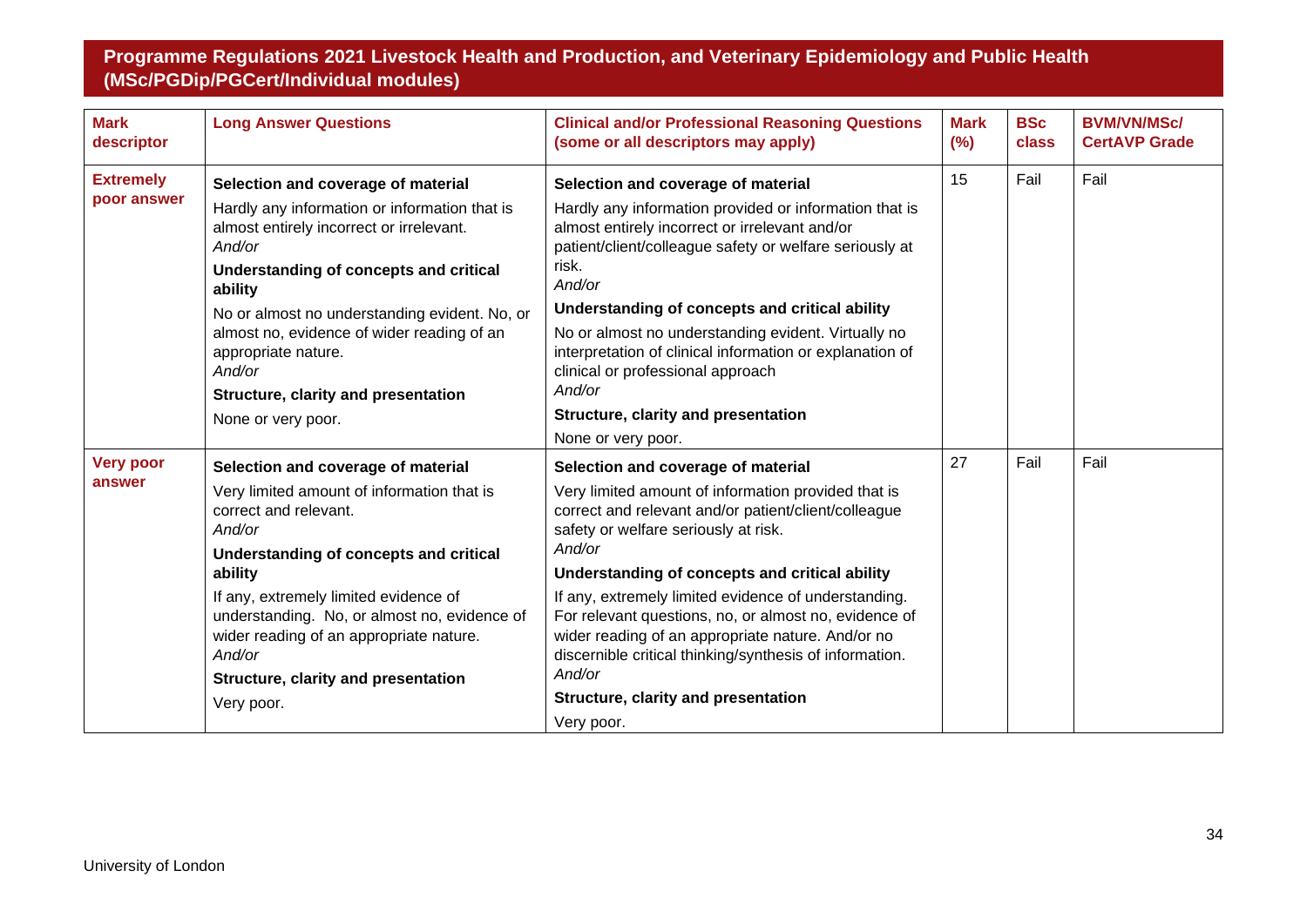| <b>Mark</b><br>descriptor             | <b>Long Answer Questions</b>                                                                                                                                                                                                                                                                                                                                  | <b>Clinical and/or Professional Reasoning Questions</b><br>(some or all descriptors may apply)                                                                                                                                                                                                                                                                                                                                                                                                                                                                                                                                                                             | <b>Mark</b><br>(%) | <b>BSc</b><br>class | <b>BVM/VN/MSc/</b><br><b>CertAVP Grade</b> |
|---------------------------------------|---------------------------------------------------------------------------------------------------------------------------------------------------------------------------------------------------------------------------------------------------------------------------------------------------------------------------------------------------------------|----------------------------------------------------------------------------------------------------------------------------------------------------------------------------------------------------------------------------------------------------------------------------------------------------------------------------------------------------------------------------------------------------------------------------------------------------------------------------------------------------------------------------------------------------------------------------------------------------------------------------------------------------------------------------|--------------------|---------------------|--------------------------------------------|
| <b>Poor answer</b>                    | Selection and coverage of material<br>Little information that is correct and relevant.<br>And/or<br>Understanding of concepts and critical<br>ability<br>If any, very limited evidence of understanding.<br>There may be evidence of very limited wider<br>reading of an appropriate nature.<br>And/or<br><b>Structure, clarity and presentation</b><br>Poor. | Selection and coverage of material<br>Incomplete or inaccurate description of<br>clinical/professional reasoning and/or inadequate<br>description of diagnostic/therapeutic approach, with a<br>large number of errors and/or patient/client/colleague<br>safety or welfare likely to be compromised.<br>And/or<br>Understanding of concepts and critical ability<br>If any, very limited evidence of understanding. Very<br>little evidence of critical thinking, analysis and<br>synthesis of information. Where relevant, there may be<br>evidence of very limited wider reading of an<br>appropriate nature.<br>And/or<br>Structure, clarity and presentation<br>Poor. | 35                 | Fail                | Fail                                       |
| <b>Clearly</b><br>deficient<br>answer | As for 45 but with a greater number, and/or<br>more significant, omissions/inaccuracies/<br>errors, flaws in understanding, presentation<br>and/or communication of information. There<br>may be less evidence of wider reading of an<br>appropriate nature.                                                                                                  | As for 45 but with a greater number, and/or more<br>significant, omissions/inaccuracies/errors, flaws in<br>understanding, presentation and/or communication of<br>information and/or patient, client or colleague safety<br>concerns. There may be less evidence of wider<br>reading of an appropriate nature.                                                                                                                                                                                                                                                                                                                                                            | 42                 | <b>Third</b>        | Fail                                       |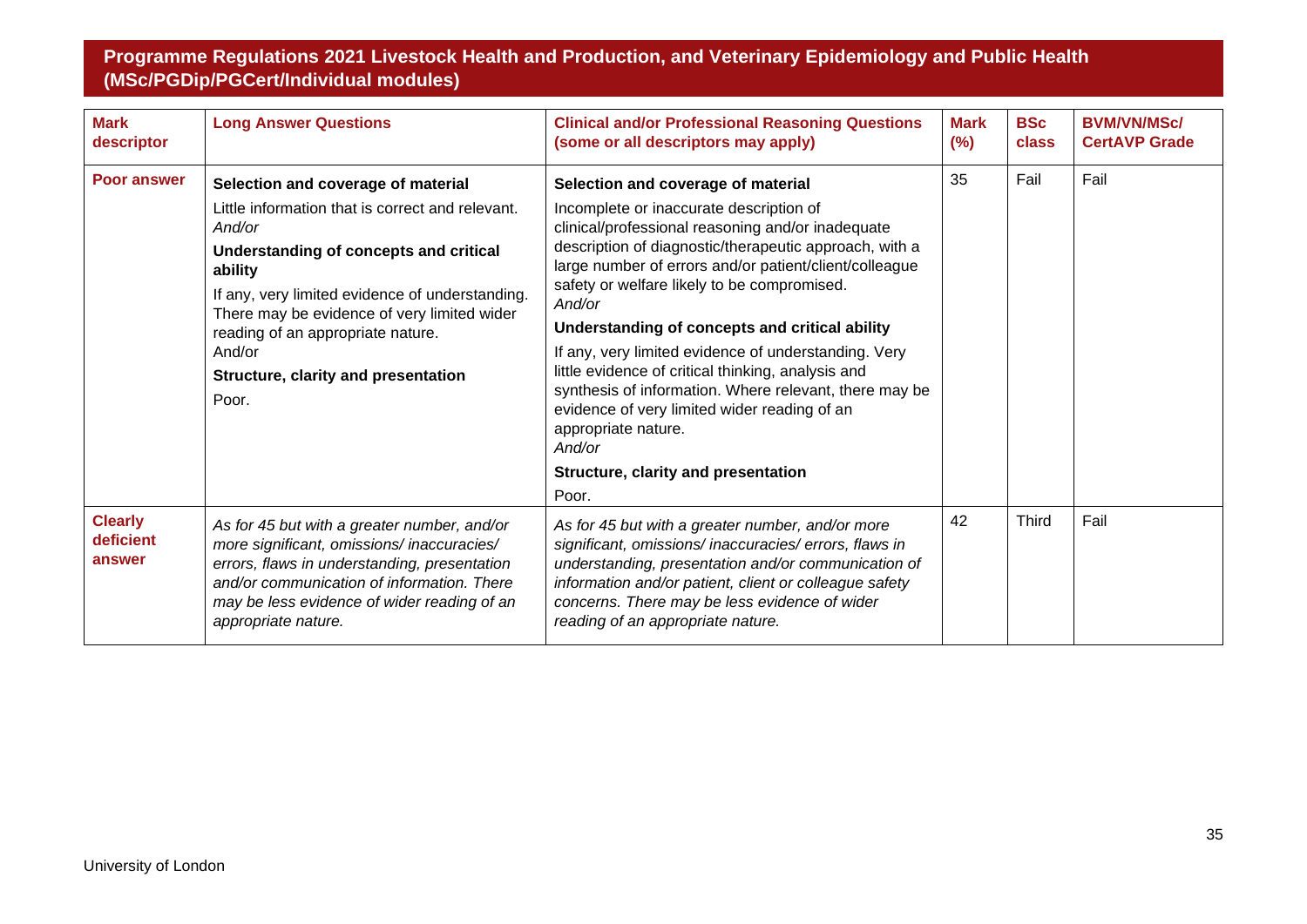| <b>Mark</b><br>descriptor                | <b>Long Answer Questions</b>                                                                                                                                                                                                                                                                                                                                                                                                                                                                                                                                                    | <b>Clinical and/or Professional Reasoning Questions</b><br>(some or all descriptors may apply)                                                                                                                                                                                                                                                                                                                                                                                                                                                                                                                                                                                                                                                                                                                                                                                  | <b>Mark</b><br>(%) | <b>BSc</b><br>class | <b>BVM/VN/MSc/</b><br><b>CertAVP Grade</b> |
|------------------------------------------|---------------------------------------------------------------------------------------------------------------------------------------------------------------------------------------------------------------------------------------------------------------------------------------------------------------------------------------------------------------------------------------------------------------------------------------------------------------------------------------------------------------------------------------------------------------------------------|---------------------------------------------------------------------------------------------------------------------------------------------------------------------------------------------------------------------------------------------------------------------------------------------------------------------------------------------------------------------------------------------------------------------------------------------------------------------------------------------------------------------------------------------------------------------------------------------------------------------------------------------------------------------------------------------------------------------------------------------------------------------------------------------------------------------------------------------------------------------------------|--------------------|---------------------|--------------------------------------------|
| <b>Deficient</b><br>answer               | Selection and coverage of material<br>Superficial coverage of topic that is descriptive<br>and flawed by many important omissions<br>and/or significant errors.<br>And/or<br>Understanding of concepts and critical<br>ability<br>Some evidence of understanding but not of<br>original thought or critical analysis. Where<br>relevant, evidence of limited wider reading of<br>an appropriate nature.<br>And/or<br><b>Structure, clarity and presentation</b><br>Some disorganisation in structure, lack of<br>organisation, and/or deficiencies in clarity of<br>expression. | Selection and coverage of material<br>Incomplete description of clinical and/or professional<br>reasoning, lacking explanation and justification for the<br>approach taken. And/or deficient description and<br>justification of diagnostic and therapeutic approach,<br>with significant errors or omissions. And/or<br>patient/client/colleague safety or welfare potentially<br>compromised.<br>And/or<br>Understanding of concepts and critical ability<br>Likely to be inaccuracies in analysis and/or<br>interpretation of clinical/professional information and<br>unexplained observations or assertions. And/or little or<br>no evidence of critical thinking, analysis and synthesis<br>of information.<br>And/or<br>Structure, clarity and presentation<br>Some disorganisation in structure, lack of organisation,<br>and/or deficiencies in clarity of expression. | 45                 | <b>Third</b>        | Fail                                       |
| <b>Marginally</b><br>deficient<br>answer | As for 45 but with fewer, and/or less<br>significant, omissions/inaccuracies/errors,<br>flaws in understanding, presentation and/or<br>communication of information. There may be<br>more evidence of wider reading of an<br>appropriate nature.                                                                                                                                                                                                                                                                                                                                | As for 45 but with fewer, and/or less significant,<br>omissions/inaccuracies/errors, flaws in understanding,<br>presentation and/or communication of information<br>and/or patient, client or colleague safety concerns.<br>There may be more evidence of wider reading of an<br>appropriate nature.                                                                                                                                                                                                                                                                                                                                                                                                                                                                                                                                                                            | 48                 | <b>Third</b>        | Fail                                       |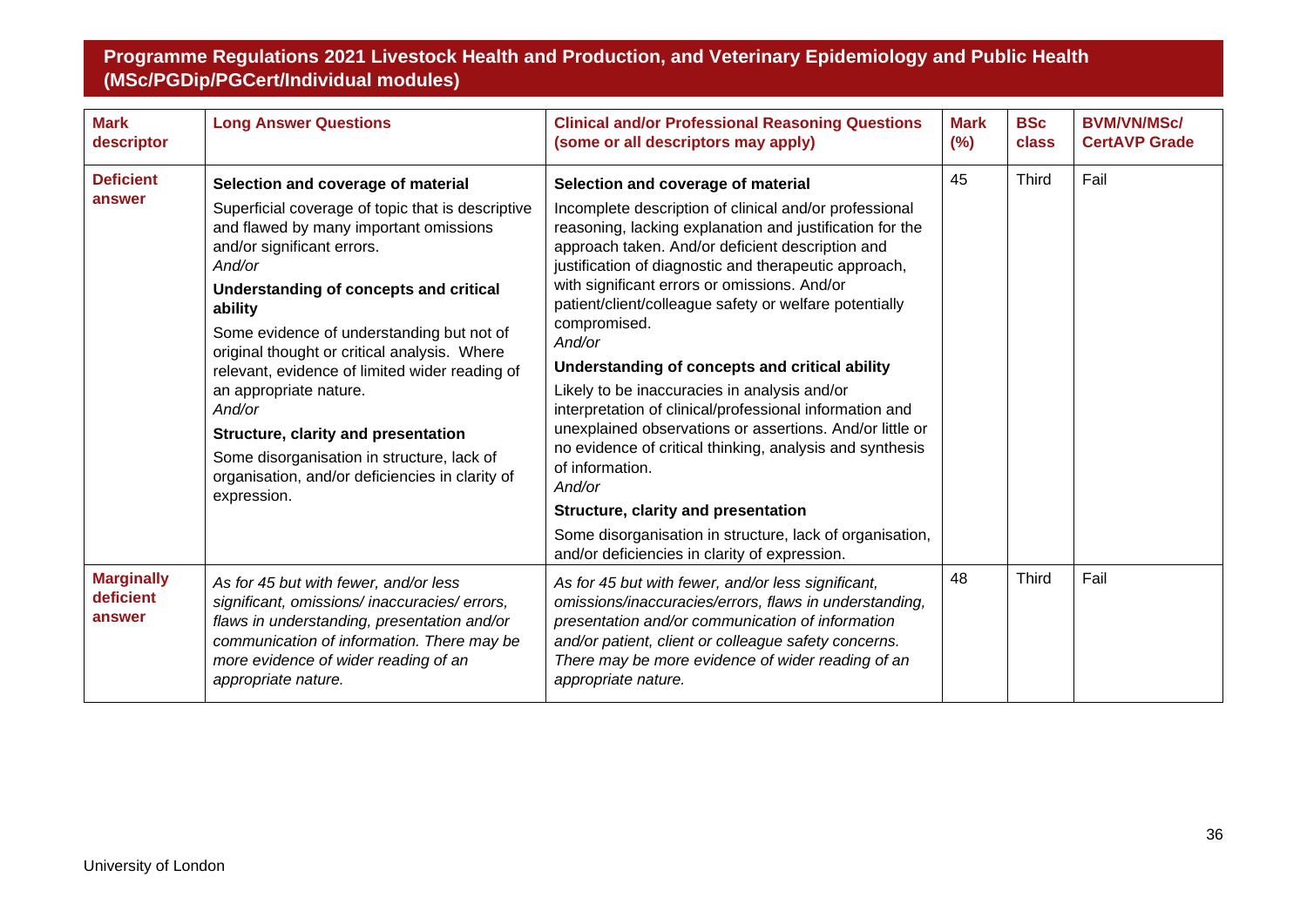| <b>Mark</b><br>descriptor | <b>Long Answer Questions</b>                                                                                                                                                                                                                                                                                                                                                                                                                                                       | <b>Clinical and/or Professional Reasoning Questions</b><br>(some or all descriptors may apply)                                                                                                                                                                                                                                                                                                                                                                                                                                                                                                                                                                                                                                       | <b>Mark</b><br>(%) | <b>BSc</b><br>class | <b>BVM/VN/MSc/</b><br><b>CertAVP Grade</b> |
|---------------------------|------------------------------------------------------------------------------------------------------------------------------------------------------------------------------------------------------------------------------------------------------------------------------------------------------------------------------------------------------------------------------------------------------------------------------------------------------------------------------------|--------------------------------------------------------------------------------------------------------------------------------------------------------------------------------------------------------------------------------------------------------------------------------------------------------------------------------------------------------------------------------------------------------------------------------------------------------------------------------------------------------------------------------------------------------------------------------------------------------------------------------------------------------------------------------------------------------------------------------------|--------------------|---------------------|--------------------------------------------|
| <b>Adequate</b><br>answer | As for 55 but with more numerous, and/or<br>more significant omissions/inaccuracies/<br>errors, flaws in understanding, presentation<br>and/or communication of information. If<br>relevant, there may be less evidence of wider<br>reading of an appropriate nature.                                                                                                                                                                                                              | As for 55 but with more numerous, and/or more<br>significant omissions/inaccuracies/errors, flaws in<br>understanding, presentation and/or communication of<br>information and/or patient, client or colleague safety<br>concerns. If relevant, there may be less evidence of<br>wider reading of an appropriate nature.                                                                                                                                                                                                                                                                                                                                                                                                             | 52                 | 2:ii                | Pass                                       |
| <b>Sound</b>              | Selection and coverage of material                                                                                                                                                                                                                                                                                                                                                                                                                                                 | Selection and coverage of material                                                                                                                                                                                                                                                                                                                                                                                                                                                                                                                                                                                                                                                                                                   | 55                 | 2:ii                | Pass                                       |
| answer                    | Basic coverage of main aspects of topic but<br>with some significant<br>omissions/inaccuracies/errors.<br>Understanding of concepts and critical<br>ability<br>Statements supported by facts but limited<br>evidence of critical ability or powers of<br>argument. If relevant, evidence of sufficient<br>wider reading of an appropriate nature.<br>Structure, clarity and presentation<br>In general, organised and logical presentation<br>with adequate clarity of expression. | Adequate description of clinical and/or professional<br>reasoning, with some justification for the diagnostic or<br>therapeutic approach taken. Diagnostic and<br>therapeutic approach is appropriate and logical, with<br>no gross errors or omissions. Some speculation is<br>evident, but likely to be unsubstantiated.<br>Patient/client/colleague safety and welfare not<br>compromised.<br>Understanding of concepts and critical ability<br>Basic grasp of concepts, with most assertions and<br>observations supported and some evidence of critical<br>analysis and synthesis of information. Responses are<br>generally logical, but there may be some unexplained<br>observations or assertions. Where relevant, evidence |                    |                     |                                            |
|                           |                                                                                                                                                                                                                                                                                                                                                                                                                                                                                    | of sufficient wider reading of an appropriate nature.<br>Structure, clarity and presentation                                                                                                                                                                                                                                                                                                                                                                                                                                                                                                                                                                                                                                         |                    |                     |                                            |
|                           |                                                                                                                                                                                                                                                                                                                                                                                                                                                                                    | Reasonably well-organised and logically presented<br>with adequate clarity of expression.                                                                                                                                                                                                                                                                                                                                                                                                                                                                                                                                                                                                                                            |                    |                     |                                            |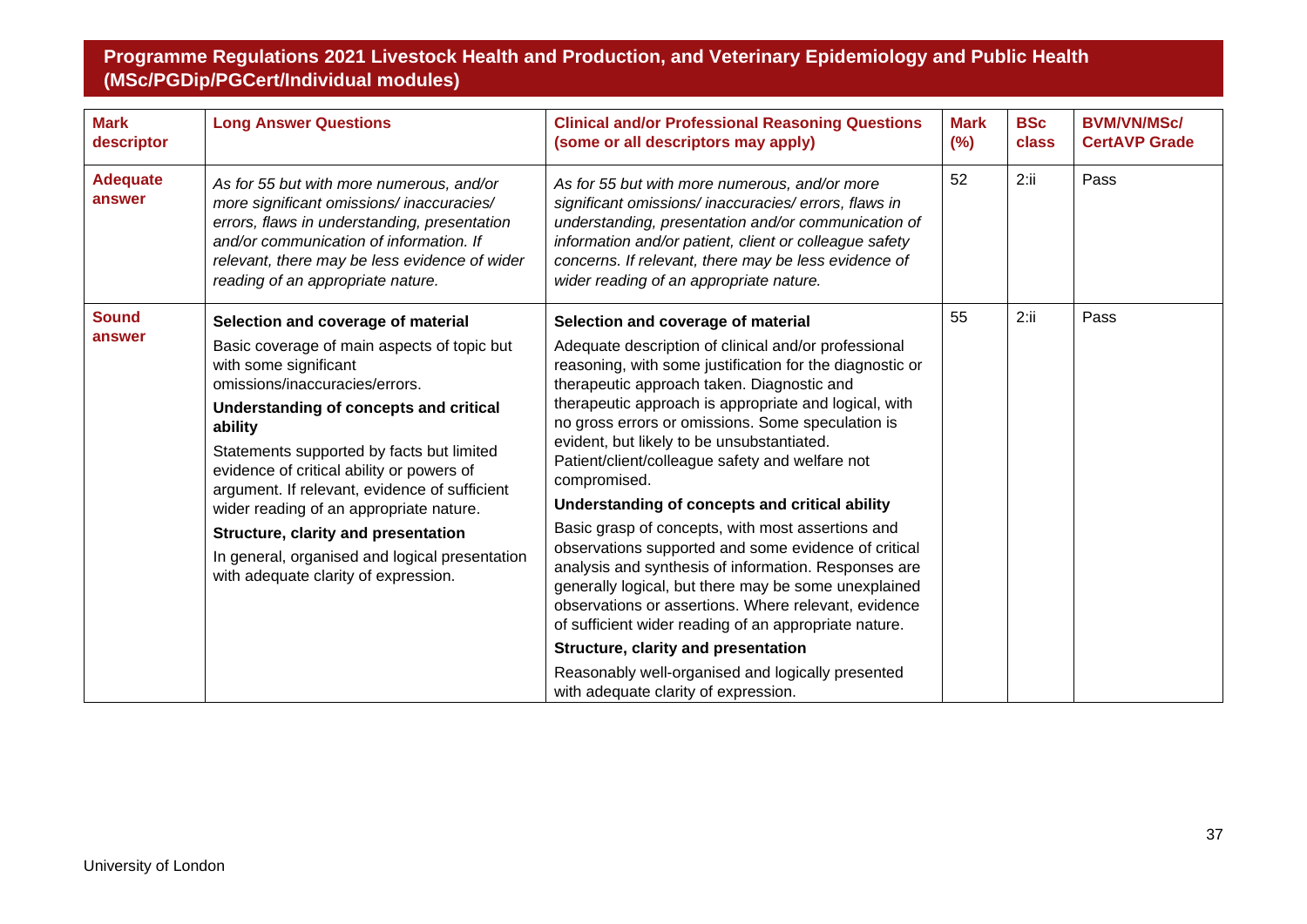| <b>Mark</b><br>descriptor   | <b>Long Answer Questions</b>                                                                                                                                                                                                                                    | <b>Clinical and/or Professional Reasoning Questions</b><br>(some or all descriptors may apply)                                                                                                                                                                                                                                               | Mark<br>$(\% )$ | <b>BSc</b><br>class | <b>BVM/VN/MSc/</b><br><b>CertAVP Grade</b> |
|-----------------------------|-----------------------------------------------------------------------------------------------------------------------------------------------------------------------------------------------------------------------------------------------------------------|----------------------------------------------------------------------------------------------------------------------------------------------------------------------------------------------------------------------------------------------------------------------------------------------------------------------------------------------|-----------------|---------------------|--------------------------------------------|
| <b>Very sound</b><br>answer | As for 55 but with fewer, and/or less significant<br>omissions/inaccuracies/errors and more<br>evidence of critical ability and/or powers of<br>argument and clarity of expression. There may<br>be more evidence of wider reading of an<br>appropriate nature. | As for 55 but with fewer, and/or less significant<br>omissions/inaccuracies/errors and more evidence of<br>critical ability and/or powers of argument and clarity of<br>expression. If relevant, there may be more evidence of<br>wider reading of an appropriate nature.<br>Patient/client/colleague safety and welfare not<br>compromised. | 58              | 2:ii                | Pass                                       |
| <b>Quite good</b><br>answer | As for 65 but with more, and/or more<br>significant, omissions/inaccuracies/errors and<br>less evidence of critical ability. There may be<br>less evidence of wider reading of an<br>appropriate nature.                                                        | As for 65 but with more, and/or more significant,<br>omissions/inaccuracies/errors and less evidence of<br>critical ability. If relevant, there may be less evidence<br>of wider reading of an appropriate nature.<br>Patient/client/colleague safety and welfare not<br>compromised.                                                        | 62              | 2:i                 | Pass                                       |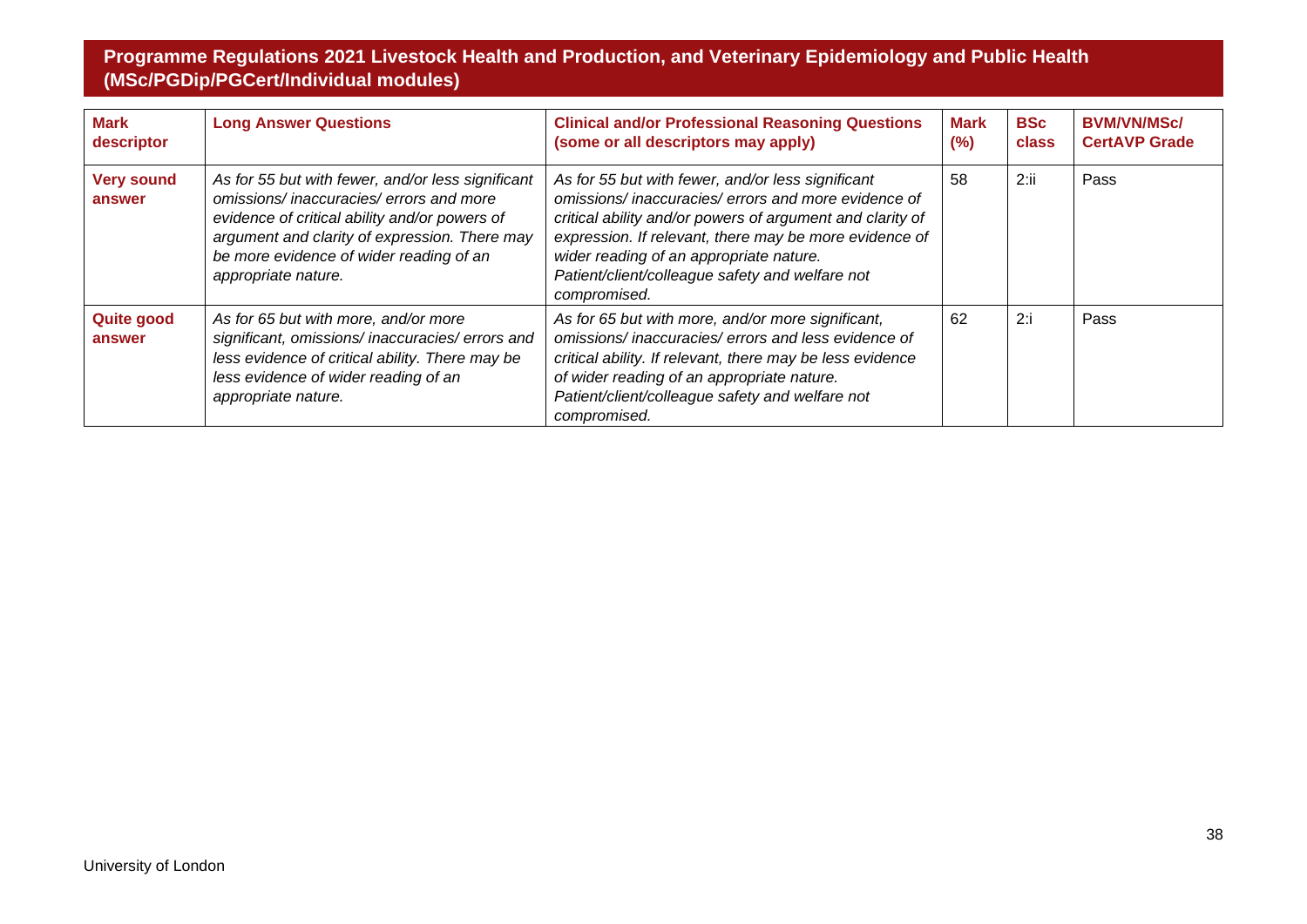| <b>Mark</b><br>descriptor  | <b>Long Answer Questions</b>                                                                                                                                                                                                                                                                                                                                                                                                                                                                                                                                                   | <b>Clinical and/or Professional Reasoning Questions</b><br>(some or all descriptors may apply)                                                                                                                                                                                                                                                                                                                                                                                                                                                                                                                                                                                                                                                                                                                                                                                                                                                                           | <b>Mark</b><br>(%) | <b>BSc</b><br>class | <b>BVM/VN/MSc/</b><br><b>CertAVP Grade</b> |
|----------------------------|--------------------------------------------------------------------------------------------------------------------------------------------------------------------------------------------------------------------------------------------------------------------------------------------------------------------------------------------------------------------------------------------------------------------------------------------------------------------------------------------------------------------------------------------------------------------------------|--------------------------------------------------------------------------------------------------------------------------------------------------------------------------------------------------------------------------------------------------------------------------------------------------------------------------------------------------------------------------------------------------------------------------------------------------------------------------------------------------------------------------------------------------------------------------------------------------------------------------------------------------------------------------------------------------------------------------------------------------------------------------------------------------------------------------------------------------------------------------------------------------------------------------------------------------------------------------|--------------------|---------------------|--------------------------------------------|
| <b>Good answer</b>         | Selection and coverage of material<br>Good coverage of relevant material and clear<br>evidence of critical judgement in selection of<br>information. Few or no significant omissions or<br>errors.<br>Understanding of concepts and critical<br>ability<br>Thorough grasp of concepts and evidence of<br>synthesis of information and critical ability. If<br>relevant, evidence of sufficient, or some more<br>extensive, wider reading of an appropriate<br>nature.<br>Structure, clarity and presentation<br>Logical and organised structure with clarity of<br>expression. | Selection and coverage of material<br>Sound description of clinical and/or professional<br>reasoning, with clear justification for the approach<br>taken. Diagnostic and therapeutic approach is<br>appropriate and logical, with only minor errors or<br>omissions that would not impact<br>patient/client/colleague welfare. Some speculation,<br>where appropriate, but may not be fully supported.<br>Patient/client/colleague safety and welfare is of a high<br>standard.<br>Understanding of concepts and critical ability<br>Thorough grasp of concepts with all observations and<br>assertions fully supported. Evidence of critical analysis<br>and synthesis of information. Some evidence of<br>original/innovative thinking. Where relevant, evidence<br>of sufficient, or some more extensive, wider reading of<br>an appropriate nature.<br>Structure, clarity and presentation<br>Logical and well-organised account with good clarity of<br>expression. | 65                 | 2:i                 | Merit                                      |
| <b>Very good</b><br>answer | As for 65 but with fewer, and/or less<br>significant, omissions/inaccuracies/errors.<br>More evidence of critical judgement likely.<br>There may be more evidence of wider reading<br>of an appropriate nature.                                                                                                                                                                                                                                                                                                                                                                | As for 65 but with fewer, and/or less significant,<br>omissions/inaccuracies/errors. More evidence of<br>critical judgement likely. If relevant, there may be more<br>evidence of wider reading of an appropriate nature.<br>Patient/client/colleague safety and welfare is of a high<br>standard.                                                                                                                                                                                                                                                                                                                                                                                                                                                                                                                                                                                                                                                                       | 68                 | 2:i                 | Merit                                      |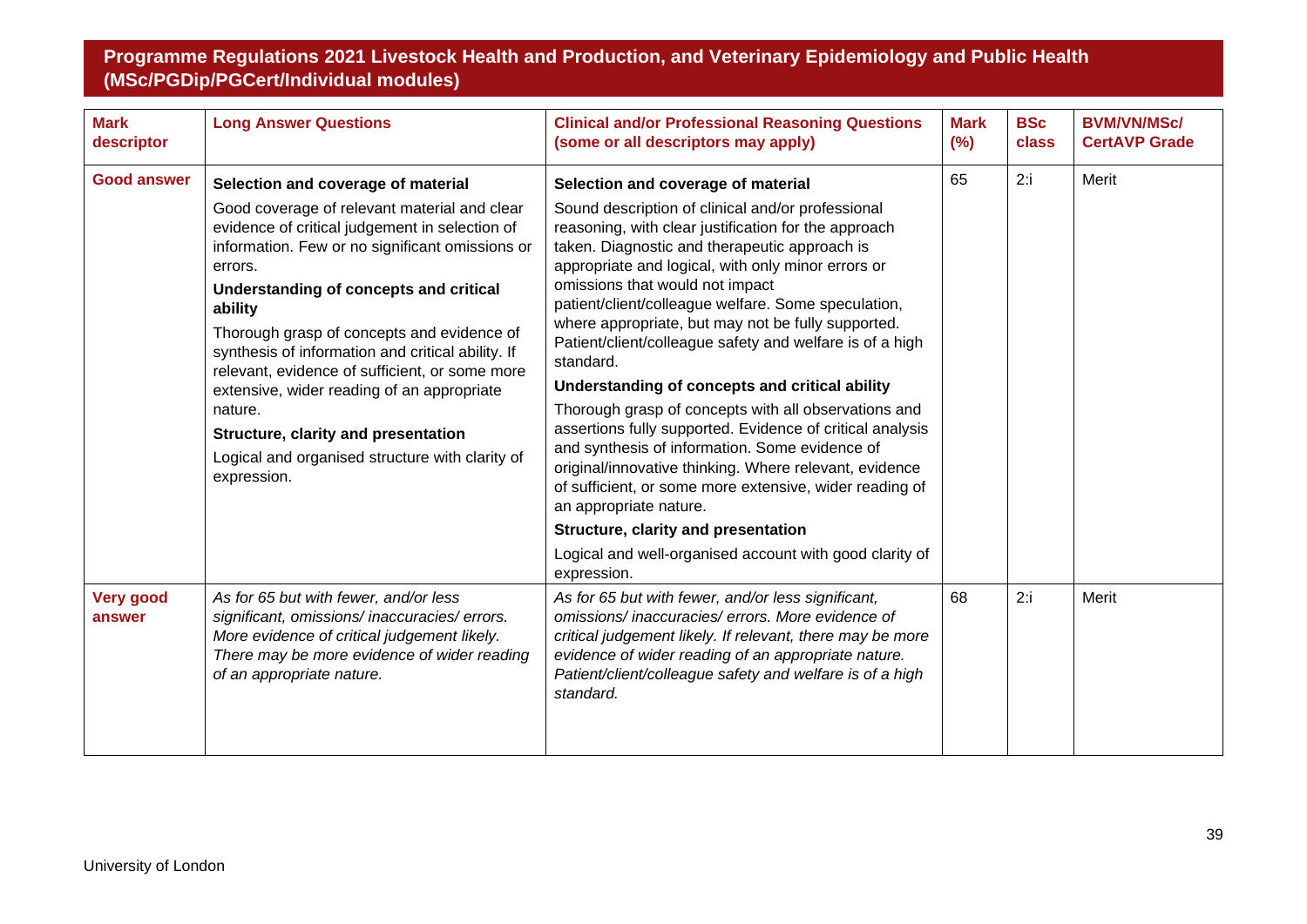| <b>Mark</b><br>descriptor       | <b>Long Answer Questions</b>                                                                                                                                                                                                                                                                                                                                                                      | <b>Clinical and/or Professional Reasoning Questions</b><br>(some or all descriptors may apply)                                                                                                                                                                                                                           | <b>Mark</b><br>(%) | <b>BSc</b><br>class | <b>BVM/VN/MSc/</b><br><b>CertAVP Grade</b> |
|---------------------------------|---------------------------------------------------------------------------------------------------------------------------------------------------------------------------------------------------------------------------------------------------------------------------------------------------------------------------------------------------------------------------------------------------|--------------------------------------------------------------------------------------------------------------------------------------------------------------------------------------------------------------------------------------------------------------------------------------------------------------------------|--------------------|---------------------|--------------------------------------------|
| <b>Extremely</b><br>good answer | Selection and coverage of material<br>Question answered fully and accurately. Few<br>errors and/or omissions and none of<br>significance.<br>Understanding of concepts and critical<br>ability<br>Thorough grasp of concepts with evidence of<br>powers of critical analysis, argument and<br>original thinking. If relevant, evidence of<br>extensive wider reading of an appropriate<br>nature. | Selection and coverage of material<br>Full and accurate description of clinical approach, high<br>standard of clinical and/or professional reasoning, with<br>very few errors and/or omissions and none of<br>significance to the patient, client or colleague. Where<br>appropriate, sensible and rational speculation. | 75                 | First               | <b>Distinction</b>                         |
|                                 |                                                                                                                                                                                                                                                                                                                                                                                                   | Patient/client/colleague safety and welfare is of a very<br>high standard.<br>Understanding of concepts and critical ability<br>Thorough grasp of concepts. Clear evidence of critical<br>analysis, synthesis of information and                                                                                         |                    |                     |                                            |
|                                 | <b>Structure, clarity and presentation</b><br>Logical and organised structure with clarity of<br>expression.                                                                                                                                                                                                                                                                                      | original/innovative thinking throughout. Where relevant,<br>references to authoritative sources used extensively<br>and appropriately.<br>Structure, clarity and presentation<br>Very well-organised with very good clarity of<br>expression.                                                                            |                    |                     |                                            |
| <b>Excellent</b><br>answer      | As for 75 but demonstrating an authoritative<br>grasp of concepts with sustained powers of<br>argument, and frequent insights. Virtually no<br>errors or omissions and none of significance.                                                                                                                                                                                                      | As for 75 but demonstrating an authoritative grasp of<br>concepts with sustained powers of argument, and<br>frequent insights. Virtually no errors or omissions and<br>none of significance. Patient/client/colleague safety<br>and welfare is of a very high standard.                                                  | 82                 | First               | <b>Distinction</b>                         |
| <b>Outstanding</b><br>answer    | As for 82 but with strong evidence of<br>independent thinking throughout and no<br>omissions or factual errors.                                                                                                                                                                                                                                                                                   | As for 82 but with strong evidence of independent<br>thinking throughout and no omissions or factual errors.<br>Patient/client/colleague safety and welfare is of a very<br>high standard.                                                                                                                               | 90                 | First               | <b>Distinction</b>                         |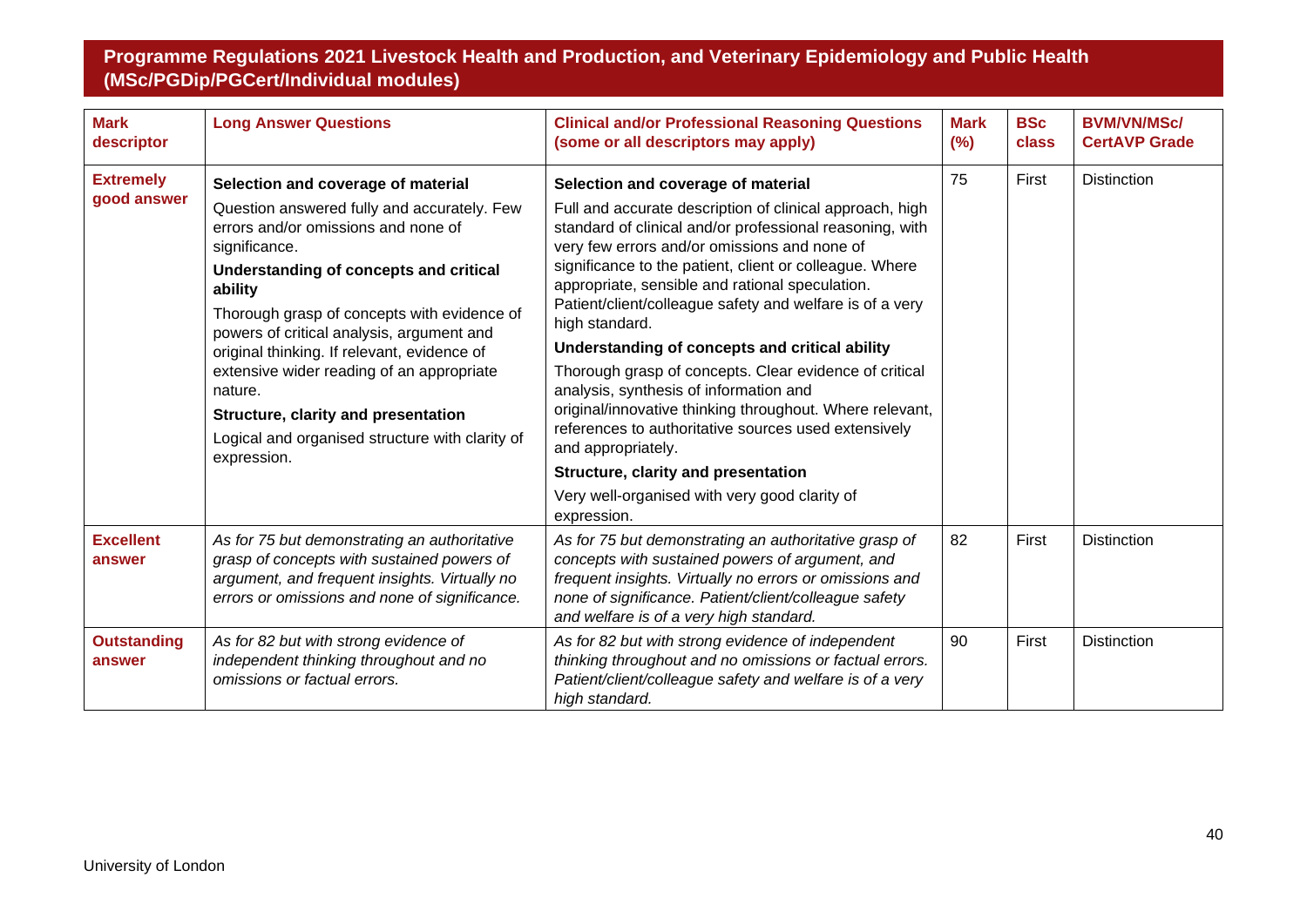| <b>Mark</b><br>descriptor | <b>Long Answer Questions</b>                                                                            | <b>Clinical and/or Professional Reasoning Questions</b><br>(some or all descriptors may apply)                                                                    | <b>Mark</b><br>$(\%)$ | <b>BSc</b><br>class | <b>BVM/VN/MSc/</b><br><b>CertAVP Grade</b> |
|---------------------------|---------------------------------------------------------------------------------------------------------|-------------------------------------------------------------------------------------------------------------------------------------------------------------------|-----------------------|---------------------|--------------------------------------------|
| <b>Exceptional</b>        | Selection and coverage of material                                                                      | Selection and coverage of material                                                                                                                                | 100                   | First               | <b>Distinction</b>                         |
| answer                    | Exceptional depth of coverage with no<br>identifiable errors or omissions.                              | Exceptional depth of coverage of clinical and/or<br>professional reasoning with no identifiable errors or                                                         |                       |                     |                                            |
|                           | Understanding of concepts and critical<br>ability                                                       | omissions. Patient safety, welfare and management is<br>of an exceptional standard.                                                                               |                       |                     |                                            |
|                           | Exceptional powers of analysis, argument,                                                               | Understanding of concepts and critical ability                                                                                                                    |                       |                     |                                            |
|                           | synthesis and insight. Considerable evidence<br>of extensive wider reading of an appropriate<br>nature. | Exceptional powers of analysis, argument, synthesis<br>and insight. Where relevant, considerable evidence of<br>extensive wider reading of an appropriate nature. |                       |                     |                                            |
|                           | Structure, clarity and presentation                                                                     | Structure, clarity and presentation                                                                                                                               |                       |                     |                                            |
|                           | Flawless.                                                                                               | Flawless.                                                                                                                                                         |                       |                     |                                            |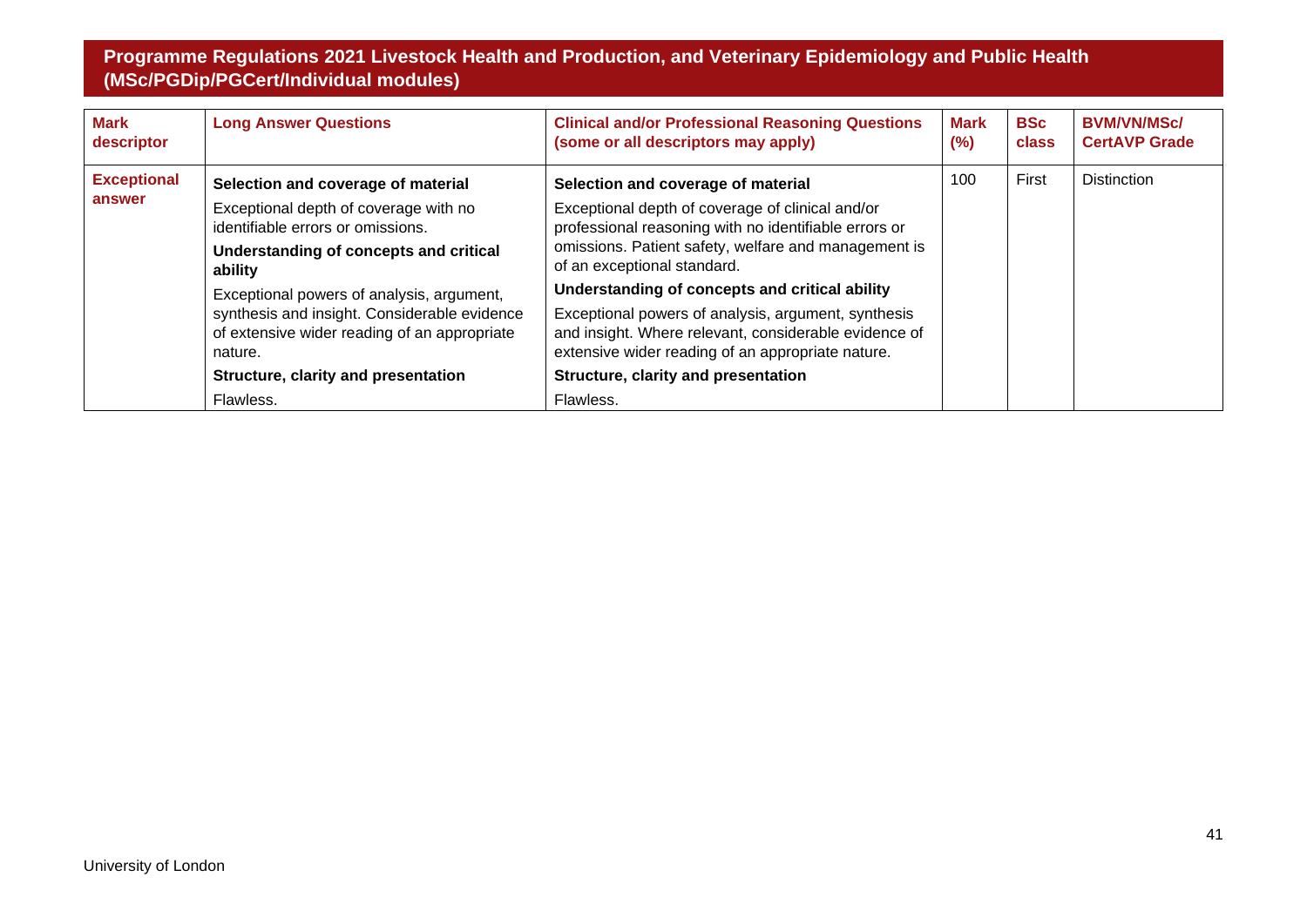## <span id="page-42-1"></span>**Appendix D – RVC Common Grading Scheme – Research project reports**

## **MSc only**

<span id="page-42-0"></span>

| <b>Mark</b><br>descriptor       | <b>Research Project Reports</b>                                                                                                            | <b>Mark</b><br>(%) | <b>BSc</b><br>class | <b>BVM/VN/MSc/</b><br><b>CertAVP Grade</b> |
|---------------------------------|--------------------------------------------------------------------------------------------------------------------------------------------|--------------------|---------------------|--------------------------------------------|
| No answer                       | Selection and coverage of material                                                                                                         | $\Omega$           | Fail                | Fail                                       |
|                                 | Nothing presented and/or completely incorrect information and/or containing nothing at all of<br>relevance.<br>And/or                      |                    |                     |                                            |
|                                 | Understanding                                                                                                                              |                    |                     |                                            |
|                                 | None evident.<br>And/or                                                                                                                    |                    |                     |                                            |
|                                 | Structure, clarity and presentation                                                                                                        |                    |                     |                                            |
|                                 | None or extremely poor.                                                                                                                    |                    |                     |                                            |
| <b>Extremely poor</b><br>answer | Selection and coverage of material<br>Hardly any information or information that is almost entirely incorrect and/or irrelevant.<br>And/or | 15                 | Fail                | Fail                                       |
|                                 | Understanding                                                                                                                              |                    |                     |                                            |
|                                 | No or almost no understanding evident.<br>And/or                                                                                           |                    |                     |                                            |
|                                 | Structure, clarity and presentation                                                                                                        |                    |                     |                                            |
|                                 | None or very poor.                                                                                                                         |                    |                     |                                            |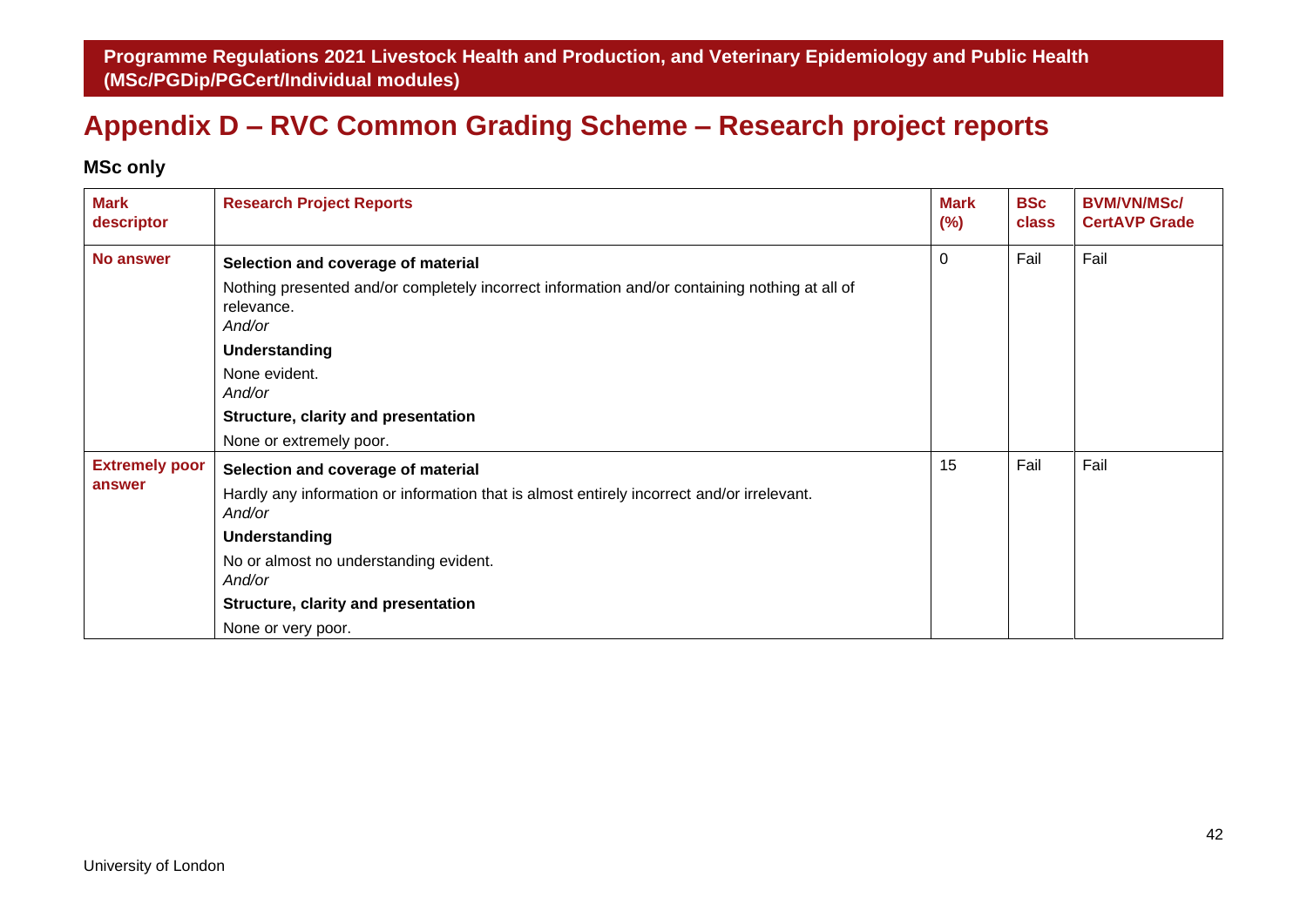| <b>Mark</b><br>descriptor             | <b>Research Project Reports</b>                                                                                                                                                                                                                         | <b>Mark</b><br>(%) | <b>BSc</b><br>class | <b>BVM/VN/MSc/</b><br><b>CertAVP Grade</b> |
|---------------------------------------|---------------------------------------------------------------------------------------------------------------------------------------------------------------------------------------------------------------------------------------------------------|--------------------|---------------------|--------------------------------------------|
| <b>Very poor</b><br>answer            | 27<br>Selection and coverage of material                                                                                                                                                                                                                |                    | Fail                | Fail                                       |
|                                       | Very limited amount of information that is correct and relevant.<br>And/or                                                                                                                                                                              |                    |                     |                                            |
|                                       | <b>Understanding</b>                                                                                                                                                                                                                                    |                    |                     |                                            |
|                                       | If any, extremely limited evidence of understanding.<br>And/or                                                                                                                                                                                          |                    |                     |                                            |
|                                       | Structure, clarity and presentation                                                                                                                                                                                                                     |                    |                     |                                            |
|                                       | Very poor.                                                                                                                                                                                                                                              |                    |                     |                                            |
| <b>Poor answer</b>                    | Selection and coverage of material                                                                                                                                                                                                                      | 35                 | Fail                | Fail                                       |
|                                       | Incomplete and/or inaccurate account of task with inadequate description of aims and methods of<br>practical work and containing significant, and/or a large number of, errors.<br>And/or                                                               |                    |                     |                                            |
|                                       | Understanding                                                                                                                                                                                                                                           |                    |                     |                                            |
|                                       | If any, very limited evidence of understanding with many unexplained observations and/or assertions<br>likely. Little or no evidence of original/innovative thinking. Very limited reference to published work<br>from authoritative sources.<br>And/or |                    |                     |                                            |
|                                       | Structure, clarity and presentation                                                                                                                                                                                                                     |                    |                     |                                            |
|                                       | Poor.                                                                                                                                                                                                                                                   |                    |                     |                                            |
| <b>Clearly</b><br>deficient<br>answer | As for 45 but with a greater number, and/or more significant, omissions/inaccuracies/errors, flaws in<br>understanding, interpretation, presentation and/or communication of information.                                                               | 42                 | <b>Third</b>        | Fail                                       |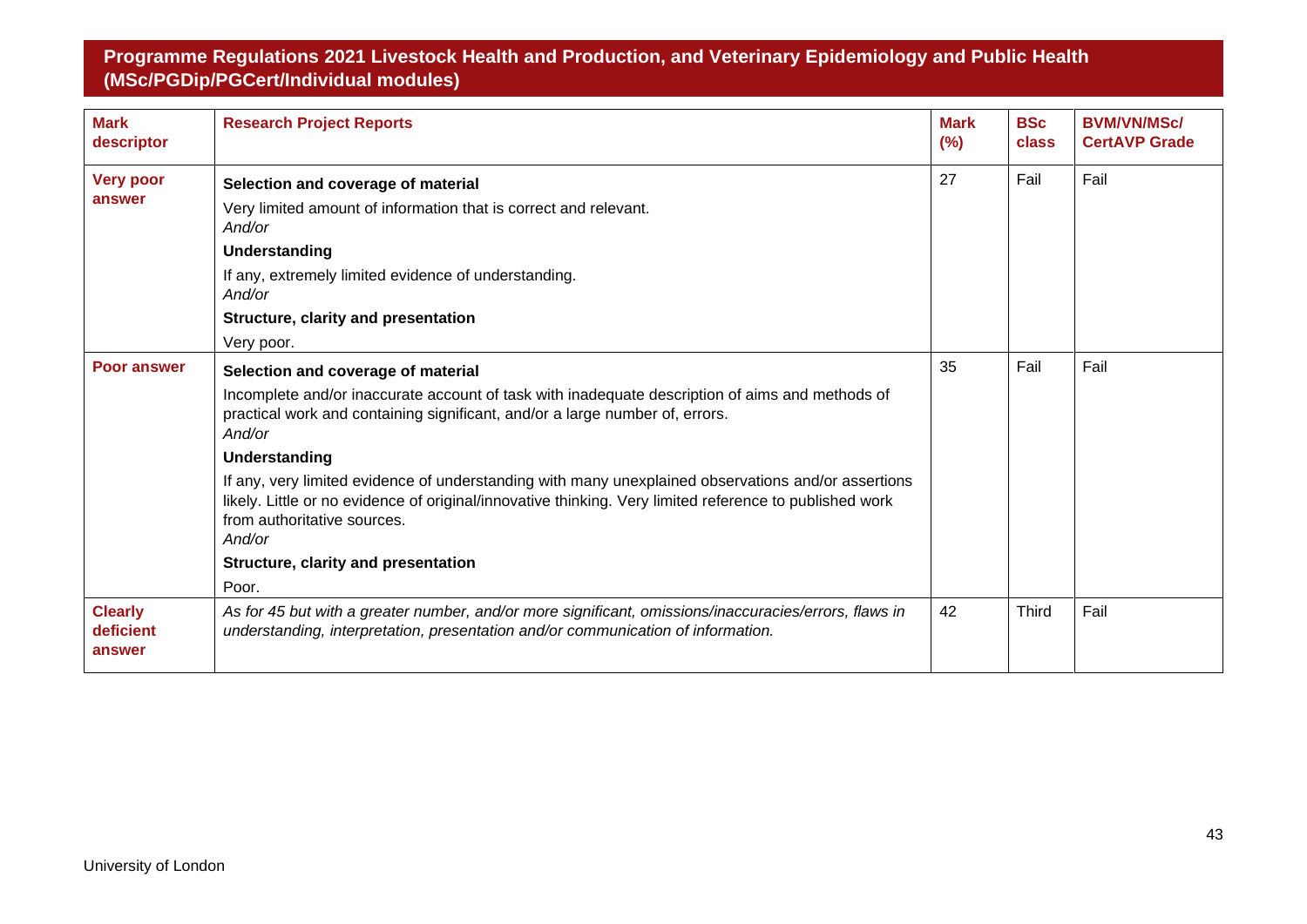| <b>Mark</b><br>descriptor                | <b>Research Project Reports</b>                                                                                                                                                                                                                                                                                                                                                                                                                                                                                                                                                                                                      | <b>Mark</b><br>(%) | <b>BSc</b><br>class | <b>BVM/VN/MSc/</b><br><b>CertAVP Grade</b> |
|------------------------------------------|--------------------------------------------------------------------------------------------------------------------------------------------------------------------------------------------------------------------------------------------------------------------------------------------------------------------------------------------------------------------------------------------------------------------------------------------------------------------------------------------------------------------------------------------------------------------------------------------------------------------------------------|--------------------|---------------------|--------------------------------------------|
| <b>Deficient</b><br>answer               | Selection and coverage of material<br>Superficial coverage with incomplete record of aims and methods of practical work and flawed by<br>errors &/or omissions. Little comment on most observations.<br>And/or                                                                                                                                                                                                                                                                                                                                                                                                                       | 45                 | <b>Third</b>        | Fail                                       |
|                                          | Understanding<br>Likely to be inaccuracies in data analysis and/or interpretation and unexplained observations or<br>assertions. Little or no evidence of original/innovative thought. Very limited reference to published<br>work from authoritative sources.<br>And/or                                                                                                                                                                                                                                                                                                                                                             |                    |                     |                                            |
|                                          | Structure, clarity and presentation<br>Adequate, although may not be entirely systematic                                                                                                                                                                                                                                                                                                                                                                                                                                                                                                                                             |                    |                     |                                            |
| <b>Marginally</b><br>deficient<br>answer | As for 45 but with fewer, and/or less significant, omissions/inaccuracies/errors, flaws in<br>understanding, interpretation, presentation and/or communication of information.                                                                                                                                                                                                                                                                                                                                                                                                                                                       | 48                 | <b>Third</b>        | Fail                                       |
| <b>Adequate</b><br>answer                | As for 55 but with more numerous, and/or more significant, omissions/inaccuracies/errors, flaws in<br>understanding, interpretation, presentation and/or communication of information.                                                                                                                                                                                                                                                                                                                                                                                                                                               | 52                 | 2:ii                | Pass                                       |
| <b>Sound answer</b>                      | Selection and coverage of material<br>Systematic account of task with adequate record of aims and methods of practical work and no<br>significant errors, omissions or inaccuracies. Appropriate speculation, if present, is likely to be<br>unsubstantiated.<br>Understanding<br>Limited evidence of original/innovative thought. Sufficient reference to published work from<br>authoritative sources. Data are largely accurate but there may be some unexplained observations or<br>assertions.<br>Structure, clarity and presentation<br>Reasonably well-organised and logically presented with adequate clarity of expression. | 55                 | 2:ii                | Pass                                       |
| <b>Very sound</b><br>answer              | As for 55 but with fewer, and/or less significant, omissions/inaccuracies/errors and more evidence of<br>critical ability and/or powers of argument and clarity of expression.                                                                                                                                                                                                                                                                                                                                                                                                                                                       | 58                 | 2:ii                | Pass                                       |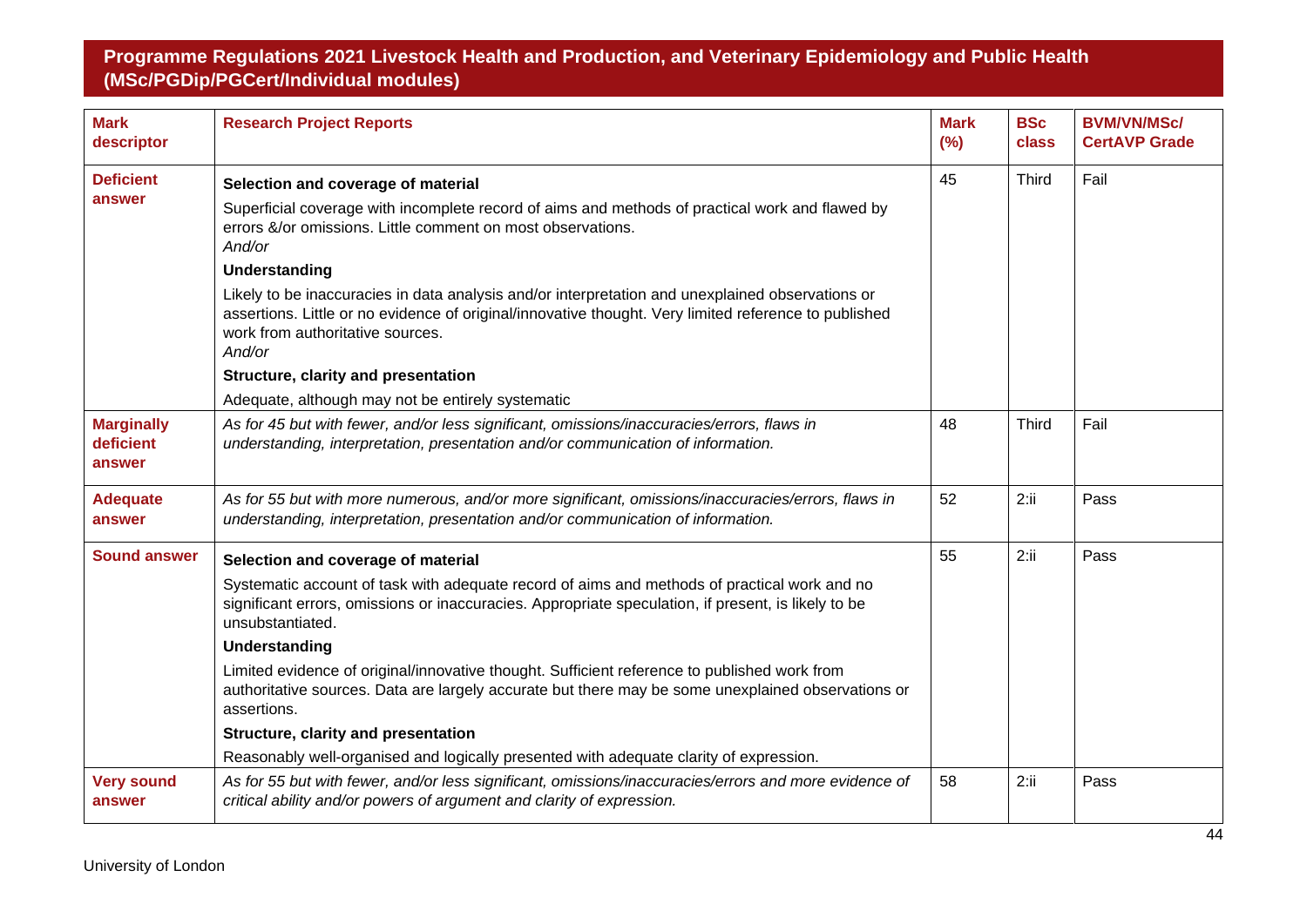| <b>Mark</b><br>descriptor   | <b>Research Project Reports</b>                                                                                                                                                                                                                                                       | <b>Mark</b><br>(%) | <b>BSc</b><br>class | <b>BVM/VN/MSc/</b><br><b>CertAVP Grade</b> |
|-----------------------------|---------------------------------------------------------------------------------------------------------------------------------------------------------------------------------------------------------------------------------------------------------------------------------------|--------------------|---------------------|--------------------------------------------|
| <b>Quite good</b><br>answer | As for 65 but with less evidence of critical judgement and more, or more important, omissions/<br>inaccuracies/errors. There is likely to be less evidence of wider reading through reference to<br>published work from authoritative sources.                                        | 62                 | 2:1                 | Pass                                       |
| <b>Good answer</b>          | Selection and coverage of material                                                                                                                                                                                                                                                    | 65                 | 2:1                 | Merit                                      |
|                             | Systematic and accurate account of task with full record of aims and methods of practical work and<br>no significant errors or omissions. Some speculation, where appropriate, but may not be fully<br>supported.                                                                     |                    |                     |                                            |
|                             | Understanding                                                                                                                                                                                                                                                                         |                    |                     |                                            |
|                             | Thorough grasp of concepts with reasonable comment on all observations with few unexplained<br>findings or assertions. Some evidence of original/innovative thinking. Appropriate reference to<br>published work from authoritative sources. Data manipulated and analysed correctly. |                    |                     |                                            |
|                             | Structure, clarity and presentation                                                                                                                                                                                                                                                   |                    |                     |                                            |
|                             | Logical and well-organised account with clarity of expression.                                                                                                                                                                                                                        |                    |                     |                                            |
| <b>Very good</b><br>answer  | As for 65 but with more evidence of critical judgement and fewer and/or less significant<br>omissions/inaccuracies/errors. There is likely to be more evidence of wider reading through reference<br>to published work from authoritative sources.                                    | 68                 | 2:1                 | Merit                                      |
| <b>Extremely</b>            | Selection and coverage of material                                                                                                                                                                                                                                                    | 75                 | First               | <b>Distinction</b>                         |
| good answer                 | Full and accurate account of task, aims and methods of practical work with few errors and/or<br>omissions and none of significance. Where appropriate, sensible speculation, supported by evidence.                                                                                   |                    |                     |                                            |
|                             | Understanding                                                                                                                                                                                                                                                                         |                    |                     |                                            |
|                             | Thorough grasp of concepts with some critical and/or comparative comment on all observations.<br>Clear evidence of original/innovative thinking. Published work from authoritative sources used<br>extensively and appropriately. Data manipulated and analysed correctly.            |                    |                     |                                            |
|                             | Structure, clarity and presentation                                                                                                                                                                                                                                                   |                    |                     |                                            |
|                             | Very well-organised.                                                                                                                                                                                                                                                                  |                    |                     |                                            |
| <b>Excellent</b><br>answer  | As for 75 but demonstrating an authoritative grasp of concepts with sustained powers of argument,<br>frequent insights and much evidence of original/innovative thinking. Virtually no errors or omissions<br>and none of significance.                                               | 82                 | First               | <b>Distinction</b>                         |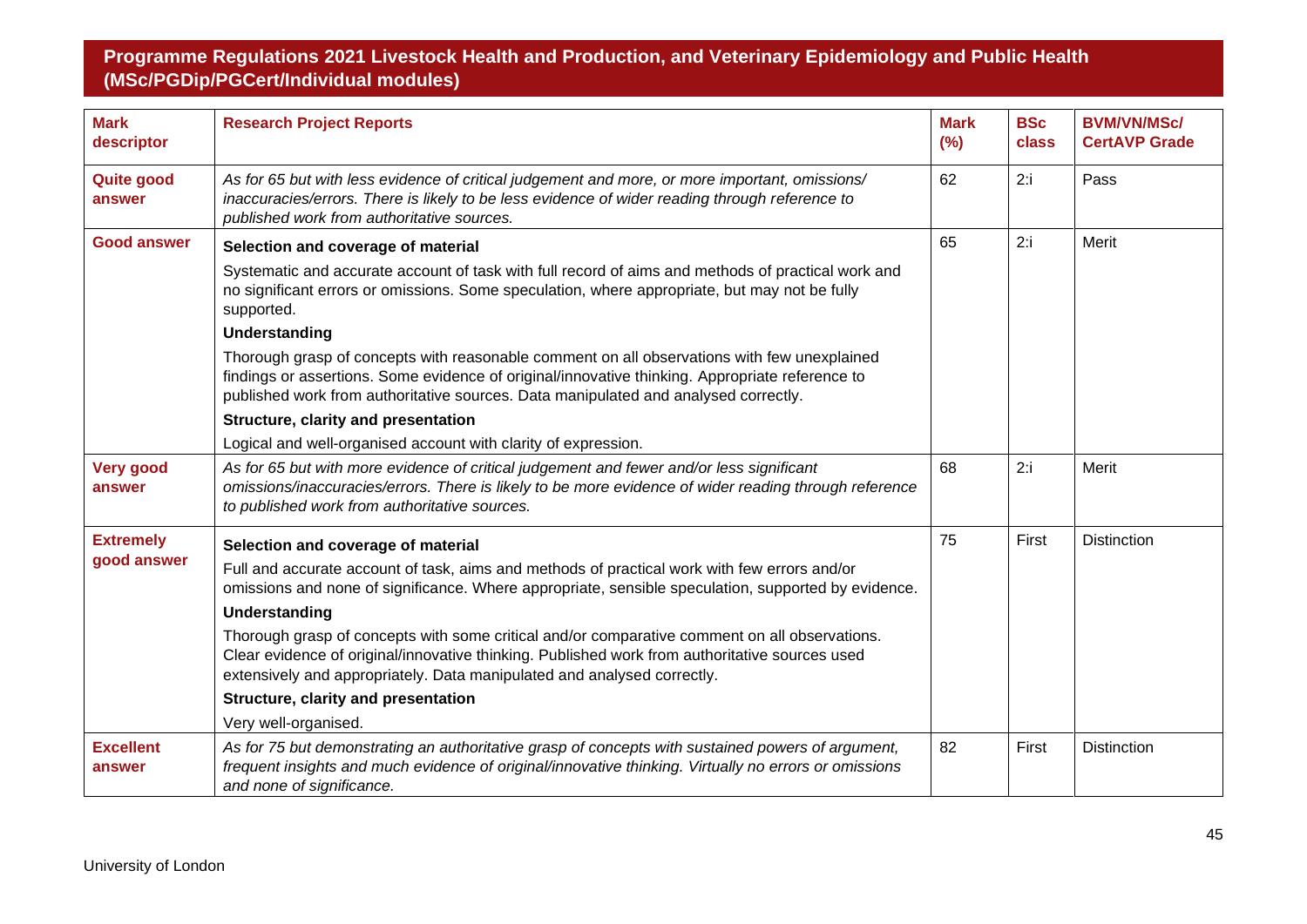| <b>Mark</b><br>descriptor    | <b>Research Project Reports</b>                                                                                                                                                                                                                                                                                                   | <b>Mark</b><br>(%) | <b>BSc</b><br>class | <b>BVM/VN/MSc/</b><br><b>CertAVP Grade</b> |
|------------------------------|-----------------------------------------------------------------------------------------------------------------------------------------------------------------------------------------------------------------------------------------------------------------------------------------------------------------------------------|--------------------|---------------------|--------------------------------------------|
| <b>Outstanding</b><br>answer | As for 82 but with strong evidence of original/innovative thinking throughout and no omissions or<br>factual errors. Would be of publishable standard with only minor modifications to content.                                                                                                                                   |                    | First               | <b>Distinction</b>                         |
| <b>Exceptional</b><br>answer | Selection and coverage of material<br>Exceptional depth of coverage with no identifiable errors or omissions.<br>Understanding<br>Exceptional powers of analysis, argument, synthesis and insight.<br>Structure, clarity and presentation<br>Flawless. Of publishable standard with only amendments in style/formatting required. | 100                | First               | <b>Distinction</b>                         |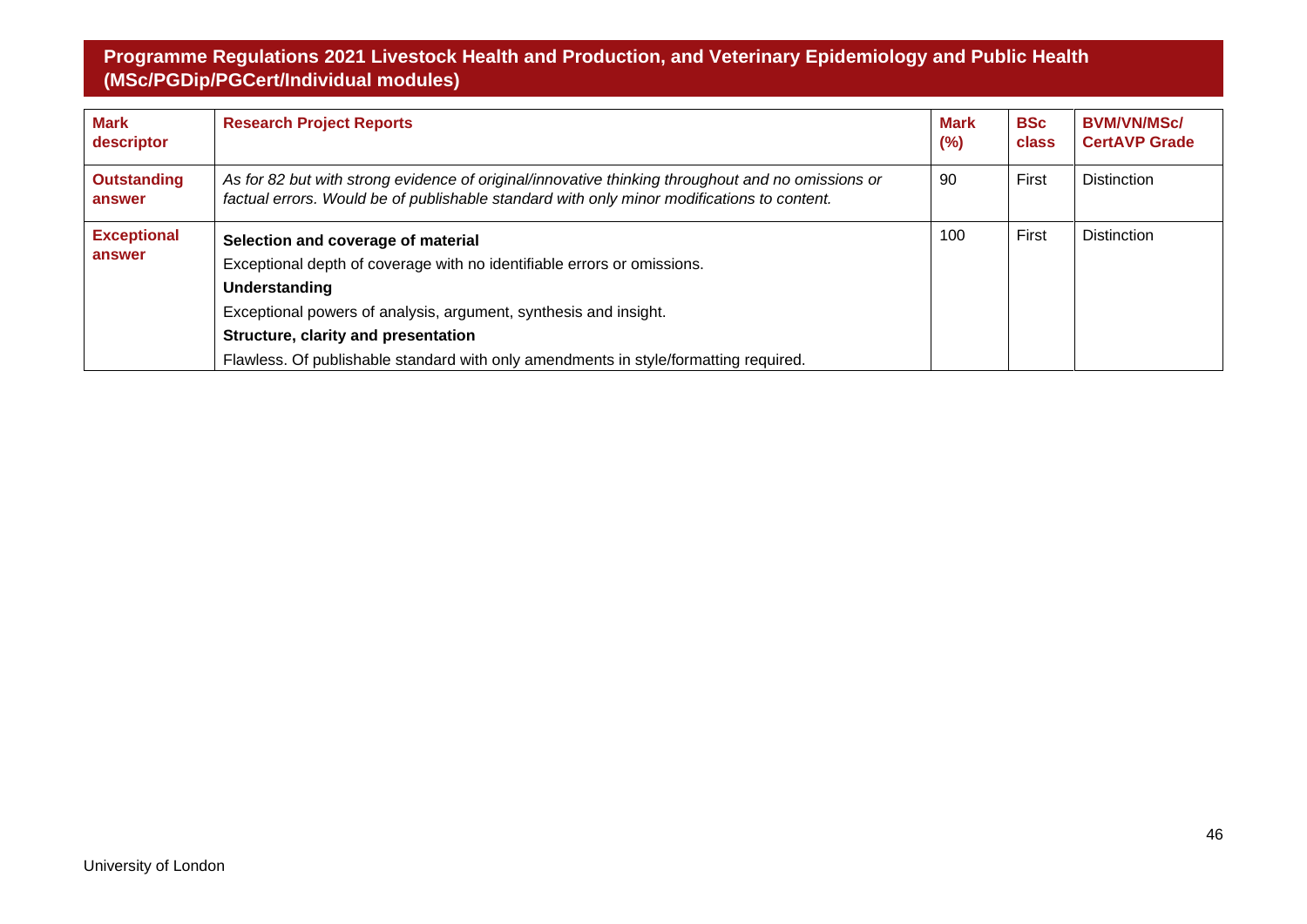## <span id="page-47-1"></span>**Appendix E – Assessment Criteria – MSc Research Project Oral examination**

The assessment criteria for the 240-hour and 50-hour Individual modules are given in [Appendix C.](#page-33-1)

The assessment criteria for the 35-hour Individual modules are given in [Appendix F.](#page-49-1)

The MSc Oral Project will be marked according to the following scheme:

<span id="page-47-0"></span>

| <b>Evidence of /</b><br>understanding<br>of: | (i) Research question<br>(aims & objectives)                              | (ii) Wider context of<br>work                                             | (iii) Methodology<br>used                                                 | (iv) Data and data<br>analysis                                            | (v) Conclusions<br>including context &<br>literature cited                | <b>Overall quality of</b><br>answers (depth,<br>breadth & clarity) |
|----------------------------------------------|---------------------------------------------------------------------------|---------------------------------------------------------------------------|---------------------------------------------------------------------------|---------------------------------------------------------------------------|---------------------------------------------------------------------------|--------------------------------------------------------------------|
| $\mathbf 0$                                  | None                                                                      | None                                                                      | None                                                                      | None                                                                      | None                                                                      | Irrelevant or<br>incomprehensible                                  |
| $\blacktriangleleft$                         | Very little                                                               | Very little                                                               | Very little                                                               | Very little                                                               | Very little                                                               | Extremely poor                                                     |
| $\overline{2}$                               | Little                                                                    | Little                                                                    | Little                                                                    | Little                                                                    | Little                                                                    | Generally very poor                                                |
| $\overline{3}$                               | Some but limited and<br>superficial; gaps in<br>knowledge evident         | Some but limited and<br>superficial; gaps in<br>knowledge evident         | Some but limited<br>and superficial;<br>gaps in knowledge<br>evident      | Some but limited and<br>superficial; gaps in<br>knowledge evident         | Some but limited and<br>superficial; gaps in<br>knowledge evident         | Generally poor                                                     |
| 4                                            | Some but generally<br>superficial; gaps in<br>knowledge may be<br>evident | Some but generally<br>superficial; gaps in<br>knowledge may be<br>evident | Some but generally<br>superficial; gaps in<br>knowledge may be<br>evident | Some but generally<br>superficial; gaps in<br>knowledge may be<br>evident | Some but generally<br>superficial; gaps in<br>knowledge may be<br>evident | Mixture of adequate<br>and poor                                    |
| 5                                            | Generally adequate                                                        | Generally adequate                                                        | Generally adequate                                                        | Generally adequate                                                        | Generally adequate                                                        | Generally adequate                                                 |
| $6\phantom{1}6$                              | Generally quite good                                                      | Generally quite good                                                      | Generally quite<br>good                                                   | Generally quite good                                                      | Generally quite good                                                      | Generally quite good                                               |
| $\overline{7}$                               | Mostly good;<br>sometimes very good                                       | Mostly good;<br>sometimes very<br>good                                    | Mostly good;<br>sometimes very<br>good                                    | Mostly good;<br>sometimes very good                                       | Mostly good; sometimes<br>very good                                       | Mostly good;<br>sometimes very<br>good                             |
| 8                                            | Consistently very good                                                    | Consistently very<br>good                                                 | Consistently very<br>good                                                 | Consistently very<br>good                                                 | Consistently very good                                                    | Consistently very<br>good                                          |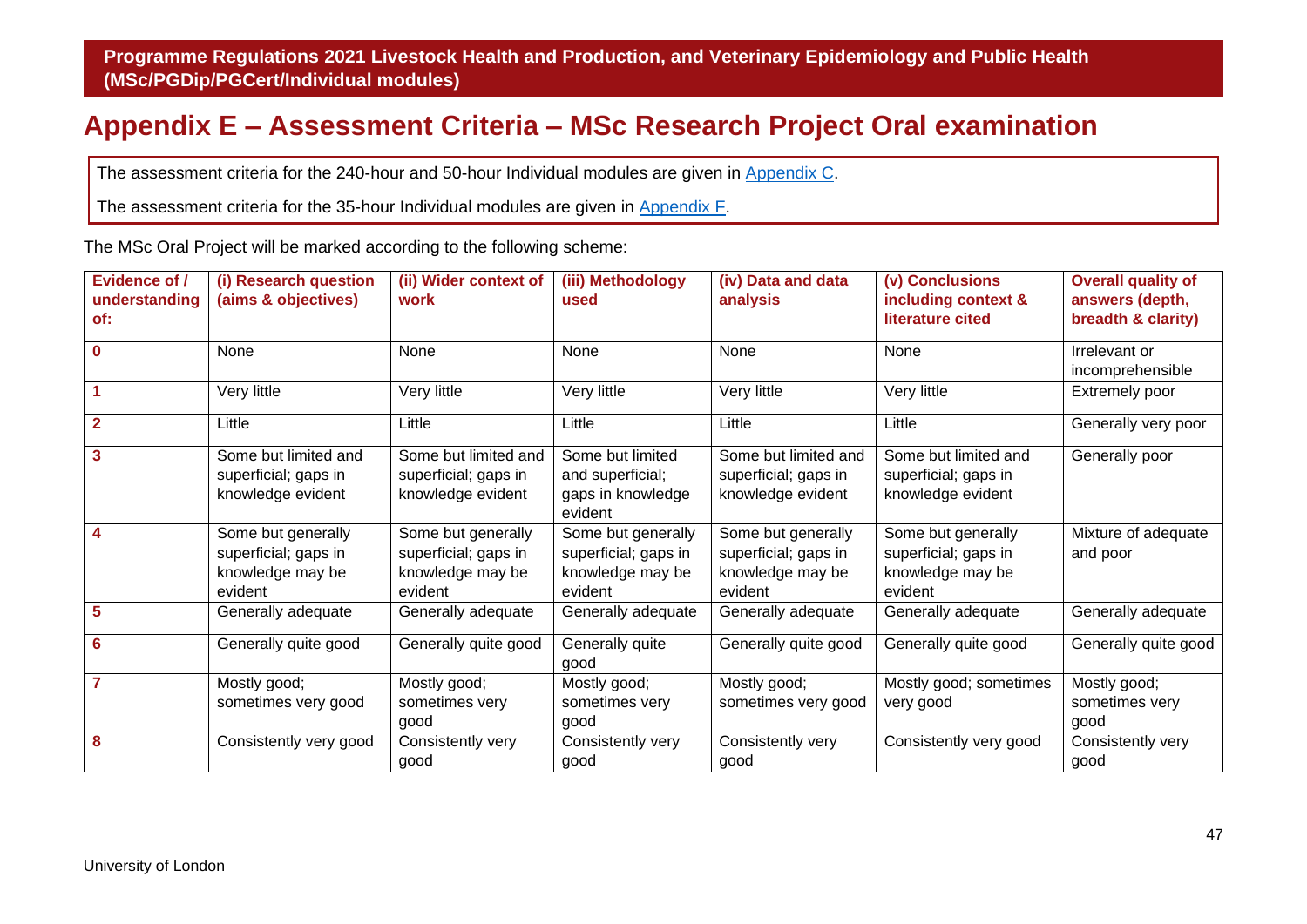| <b>Evidence of /</b><br>understanding<br>of: | (i) Research question<br>(aims & objectives)             | (ii) Wider context of<br>work                            | (iii) Methodology<br>used                                | (iv) Data and data<br>analysis                           | (v) Conclusions<br>including context &<br>literature cited | <b>Overall quality of</b><br>answers (depth,<br>breadth & clarity) |
|----------------------------------------------|----------------------------------------------------------|----------------------------------------------------------|----------------------------------------------------------|----------------------------------------------------------|------------------------------------------------------------|--------------------------------------------------------------------|
|                                              | Consistently very good<br>with examples of<br>excellence | Consistently very<br>good with examples<br>of excellence | Consistently very<br>good with examples<br>of excellence | Consistently very<br>good with examples<br>of excellence | Consistently very good<br>with examples of<br>excellence   | Consistently very<br>good with examples<br>of excellence           |
| 10                                           | Consistently excellent                                   | Consistently<br>excellent                                | Consistently<br>excellent                                | Consistently<br>excellent                                | Consistently excellent                                     | Consistently<br>excellent                                          |

#### **Interpretation of Marking Scheme for the oral examination for MSc Project**

At the end of the oral, the examiners agree the appropriate wording for each of the five categories and then calculate the total as follows:

| <b>Criteria</b>                                                                                        | <b>Final Mark Calculation</b>                                                            |  |  |  |  |
|--------------------------------------------------------------------------------------------------------|------------------------------------------------------------------------------------------|--|--|--|--|
| 5 categories given the same mark                                                                       | That mark will be awarded                                                                |  |  |  |  |
| 4 of 5 categories given the same mark and 1 category given a mark above or<br>below, but not 0         | The mark given for the 4 categories will be awarded                                      |  |  |  |  |
| 2 or 3 categories given the same mark                                                                  | Calculate the average mark (round up if X.45 and above; round down if X.44<br>and below) |  |  |  |  |
| No category given the same mark                                                                        | The median mark will be awarded                                                          |  |  |  |  |
| Note: A mark of zero in any category should result in the overall mark awarded being decreased by one. |                                                                                          |  |  |  |  |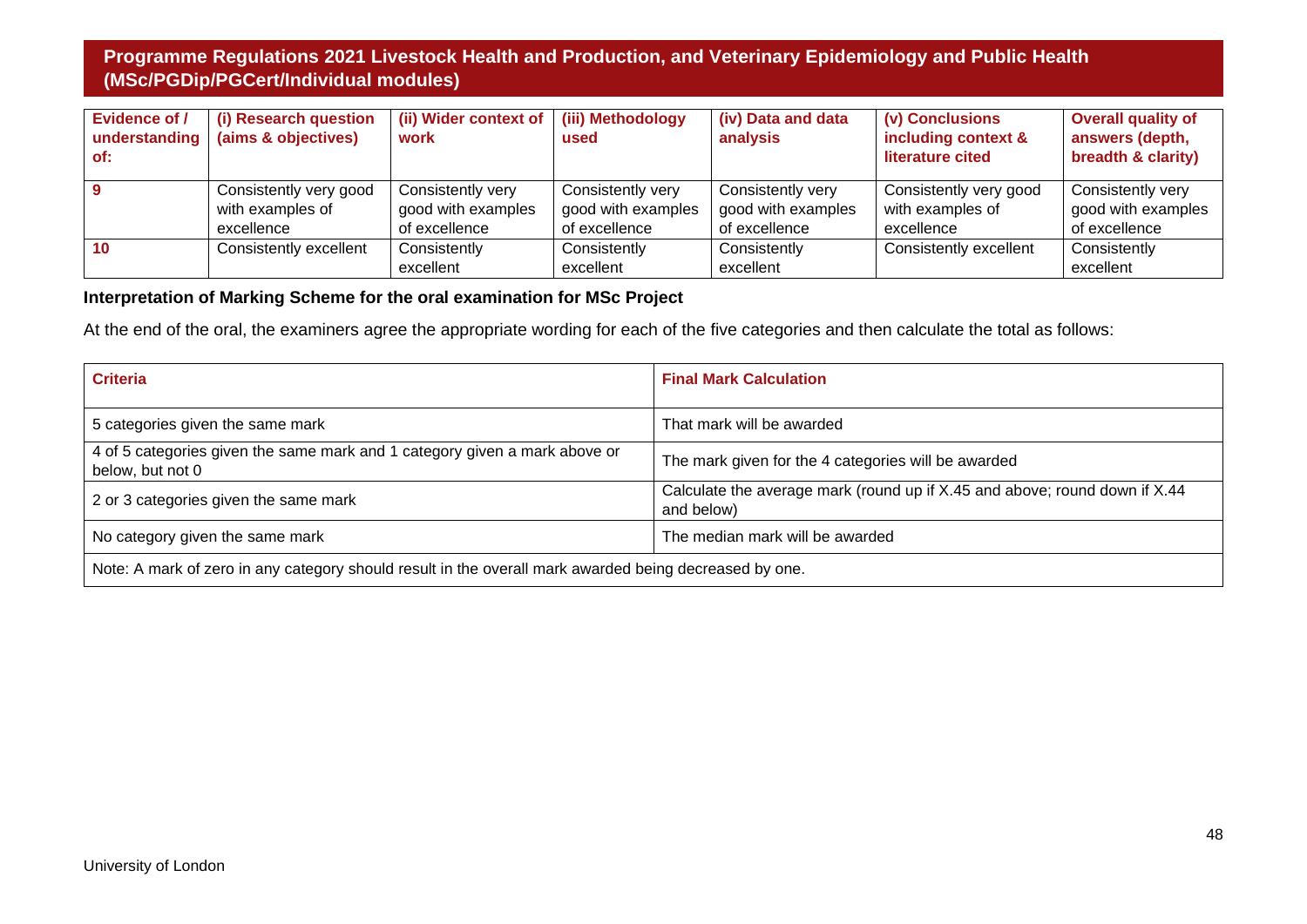## <span id="page-49-1"></span>**Appendix F – Assessment Criteria – Short answer questions and problem solving**

The assessment criteria for the 240-hour and 50-hour Individual modules are given in [Appendix C.](#page-33-1)

The assessment criteria for the oral examination for the MSc Project are given in [Appendix D.](#page-42-1)

The 35-hour Individual modules will be marked out of 10 according to the following scheme:

<span id="page-49-0"></span>

| Mark out of 10<br>(Tutor-marked<br>assignment) | <b>Descriptor</b>               | <b>Factual information and</b><br>integration of knowledge                                                   | <b>Understanding of concepts</b><br>and critical ability                                 | <b>Presentation</b>                    |
|------------------------------------------------|---------------------------------|--------------------------------------------------------------------------------------------------------------|------------------------------------------------------------------------------------------|----------------------------------------|
| 0                                              | Not submitted/no answer         | No relevant factual information                                                                              | None                                                                                     | Not relevant                           |
|                                                | Almost no competent<br>response | At most, one or two pieces of<br>relevant factual information                                                | None                                                                                     | Not relevant                           |
|                                                | Very bad failure                | Only a few correct pieces of<br>relevant factual information                                                 | Very little (or no) understanding;<br>no critical ability                                | Style and expression terrible          |
| 3                                              | <b>Bad failure</b>              | Considerable defects in relevant<br>factual information; no<br>integration of knowledge                      | Considerable defects in<br>understanding but not totally<br>lacking; no critical ability | Style and expression very poor         |
| 4                                              | Definite, but not bad failure   | Some relevant factual<br>information but lacking in<br>breadth and/or depth; no<br>integration of knowledge  | Some limited understanding; no<br>critical ability                                       | Style and expression poor              |
| 5                                              | Minimum Adequate                | Barely sufficient relevant factual<br>information; no integration of<br>knowledge                            | Some understanding; some<br>critical ability                                             | Style and expression adequate          |
| 6                                              | Convincing pass                 | Sufficient relevant factual<br>information but lacking in depth;<br>little or no integration of<br>knowledge | Some understanding; moderate<br>critical ability                                         | Style and expression generally<br>good |